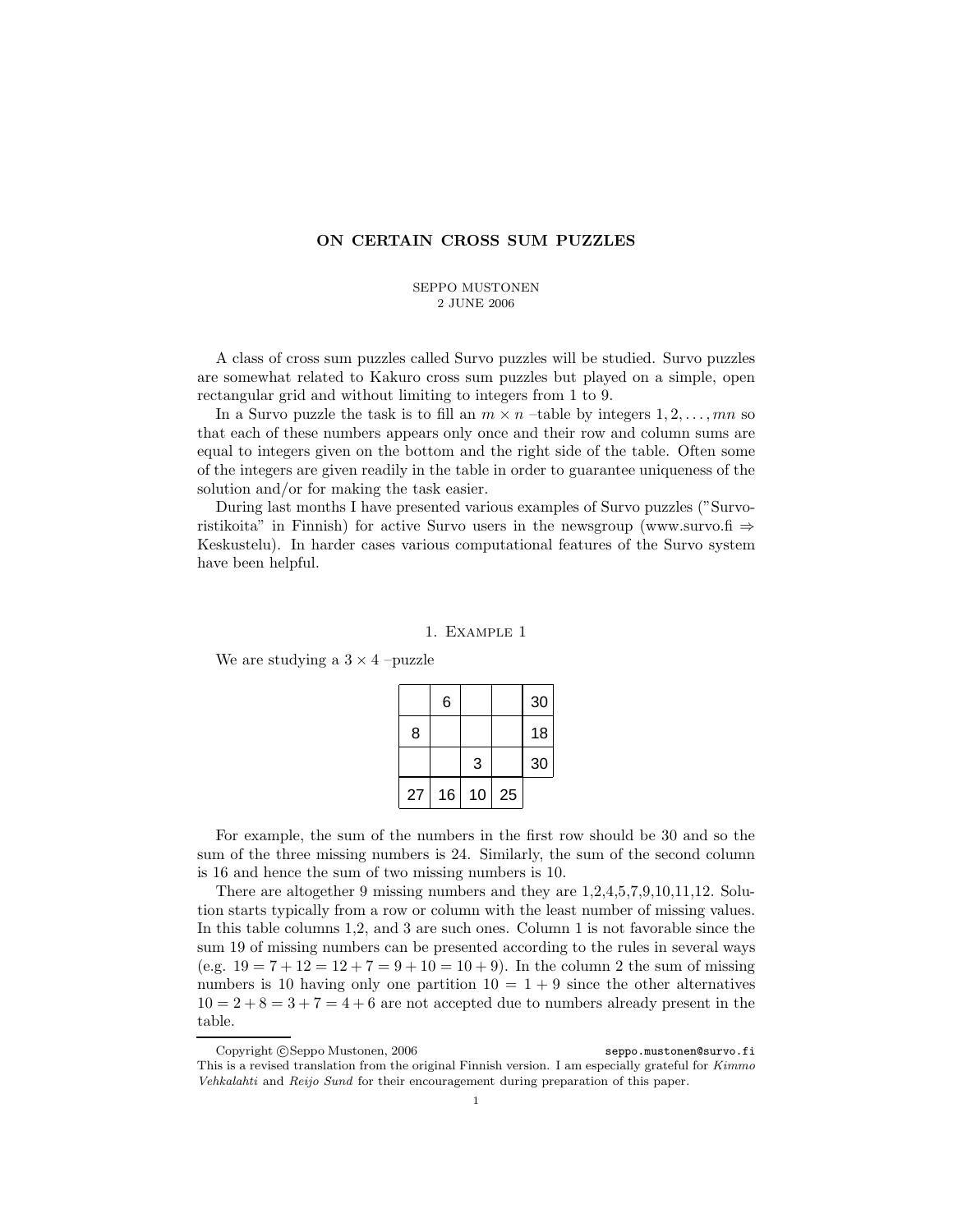Number 9 cannot be put in the row 2 since then the sum of this row would exceed the value 18. Therefore the only choice is to start the solution by

|    | 6  |    |    | 30 |
|----|----|----|----|----|
| 8  |    |    |    | 18 |
|    | 9  | 3  |    | 30 |
| 27 | 16 | 10 | 25 |    |

Now the first column has only one alternative  $27 - 8 = 19 = 7 + 12 = 12 + 7$ . Number 7 cannot be in the row 1 because the sum of missing numbers in that row would be  $30 - 7 - 6 = 17$  and this allows no permitted partition. Thus we have

| 12 | 6  |    |    | 30 |
|----|----|----|----|----|
| 8  |    |    |    | 18 |
|    | 9  | 3  |    | 30 |
| 27 | 16 | 10 | 25 |    |

implying that the last number in the last row will be  $30 - 7 - 9 - 3 = 11$ :

| 12 | 6  |    |    | 30 |
|----|----|----|----|----|
| 8  |    |    |    | 18 |
|    | 9  | 3  |    | 30 |
| 27 | 16 | 10 | 25 |    |

In the first row the sum of the missing numbers is  $30 - 12 - 6 = 12$ . Its only possible partition is  $12 = 2 + 10$  and so that number 2 will be in column 3; 10 in this position is too much for the column sum.

| 12 | 6  | 2  | 10 | 30 |
|----|----|----|----|----|
| 8  |    |    |    | 18 |
|    | 9  | 3  | 11 | 30 |
| 27 | 16 | 10 | 25 |    |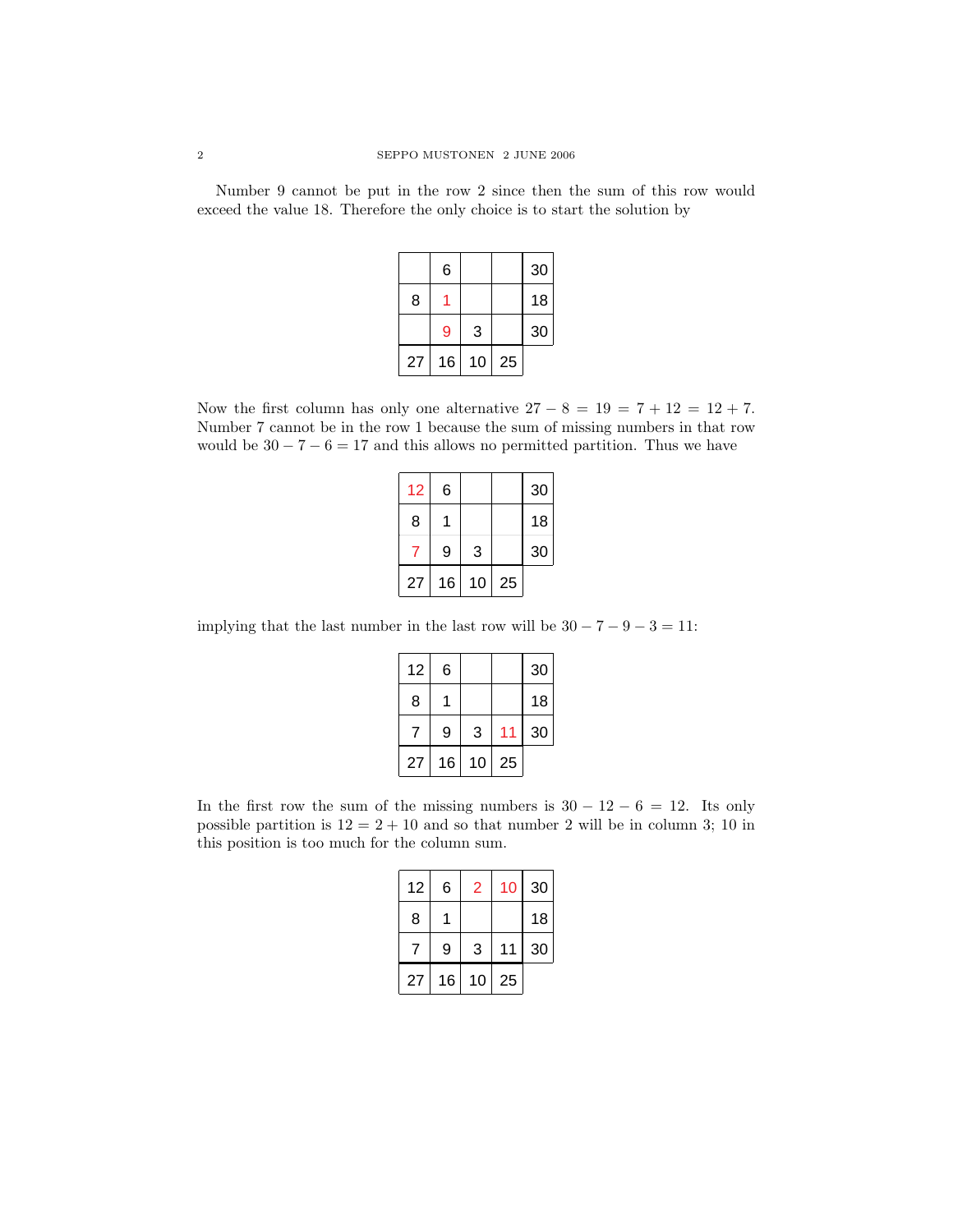The solution is then easily completed by

| 12 | 6  | 2  | 10 | 30 |
|----|----|----|----|----|
| 8  |    | 5  | 4  | 18 |
|    | 9  | 3  | 11 | 30 |
| 27 | 16 | 10 | 25 |    |

2. Example 2

|    |  |  |                                                   |  | 55       |
|----|--|--|---------------------------------------------------|--|----------|
| 13 |  |  |                                                   |  | 16   155 |
|    |  |  | $22$   18   22   30   12   24   18   25   14   25 |  |          |

This  $2 \times 10$  –table is also easy after detecting that the first row sum 55 can be partitioned only as  $1 + 2 + 3 + 4 + 5 + 6 + 7 + 8 + 9 + 10 = 55$ . It is immediately updated into form

|    | 5 |                            |  |  |  | 9 | 55       |
|----|---|----------------------------|--|--|--|---|----------|
|    |   | 13 15                      |  |  |  |   | 16   155 |
| 22 |   | 18 22 30 12 24 18 25 14 25 |  |  |  |   |          |

Since all numbers in row 1 are at most 10, the sum 30 of the fourth column is presented uniquely as  $30 = 10 + 20$  and we get

| 5 |            | $7 \mid 10$ |  |                                              |  | 9  | 55       |
|---|------------|-------------|--|----------------------------------------------|--|----|----------|
|   | $13$ 15 20 |             |  |                                              |  |    | 16   155 |
|   |            |             |  | $22$   18   22   30   12   24   18   25   14 |  | 25 |          |

Thereafter the solution is found by simple steps, for example, as follows:

|              | 5 |               | 10 |  |                         | 9  | 55       |
|--------------|---|---------------|----|--|-------------------------|----|----------|
|              |   | $13$ 15 20 11 |    |  |                         |    | 16   155 |
| $^+$ 22 $^+$ |   |               |    |  | 18 22 30 12 24 18 25 14 | 25 |          |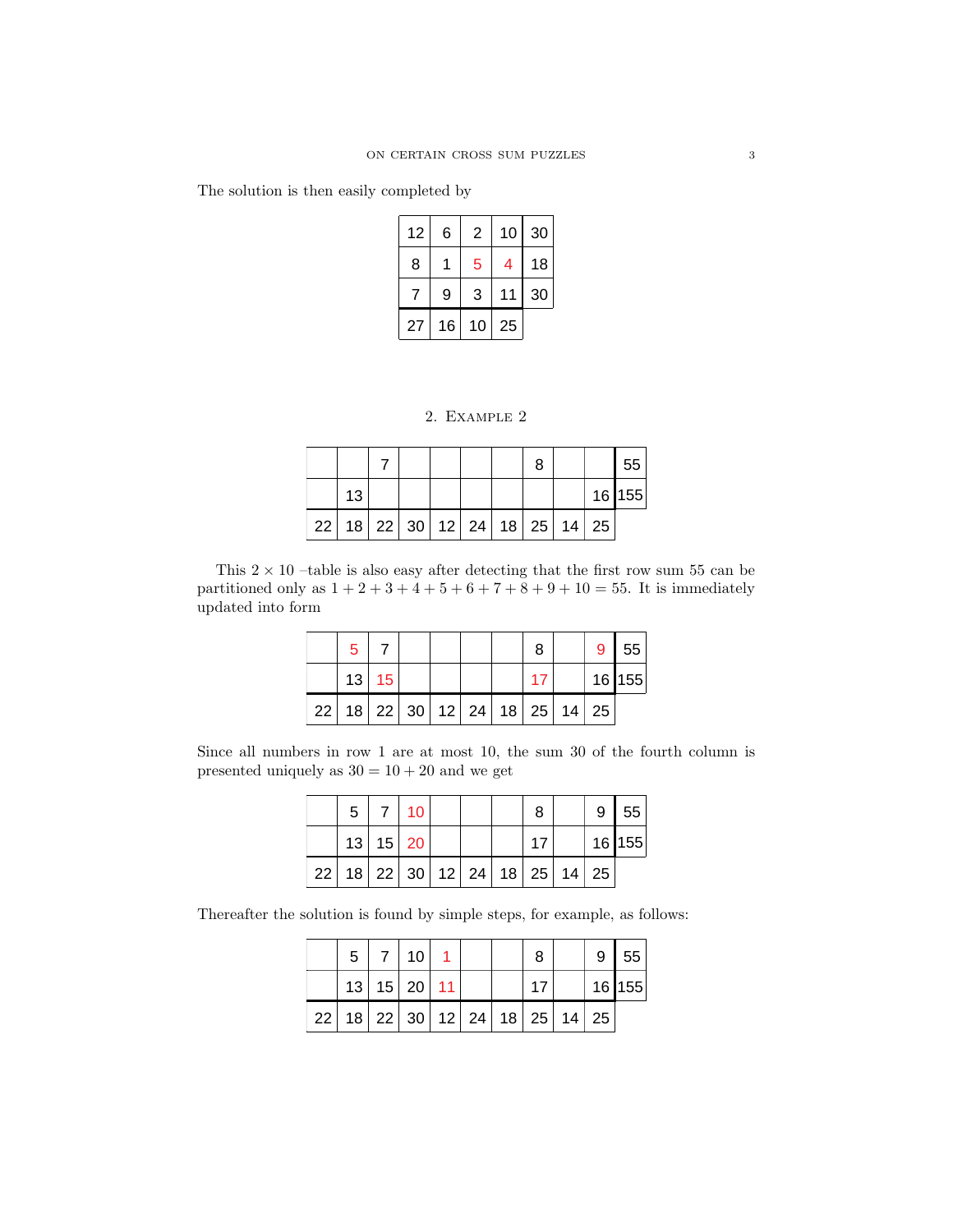4 SEPPO MUSTONEN 2 JUNE 2006

|     | 5 | 10 <sup>°</sup>                  | 6 | 8                      |    |    |        |
|-----|---|----------------------------------|---|------------------------|----|----|--------|
|     |   | $13$   $15$   $20$   $11$   $18$ |   |                        |    |    | 16 155 |
| 22. |   |                                  |   | $18$ 22 30 12 24 18 25 | 14 | 25 |        |

| -3 | 5 |                                                   | 10 |  |  |  | 55     |
|----|---|---------------------------------------------------|----|--|--|--|--------|
|    |   | $19$ 13 15 20 11 18                               |    |  |  |  | 16 155 |
|    |   | $22$   18   22   30   12   24   18   25   14   25 |    |  |  |  |        |

| $\mathbf{3}$ | $5^{\circ}$ | 7 10 16                                           |  |  |  | 9   55 |
|--------------|-------------|---------------------------------------------------|--|--|--|--------|
|              |             | $19$   13   15   20   11   18   14   17           |  |  |  | 16 155 |
|              |             | $22$   18   22   30   12   24   18   25   14   25 |  |  |  |        |

|  |                                                                              |  |  |  | $3 \mid 5 \mid 7 \mid 10 \mid 1 \mid 6 \mid 4 \mid 8 \mid 2 \mid 9 \mid 55$ |
|--|------------------------------------------------------------------------------|--|--|--|-----------------------------------------------------------------------------|
|  |                                                                              |  |  |  | 19 13 15 20 11 18 14 17 12 16 155                                           |
|  | $22 \mid 18 \mid 22 \mid 30 \mid 12 \mid 24 \mid 18 \mid 25 \mid 14 \mid 25$ |  |  |  |                                                                             |

## 3. Example 3

Simple Survo puzzles like those already presented can be solved by basic arithmetics and reasoning.

As an exhibit how Survo – and especially its COMB program – can be used when dealing with harder puzzles let's study the next  $5 \times 5$  table where rows are notated by 1–5 and columns by letters A–E, for easier reference.

|                          | Α  | в  | С  | D              | E  |    |
|--------------------------|----|----|----|----------------|----|----|
| $\overline{\mathbf{1}}$  |    |    |    | $\overline{2}$ | 3  | 35 |
| $\overline{2}$           | 14 | 4  |    |                | 12 | 57 |
| 3                        | 8  | 6  |    | 13             |    | 65 |
| $\overline{\mathcal{A}}$ | 5  |    |    |                |    | 83 |
| 5                        |    | 9  | 25 |                | 11 | 85 |
|                          | 62 | 35 | 77 | 81             | 70 |    |

The best starting point is maybe trying to detect which are the three missing numbers in row 1. We have to find out all the combinations of three distinct integers giving the sum  $35 - 2 - 3 = 30$  with the restriction that numbers already present in the table must not be used. All possible alternatives are found by the following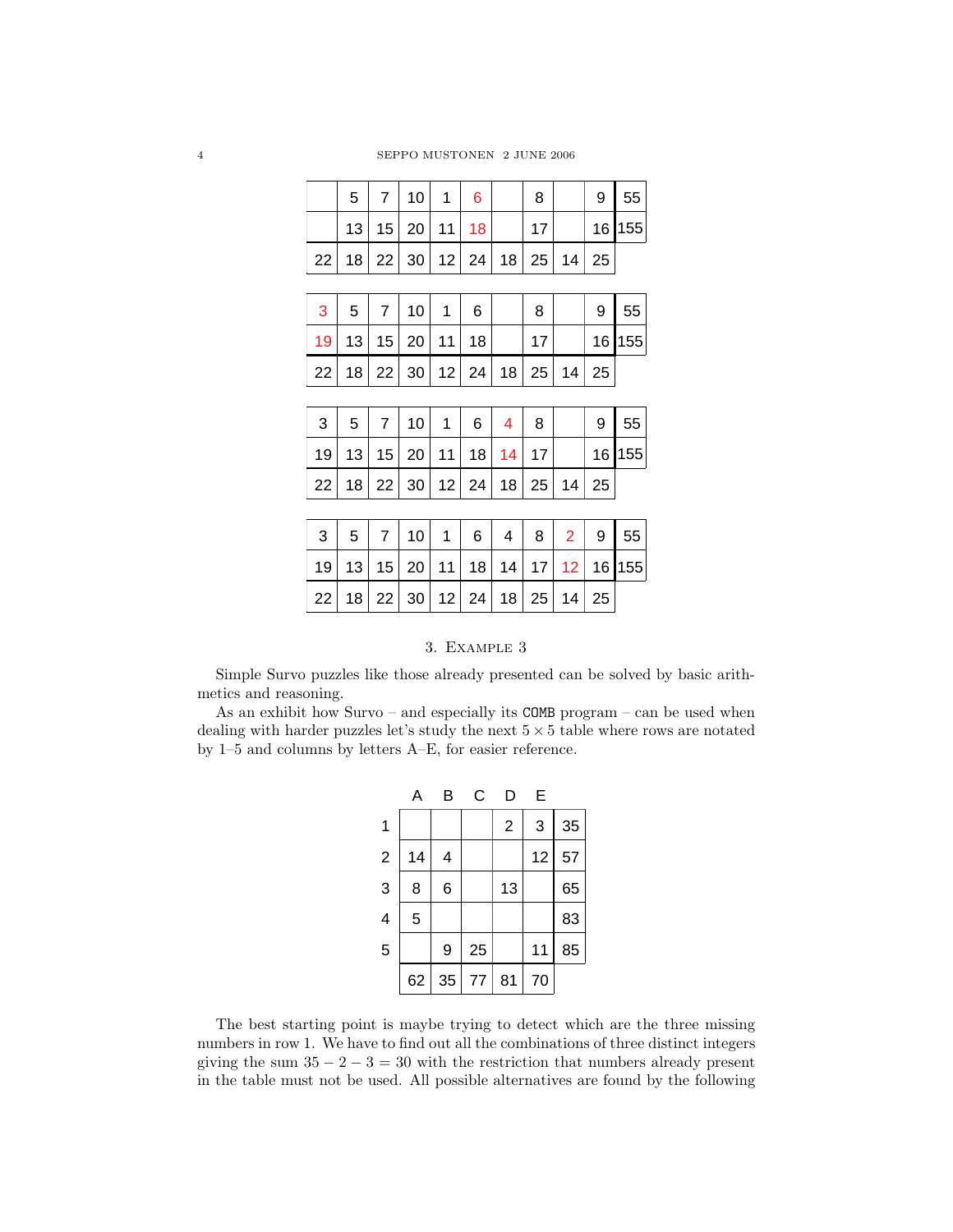COMB scheme. The integers already consumed are told to the COMB command by a specification OFF=2,3,14,4,12,8,6,13,5,9,25,11 and all partitions of 30 into a sum of 3 distinct (DISTINCT=1) integers are then obtained by the command

```
____________________________________________________________________
OFF=2,3,14,4,12,8,6,13,5,9,25,11
COMB P,CUR+1 / P=PARTITIONS,30,3 DISTINCT=1
Partitions 3 of 30: N[P]=2
1 7 22
1 10 19
____________________________________________________________________
```
COMB gives two alternative partitions  $30 = 1 + 7 + 22 = 1 + 10 + 19$ . Now COMB is applied to column B:

```
____________________________________________________________________
35-4-6-9=16 is the sum of missing numbers.
COMB P,CUR+1 / P=PARTITIONS,16,2 DISTINCT=1
Partitions 2 of 16: N[P]=11 15
  ____________________________________________________________________
```
Since number 15 cannot appear in row 1 (according to what is already known about this row) we must have  $B1=1$  and  $B4=15$ :

|                         | Α  | В  | С  | D              | Е  |    |
|-------------------------|----|----|----|----------------|----|----|
| 1                       |    | 1  |    | $\overline{2}$ | 3  | 35 |
| $\overline{2}$          | 14 | 4  |    |                | 12 | 57 |
| 3                       | 8  | 6  |    | 13             |    | 65 |
| $\overline{\mathbf{4}}$ | 5  | 15 |    |                |    | 83 |
| 5                       |    | 9  | 25 |                | 11 | 85 |
|                         | 62 | 35 | 77 | 81             | 70 |    |

Column A is studied next:

```
62-14-8-5=35
OFF=2,3,14,4,12,8,6,13,5,9,25,11,1,15 (also 1 and 15 included)
COMB P,CUR+1 / P=PARTITIONS,35,2 DISTINCT=1 MAX=24
Partitions 2 of 35: N[P]=216 19
17 18
____________________________________________________________________
```
\_\_\_\_\_\_\_\_\_\_\_\_\_\_\_\_\_\_\_\_\_\_\_\_\_\_\_\_\_\_\_\_\_\_\_\_\_\_\_\_\_\_\_\_\_\_\_\_\_\_\_\_\_\_\_\_\_\_\_\_\_\_\_\_\_\_\_\_

Since neither 17 nor 18 can appear in row 1, the correct partitioning of row 1 is  $19+1+10$  implying A1=19, C1=10 and also A5=16.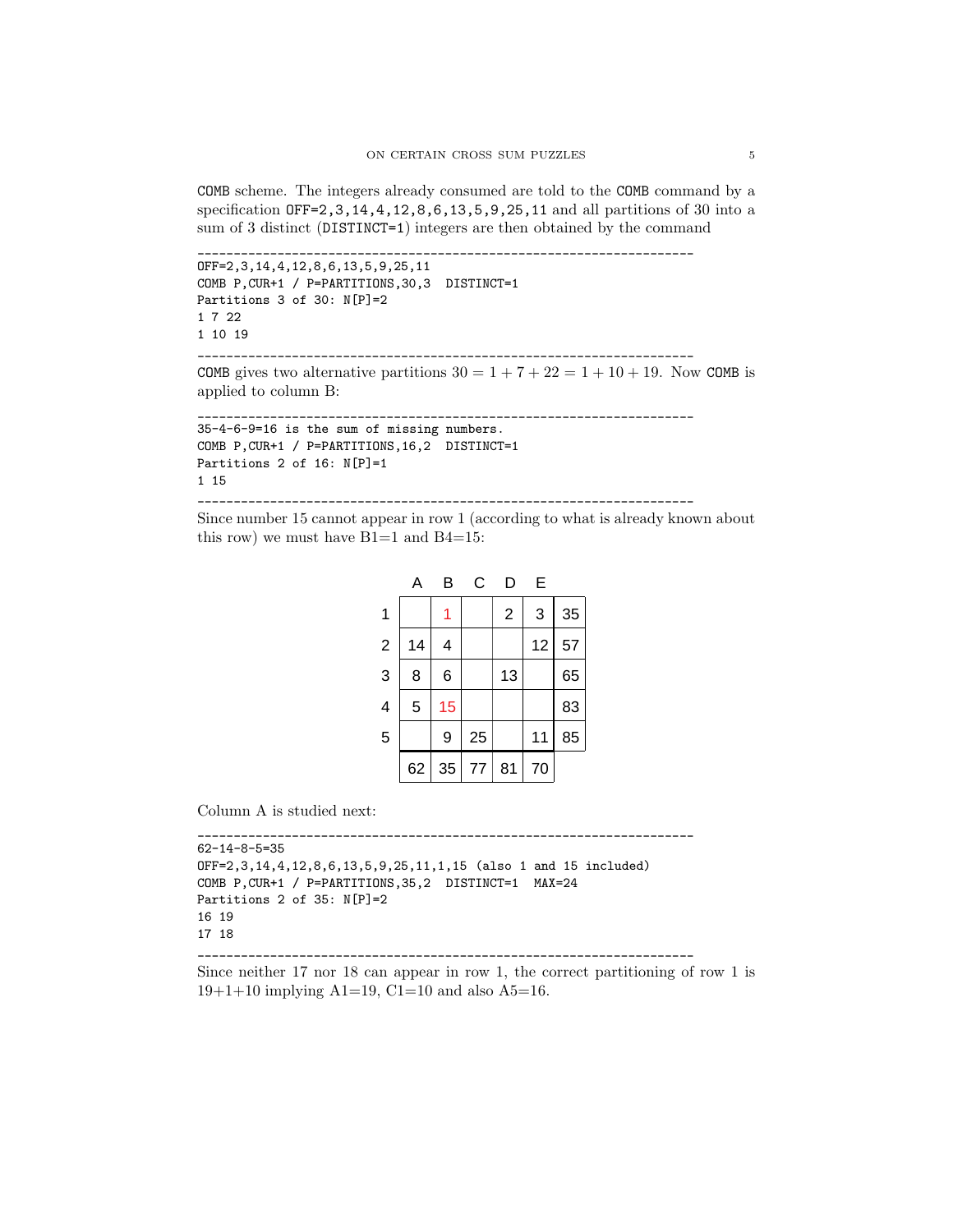These conclusions lead to

|                         | А  | B  | С  | D              | E  |    |
|-------------------------|----|----|----|----------------|----|----|
| 1                       | 19 |    | 10 | $\overline{2}$ | 3  | 35 |
| $\overline{2}$          | 14 | 4  |    |                | 12 | 57 |
| 3                       | 8  | 6  |    | 13             |    | 65 |
| $\overline{\mathbf{4}}$ | 5  | 15 |    |                |    | 83 |
| 5                       | 16 | 9  | 25 |                | 11 | 85 |
|                         | 62 | 35 | 77 | 81             | 70 |    |

showing that D5 is  $85 - 16 - 9 - 25 - 11 = 24$ 

|                         | А  | B  | C  | D              | E  |    |
|-------------------------|----|----|----|----------------|----|----|
| 1                       | 19 |    | 10 | $\overline{2}$ | 3  | 35 |
| $\overline{2}$          | 14 | 4  |    |                | 12 | 57 |
| 3                       | 8  | 6  |    | 13             |    | 65 |
| $\overline{\mathbf{4}}$ | 5  | 15 |    |                |    | 83 |
| 5                       | 16 | 9  | 25 | 24             | 11 | 85 |
|                         | 62 | 35 | 77 | 81             | 70 |    |

Let's study row 2 and column D:

```
____________________________________________________________________
Row 2:
57-14-4-12=27
OFF=2,3,14,4,12,8,6,13,5,9,25,11,1,15,19,10,16,24
COMB P,CUR+1 / P=PARTITIONS,27,2 DISTINCT=1 MAX=23
Partitions 2 of 27: N[P]=17 20
Column D:
81-2-13-24=42
COMB P,CUR+1 / P=PARTITIONS,42,2 DISTINCT=1 MAX=23
Partitions 2 of 42: N[P]=120 22
  ____________________________________________________________________
```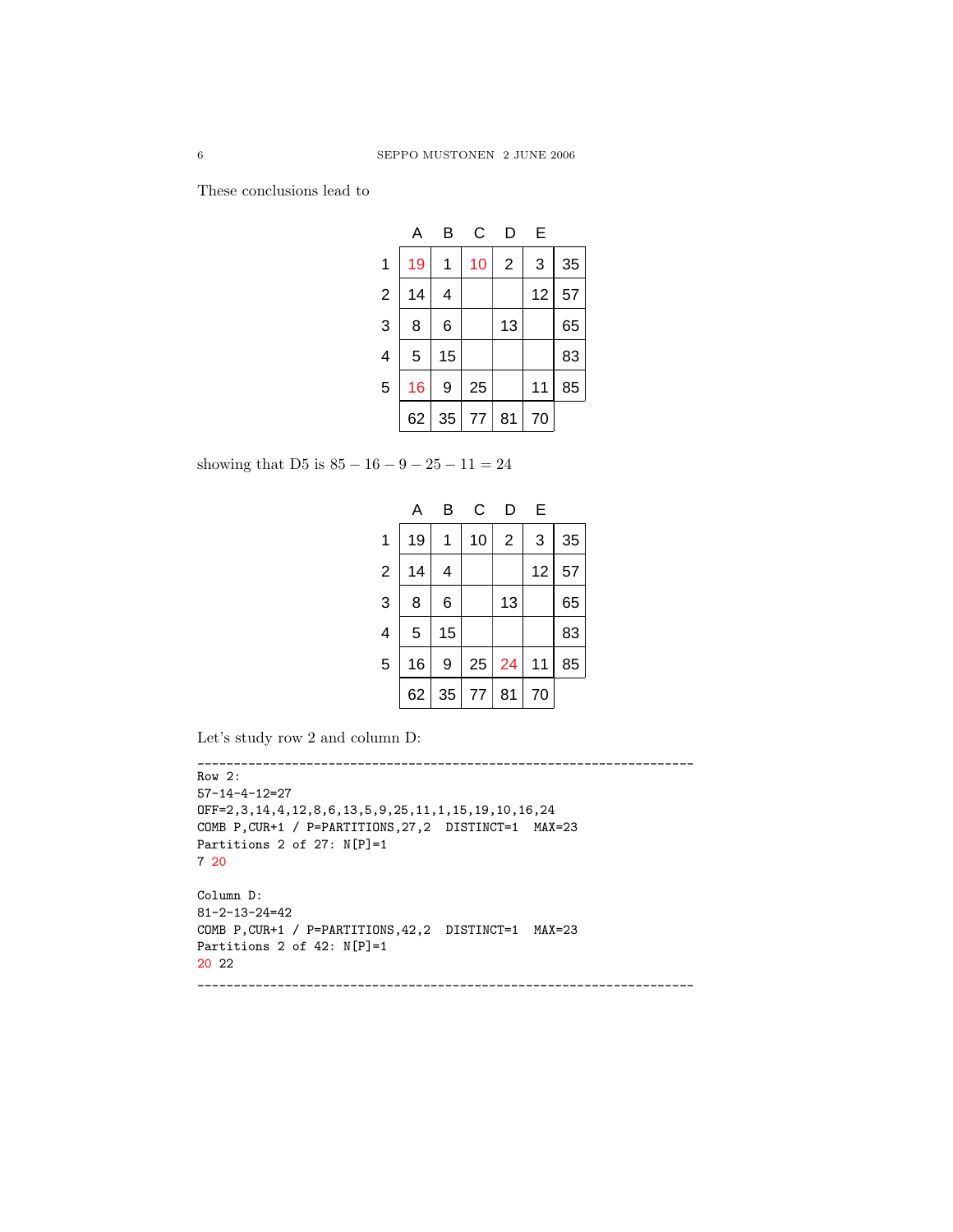|  | Then $D2=20$ and furthermore C2=7, D4=22: |  |  |  |  |
|--|-------------------------------------------|--|--|--|--|
|--|-------------------------------------------|--|--|--|--|

|                | Α  | B  | C  | D              | Е  |    |
|----------------|----|----|----|----------------|----|----|
| 1              | 19 |    | 10 | $\overline{2}$ | 3  | 35 |
| $\overline{2}$ | 14 | 4  | 7  | 20             | 12 | 57 |
| 3              | 8  | 6  |    | 13             |    | 65 |
| $\overline{4}$ | 5  | 15 |    | 22             |    | 83 |
| 5              | 16 | 9  | 25 | 24             | 11 | 85 |
|                | 62 | 35 | 77 | 81             | 70 |    |

Only 4 numbers are missing and they are 17,18,21,23. The final solution is obtained easily:

|                | А  | в  | C  | D              | E  |    |
|----------------|----|----|----|----------------|----|----|
| 1              | 19 | 1  | 10 | $\overline{2}$ | 3  | 35 |
| $\overline{2}$ | 14 | 4  | 7  | 20             | 12 | 57 |
| 3              | 8  | 6  | 17 | 13             | 21 | 65 |
| $\overline{4}$ | 5  | 15 | 18 | 22             | 23 | 83 |
| 5              | 16 | 9  | 25 | 24             | 11 | 85 |
|                | 62 | 35 | 77 | 81             | 70 |    |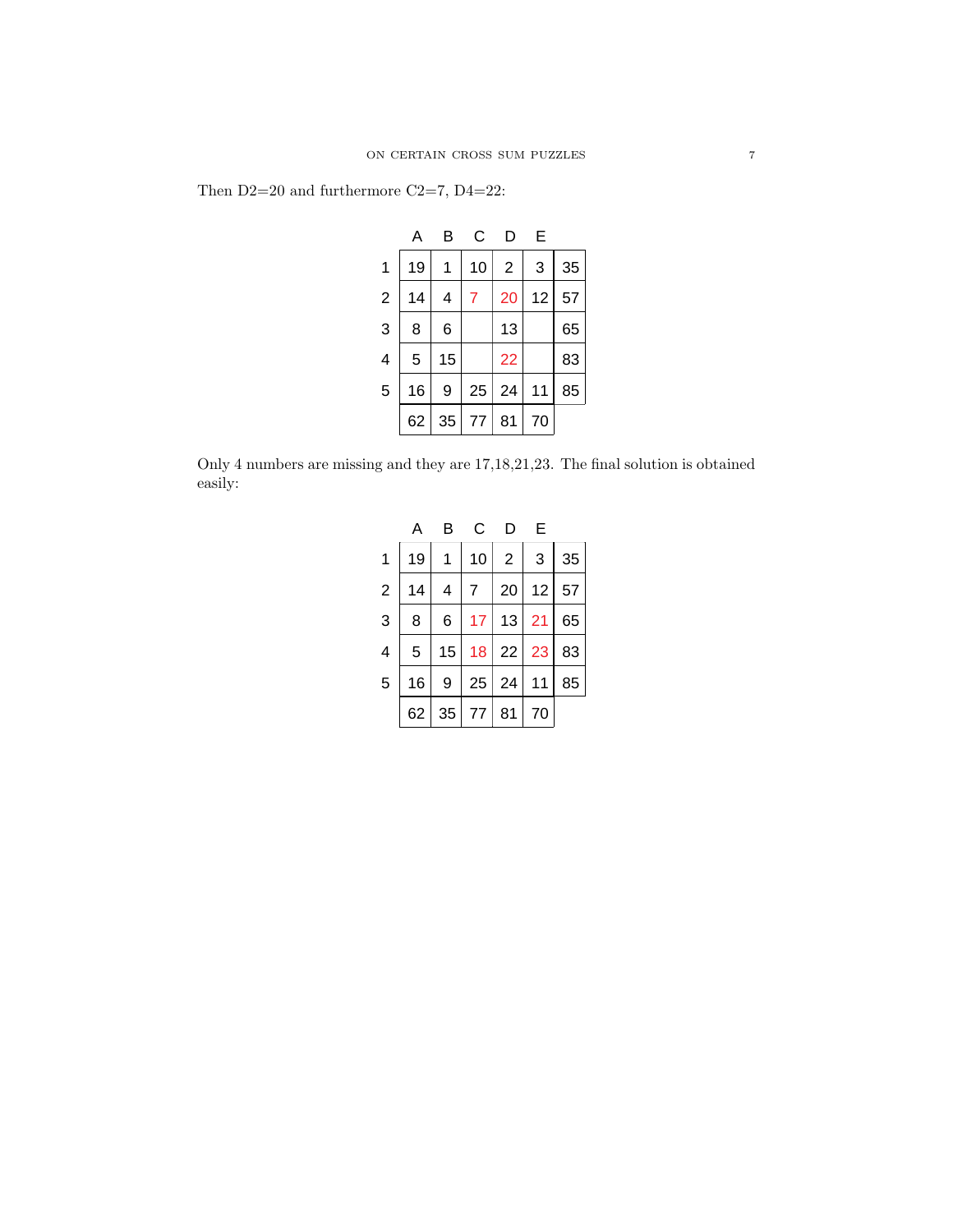## 4. Example 4

Still trickier is the next Survo puzzle but even this one can be solved without the aid of a computer as shown here by *Olli Mustonen* (a direct quotation of his message):

|                         | Α  | B  | С  | D  | E  |    |
|-------------------------|----|----|----|----|----|----|
| 1                       | 24 |    |    |    |    | 60 |
| $\overline{2}$          | 19 |    |    | 11 | 13 | 88 |
| 3                       |    | 21 |    |    |    | 40 |
| $\overline{\mathbf{4}}$ |    |    | 14 | 6  |    | 70 |
| 5                       |    | 12 |    |    | 17 | 67 |
|                         | 64 | 84 | 56 | 36 | 85 |    |

I noticed that in row 2 number 45 is needed as a sum of two integers. When using numbers available this is possible in two ways only:  $20+25$  and  $22+23$ . Large numbers are required also in column  $E$  – the cell E3 is problematic because it cannot hold a large number since the sum of 4 missing numbers in row 3 can be only 19. After a short study I concluded that E3 must be one of the numbers 7, 8, 10. The sum of the remaining two numbers in column E can then be 45, 47, or 48 – these sums can be composed only from numbers 20, 22, 23, and 25 in different combinations. Since two of these four numbers are required in row 2 and the sum there must be 45, we deduce that also the two large numbers in cells E1 and E4 have the sum 45. This implies that E3 must be 10.

|                         | Α  | B  | С  | D  | E  |    |
|-------------------------|----|----|----|----|----|----|
| $\overline{1}$          | 24 |    |    |    |    | 60 |
| $\overline{2}$          | 19 |    |    | 11 | 13 | 88 |
| 3                       |    | 21 |    |    | 10 | 40 |
| $\overline{\mathbf{4}}$ |    |    | 14 | 6  |    | 70 |
| 5                       |    | 12 |    |    | 17 | 67 |
|                         | 64 | 84 | 56 | 36 | 85 |    |

I then made a list of all possible solutions for column B. From these I could remove all those where number E3=10 appears and those where two numbers of 20, 22, 23, 25 are needed – these numbers are reserved for cells B2, C2, E1, and E4. I made a corresponding list for row 4.

After these considerations, only two possible solutions for column B remained: 15,16,20 or 8,18,25. From this we can conclude that numbers 22 and 23 (not appearing in these alternatives) must be in column E and one of them must then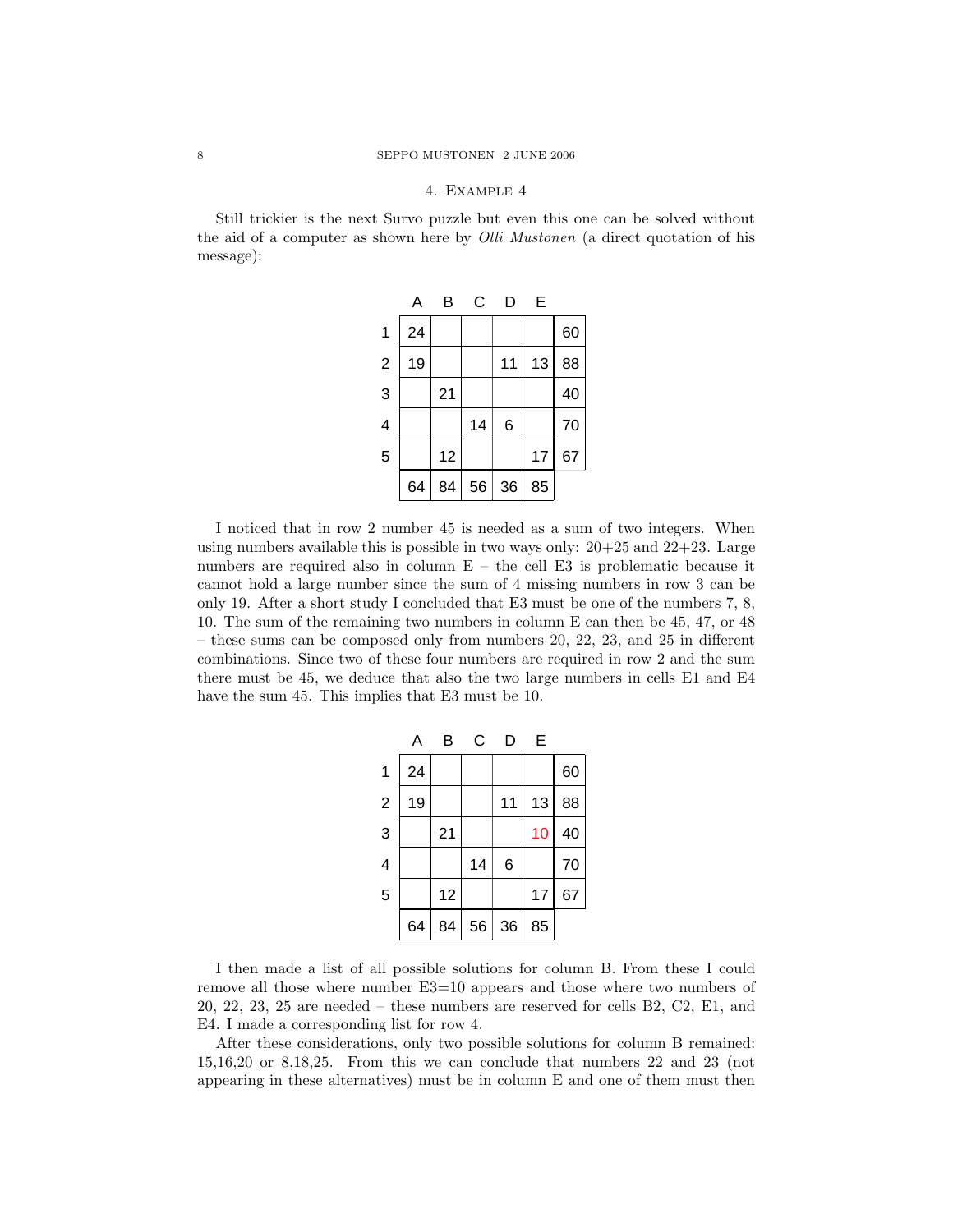be in row 4 in cell E4. On the other hand B4 must be less than 20. The only solution for row 4 that appears on my list and fulfills the earlier conditions (either 22 or 23 must be included, both other numbers must be less than 20, number 10 cannot appear in that row) is 9,18,23. From this follows that E3=23 and correspondingly E1=22, and furthermore B4 must be either 9 or 18. Thus the solution for column B is 8,18,25 – B2=25, B4=18 and hence B1=8. C2 is 20.

|                | А  | B  | C  | D  | E  |    |
|----------------|----|----|----|----|----|----|
| $\mathbf 1$    | 24 | 8  |    |    | 22 | 60 |
| $\overline{2}$ | 19 | 25 | 20 | 11 | 13 | 88 |
| 3              |    | 21 |    |    | 10 | 40 |
| 4              |    | 18 | 14 | 6  | 23 | 70 |
| 5              |    | 12 |    |    | 17 | 67 |
|                | 64 | 84 | 56 | 36 | 85 |    |

Correspondingly  $A4=9$  and  $A3+A5$  must be  $12$  – from remaining numbers the only alternative is  $5+7$ . Number 7 is too big for A3. This means that  $A3=5$  and  $A5 = 7.$ 

|                | А  | B  | C  | D  | E  |    |
|----------------|----|----|----|----|----|----|
| 1              | 24 | 8  |    |    | 22 | 60 |
| $\overline{2}$ | 19 | 25 | 20 | 11 | 13 | 88 |
| 3              | 5  | 21 |    |    | 10 | 40 |
| $\overline{4}$ | 9  | 18 | 14 | 6  | 23 | 70 |
| 5              | 7  | 12 |    |    | 17 | 67 |
|                | 64 | 84 | 56 | 36 | 85 |    |

So C5+D5 is 31 with the only permitted alternative 15+16. At this stage it remains open in which order numbers 15 and 16 appear in row 5 and how the small numbers 1, 2, 3, 4 should be located in cells C1, D1, C3, D3.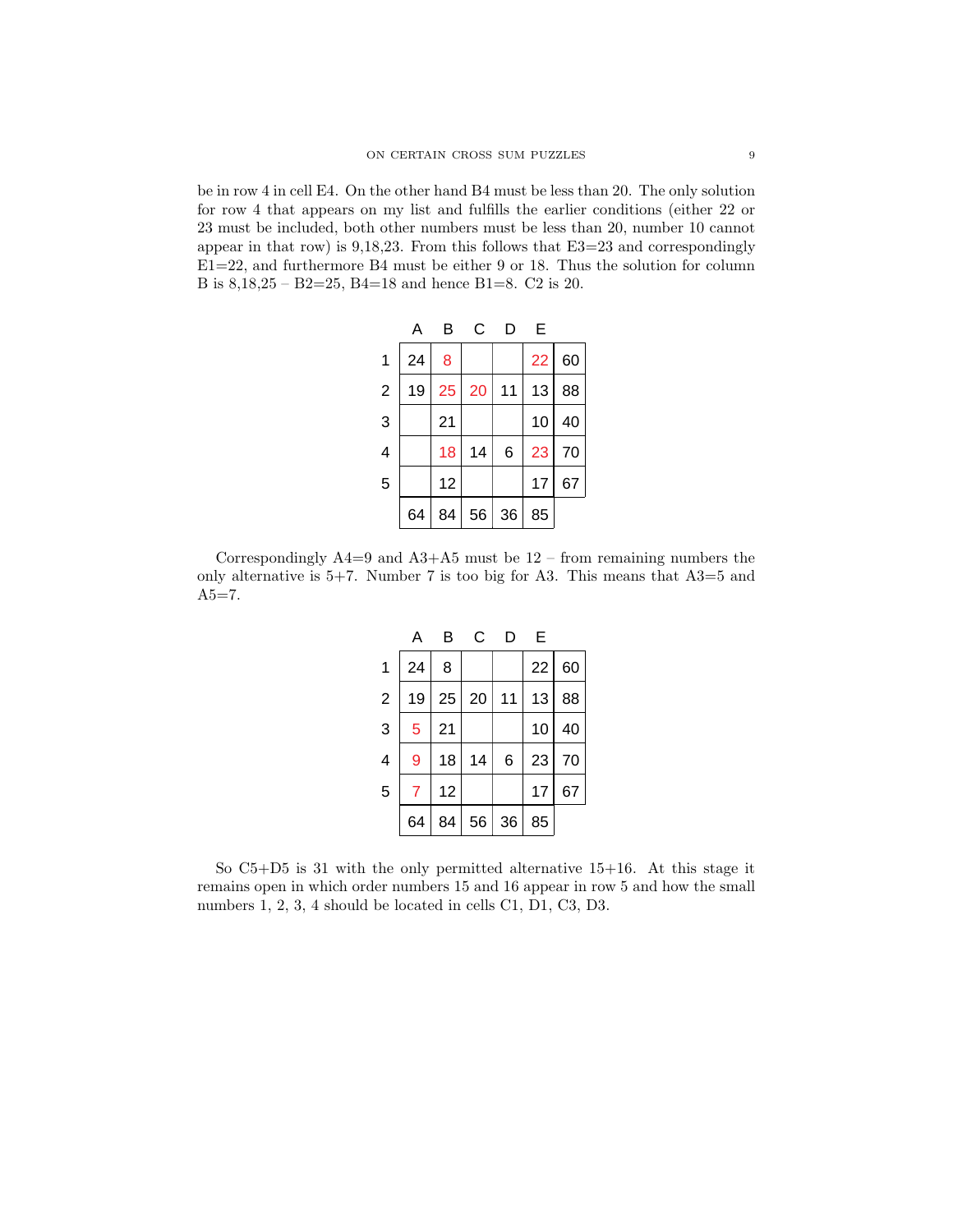The final solution is then found easily:

|                | Α  | в  | C  | D              | E  |    |
|----------------|----|----|----|----------------|----|----|
| $\mathbf{1}$   | 24 | 8  | 4  | $\overline{2}$ | 22 | 60 |
| $\overline{2}$ | 19 | 25 | 20 | 11             | 13 | 88 |
| 3              | 5  | 21 | 3  | 1              | 10 | 40 |
| $\overline{4}$ | 9  | 18 | 14 | 6              | 23 | 70 |
| 5              | 7  | 12 | 15 | 16             | 17 | 67 |
|                | 64 | 84 | 56 | 36             | 85 |    |

Also *Anna-Riitta Niskanen* had solved this puzzle.

## 5. Creating Survo puzzles

It is rather easy to generate Survo puzzles. I have tried to guarantee the uniqueness of the solution by making a general solver program as a Survo module SUMMAT.

For example, the previous  $5 \times 5$  –puzzle was created by means of the Survo matrix interpreter as follows:

```
____________________________________________________________________
FILE CREATE SUMS,10,2
FIELDS:
1 N 2 X integers 1,2,3,...
2 N 8 Y random numbers for shuffling the X-numbers
END
FILE INIT SUMS,25
VAR X=ORDER TO SUMS
VAR Y=rand(2006) TO SUMS
m=5 n=5
FILE SORT SUMS BY Y TO SUMS2 / X's to random order
MAT SAVE DATA SUMS2 TO A \prime VARS=X X's as a vector of m*n elements
MAT A=VEC(A,m) / vector transformed to m*n matrix
MAT A2=ZER(m+1,n+1) / for collecting elements and marginal sums
MAT A2(1,1)=AMAT S=SUM(A)
MAT A2(m+1,1)=S / Sums of columns
MAT S=SUM(A')'
MAT A2(1, n+1)=S / Sums of rows
MAT S=SUM(S)
MAT A2(m+1,n+1)=S / m*n*(m*n+1)/2MAT A=A2
MAT A(1,1)=ZER(m,n) / Removing elements from A, sums remain
MAT NAME A AS A
```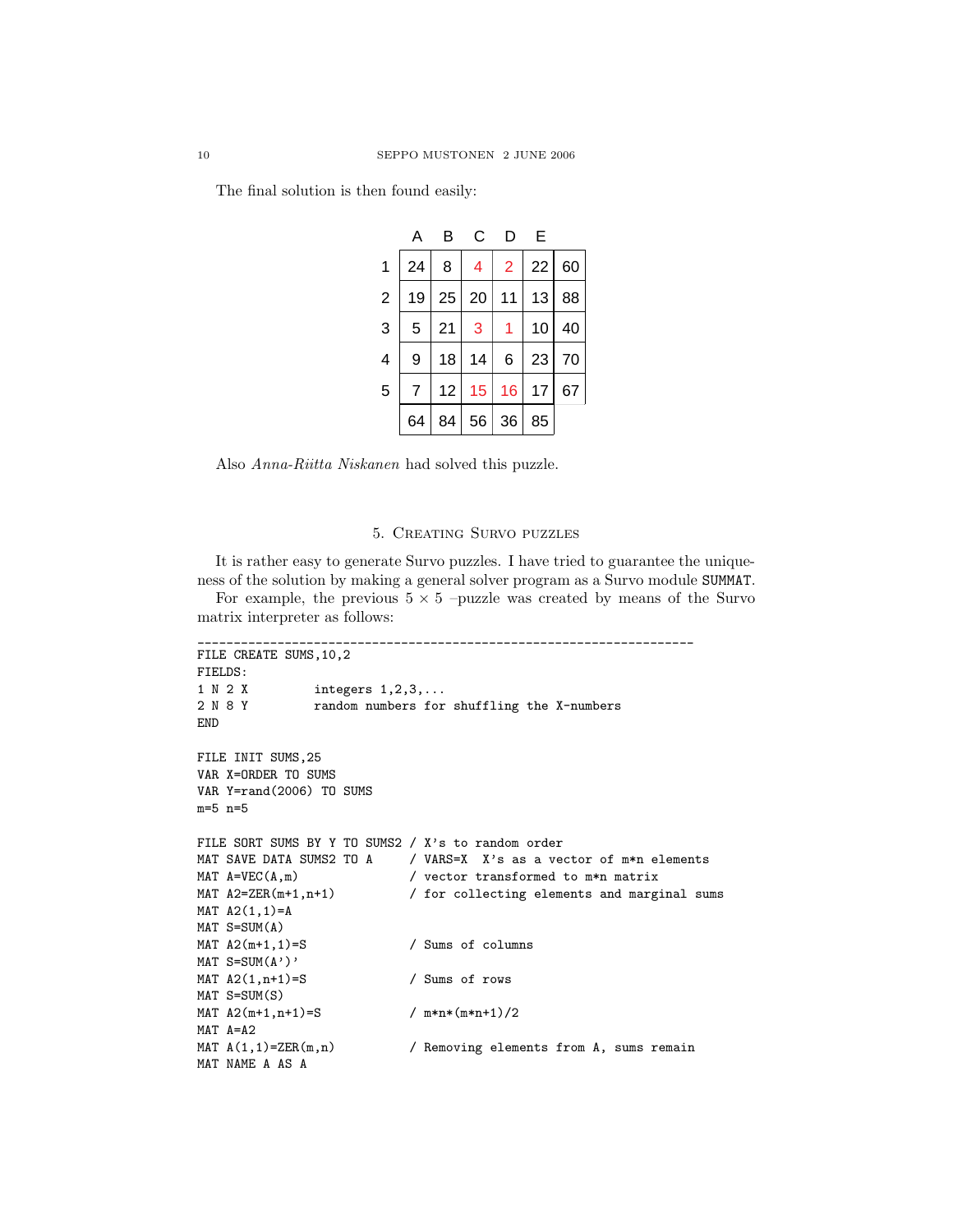```
Selecting elements from solution A2:
MAT A(1,1)=A2(1,1)MAT A(2,1)=A2(2,1) Some elements were chosen arbitrarily,
MAT A(2,4)=A2(2,4) the rest of them so that the solver
MAT A(2,5)=A2(2,5) SUMMAT gives a unique solution.
MAT A(3,2)=A2(3,2)
MAT A(4,3)=A2(4,3)MAT A(4,4)=A2(4,4)MAT A(5,2)=A2(5,2)MAT A(5,5)=A2(5,5)MAT NAME A AS A
The problem setup is ready:
LOADM A, (2), CUR+1
A
         1 2 3 4 5 Sum
  1 24 0 0 0 0 60
  2 19 0 0 11 13 88
  3 0 21 0 0 0 40
  4 0 0 14 6 0 70
  5 0 12 0 0 17 67
Sum 64 84 56 36 85 325
____________________________________________________________________
```
The solver program SUMMAT works according to a very elementary, partially randomized algorithm. It starts by inserting the missing numbers randomly in the table and tries then to get the computed sums of rows and columns as close to the true ones as possible by exchanging elements in the table systematically.

This trial leads either to a correct solution or (as in most cases) to dead end where the discrepancy between computed and true sums cannot be diminished systematically. In the latter case a 'mutation' is made by exhanging two or more numbers randomly. Thereafter the systematic procedure plus mutation is repeated until a true solution is found.

In most cases the mean number of mutations works as a crude measure for the level of difficulty of solving a Survo puzzle. This measure (MD) is computed as the mean number of mutations when the puzzle is solved 1000 times by starting from a randomized table. The MD values for the examples 1–4 are 30,20,30, and 560.

The distribution of the number of mutations (as expected) comes close to a geometric distribution. In some cases I have studied which is the optimal number of exchanges in a single mutation. For example, in  $5 \times 5$  –puzzles three exchanges seems to minimize the number of iterations and the solution is about three times faster than a procedure where each trial is started from scratch.

The solver program includes an option for studying uniqueness of the solution by solving the problem repeatedly and by giving a warning when more than one solution is found.

#### 6. Open Survo puzzles

Puzzles where only row and column sums are given but still have a unique solution are of particular interest. Such puzzles are called *open*. In any case, for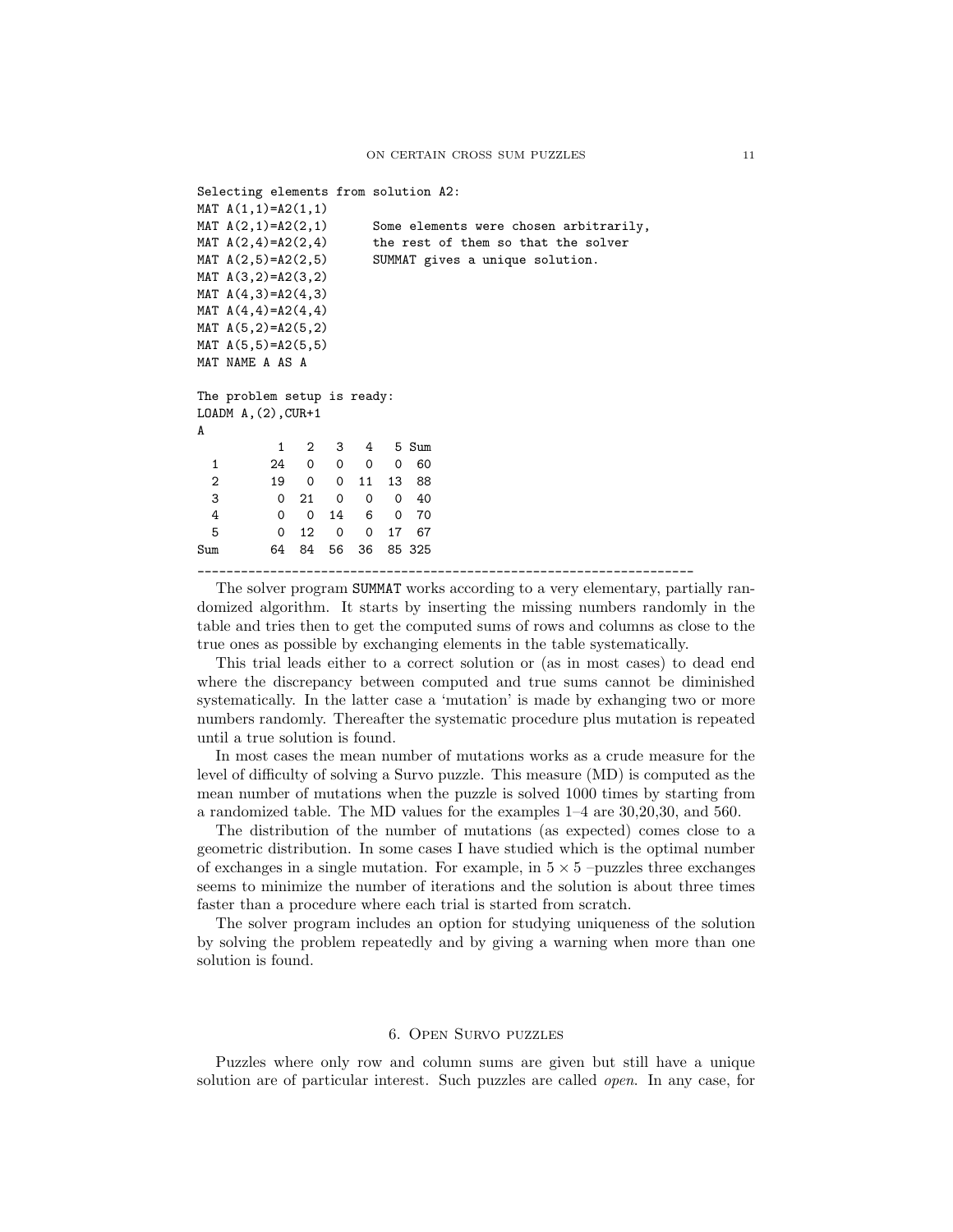example, any open  $m \times n$  –puzzle having numbers  $1, 2, \ldots mn$  in original order column- or rowwise in its solution has no other solutions. There are also other open puzzles and typically more for larger tables.

Two open Survo puzzles A and B are defined *essentially different* if the solution of A cannot be transformed into the solution of B by interchanging rows and columns or by transposing (in case  $m = n$ ). Let  $S(m, n)$  be the number of essentially different open  $m \times n$  –Survo puzzles. It is evident that  $S(1, 1) = 1$  and  $S(2, 2) = 1$ .

The only such  $2 \times 2$  –puzzle is

|   |   | 3 |   | $\mathbf{2}$ | 3 |
|---|---|---|---|--------------|---|
|   |   |   | з |              |   |
| Δ | 6 |   |   | 6            |   |

since, for example, the puzzle

|   | ີ |   | $\overline{2}$ | $\mathbf{3}$ |    | 3              |
|---|---|---|----------------|--------------|----|----------------|
|   |   |   |                |              |    | $\overline{7}$ |
| 5 |   | 5 |                |              | Ð. |                |

has two solutions. Thus sums of rows (as well as sums of columns) must be mutually different; otherwise the solution is not unique.

*Reijo Sund* was the first to study these open Survo puzzles and he found that the number of essentially different open  $3 \times 3$  –puzzles is 38 and thus  $S(3,3) = 38$ . By starting from all possible 9!=362880 cases he achieved this result by means of clever combinations of typical Survo basic operations (Appendix 1).

The table below gives the row and column sums and degrees of difficulty (MD) of these puzzles.

|   | Rows |    |    | Columns |    | MD |    | Rows |    | Columns |    |    | MD |
|---|------|----|----|---------|----|----|----|------|----|---------|----|----|----|
| 6 | 17   | 22 | 11 | 14      | 20 | 16 | 9  | 16   | 20 | 8       | 14 | 23 | 15 |
| 7 | 14   | 24 | 11 | 15      | 19 | 13 | 9  | 16   | 20 | 8       | 15 | 22 | 23 |
| 7 | 15   | 23 | 10 | 15      | 20 | 21 | 10 | 13   | 22 | 8       | 16 | 21 | 22 |
| 7 | 16   | 22 | 9  | 16      | 20 | 28 | 10 | 14   | 21 | 7       | 16 | 22 | 15 |
| 7 | 16   | 22 | 10 | 15      | 20 | 26 | 10 | 14   | 21 | 8       | 14 | 23 | 25 |
| 7 | 17   | 21 | 9  | 15      | 21 | 16 | 10 | 15   | 20 | 6       | 18 | 21 | 24 |
| 7 | 17   | 21 | 10 | 15      | 20 | 26 | 10 | 15   | 20 | 9       | 12 | 24 | 18 |
| 7 | 17   | 21 | 11 | 14      | 20 | 46 | 10 | 15   | 20 | 9       | 13 | 23 | 31 |
| 7 | 17   | 21 | 11 | 16      | 18 | 47 | 10 | 16   | 19 | 6       | 17 | 22 | 22 |
| 8 | 14   | 23 | 10 | 15      | 20 | 21 | 10 | 16   | 19 | 7       | 15 | 23 | 13 |
| 8 | 15   | 22 | 8  | 17      | 20 | 15 | 10 | 16   | 19 | 8       | 13 | 24 | 16 |
| 8 | 15   | 22 | 9  | 17      | 19 | 30 | 11 | 14   | 20 | 7       | 15 | 23 | 19 |
| 8 | 15   | 22 | 10 | 13      | 22 | 15 | 11 | 14   | 20 | 8       | 13 | 24 | 20 |
| 8 | 15   | 22 | 10 | 14      | 21 | 35 | 11 | 15   | 19 | 6       | 16 | 23 | 18 |
| 8 | 15   | 22 | 11 | 13      | 21 | 47 | 11 | 15   | 19 | 7       | 15 | 23 | 32 |
| 9 | 13   | 23 | 9  | 15      | 21 | 20 | 11 | 16   | 18 | 7       | 15 | 23 | 31 |
| 9 | 13   | 23 | 10 | 16      | 19 | 36 | 12 | 14   | 19 | 7       | 15 | 23 | 29 |
| 9 | 14   | 22 | 8  | 17      | 20 | 23 | 12 | 14   | 19 | 9       | 13 | 23 | 59 |
| 9 | 15   | 21 | 8  | 15      | 22 | 31 | 12 | 15   | 18 | 6       | 15 | 24 | 19 |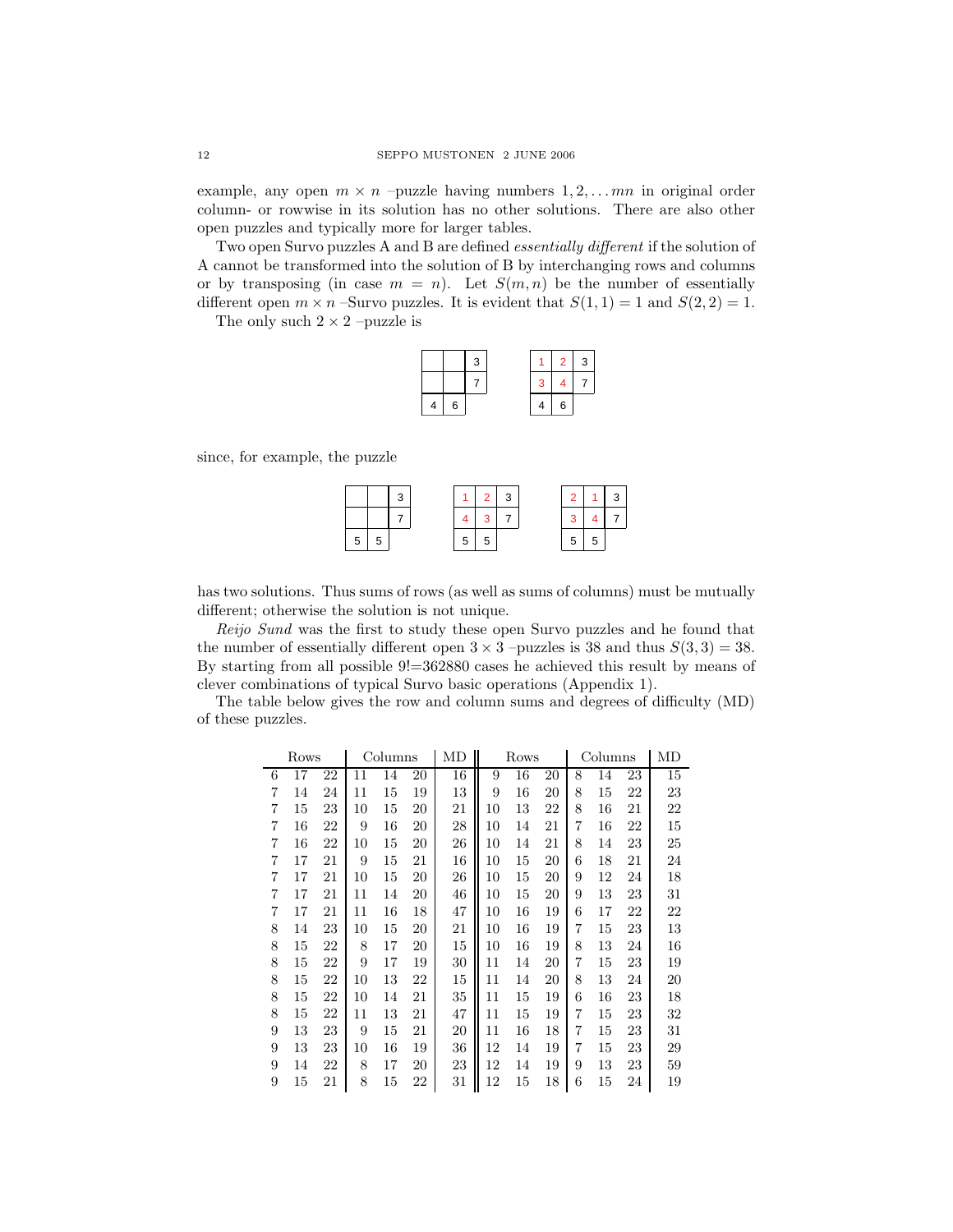Although MD values given by the solver program should be considered with precaution, in any case the last but one with MD=59 is one of the most difficult. It is solved by the following steps (quotation from a Survo edit field):

```
____________________________________________________________________
The puzzle to be solved is
  ABC
1 * * * 12
2 * * * 143 * * * 19
  9 13 23
Let's start from column C (the only sum with unique partition):
COMB P,CUR+1 / P=PARTITIONS,23,3 DISTINCT=1 MAX=9
Partitions 3 of 23: N[P]=1689
  ABC
1* * 6 12 C column numbers not necessarily in correct order
2 * * 8143* * 9 19
  9 13 23
.......................................................................
Column B:
OFF=6,8,9
COMB P,CUR+1 / P=PARTITIONS,13,3 DISTINCT=1 MAX=9
Partitions 3 of 13: N[P]=21 5 7
2 4 7
Number 7 in column B and in row 2 or 3
- not in row 1 since sum 12 would be exceeded
.......................................................................
Column A:
OFF=8,6,9,7
COMB P,CUR+1 / P=PARTITIONS,9,3 DISTINCT=1 MAX=9
Partitions 3 of 9: N[P]=2
1 3 5
2 3 4
Number 3 is in column A.
.......................................................................
```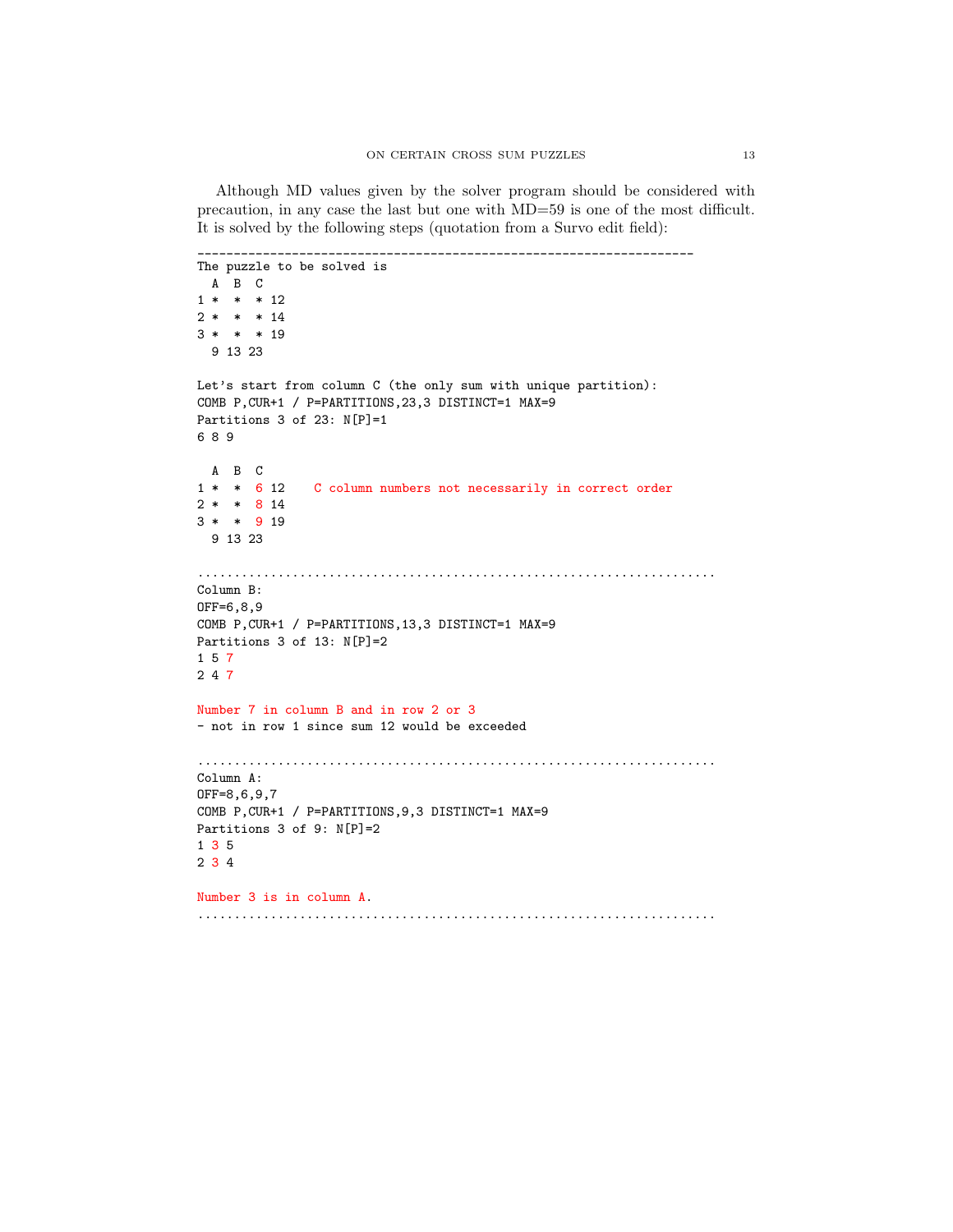```
Is B2=7?
Then it would be C2=6 and A2=1
```
ABC 1\*\* 8 12 2 176 14 3\*\* 9 19 9 13 23

and in column A 9=3+1+5, but the row sum 12 would be exceeded! Thus B3=7.

```
ABC
1 * * 6 122** 8 14
3*7 9 19
  9 13 23
```

```
The only partition of two first numbers of of column B is
13-7=6=1+5 - not 2+4 since this leads to an immediate contradiction
in the first row.
Then we get B1=1 and B2=5
```

```
since either B1=5 exceeds row sum 12 or, if C1=6, A1 would be 1.
```

```
ABC
1 * 1 6 122 * 5 8 143*7 9 19
  9 13 23
```

```
.......................................................................
Since B2=5, C2 cannot be 8 or 9 - Thus C2=6 and A2=3.
```

```
ABC
1 * 1 8 122 3 5 6 14
3*7 9 19
  9 13 23
```
Then inevitably  $A1=2$  and  $A3=4$  and then  $C1=9$  and  $C3=8$ 

```
ABC
1 2 1 9 12
2 3 5 6 14
3 4 7 8 19
  9 13 23
____________________________________________________________________
```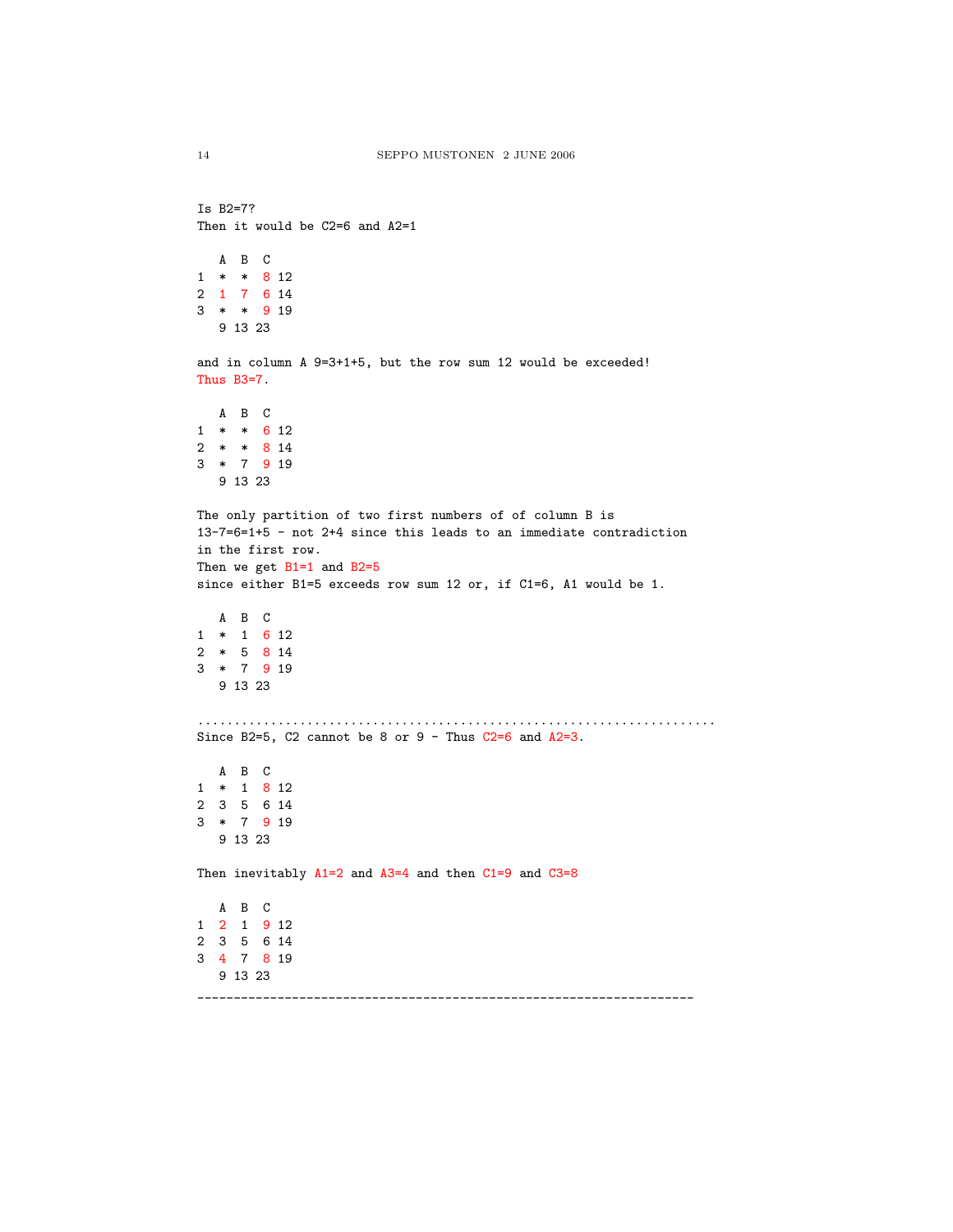Enumeration of essentially different open Survo puzzles becomes more difficult for larger  $m$  and  $n$  combinations. By using my solver program I have got  $S(3,4)=583$ . Because the number of possible puzzles in then  $12!=479001600$ , it is more profitable to study the problem through all possible combinations of marginal sums and then the number of possible candidates is reduced to  $128 \times 519 = 66432$ revealed by the following calculation:

\_\_\_\_\_\_\_\_\_\_\_\_\_\_\_\_\_\_\_\_\_\_\_\_\_\_\_\_\_\_\_\_\_\_\_\_\_\_\_\_\_\_\_\_\_\_\_\_\_\_\_\_\_\_\_\_\_\_\_\_\_\_\_\_\_\_\_\_

```
The sum of all numbers in a 3x4-table is 12*13/2=78.
COMB P,CUR+1 / P=PARTITIONS,78,3 DISTINCT=1 MIN=10 MAX=42 RESULTS=0
Partitions 3 of 78: N[P]=128
```

```
COMB P,CUR+1 / P=PARTITIONS,78,4 DISTINCT=1 MIN=6 MAX=33 RESULTS=0
Partitions 4 of 78: N[P]=519
____________________________________________________________________
```
Enumeration of essentially different open  $4 \times 4$  –puzzles requires more advanced methods since the number of possible marginal sum combinations is  $2980\times(2980 1)/2 = 4438710$  due to

```
____________________________________________________________________
16*17/2=136 1+2+3+4=10 58=13+14+15+16
COMB P,CUR+1 / P=PARTITIONS,136,4 MIN=10 MAX=58 DISTINCT=1 RESULTS=0
Partitions 4 of 136: N[P]=2980
```
*Petteri Kaski* obtained  $S(4, 4) = 5327$  using a backtrack algorithm for the exact cover problem together with additional constraints for the marginal sums.

\_\_\_\_\_\_\_\_\_\_\_\_\_\_\_\_\_\_\_\_\_\_\_\_\_\_\_\_\_\_\_\_\_\_\_\_\_\_\_\_\_\_\_\_\_\_\_\_\_\_\_\_\_\_\_\_\_\_\_\_\_\_\_\_\_\_\_\_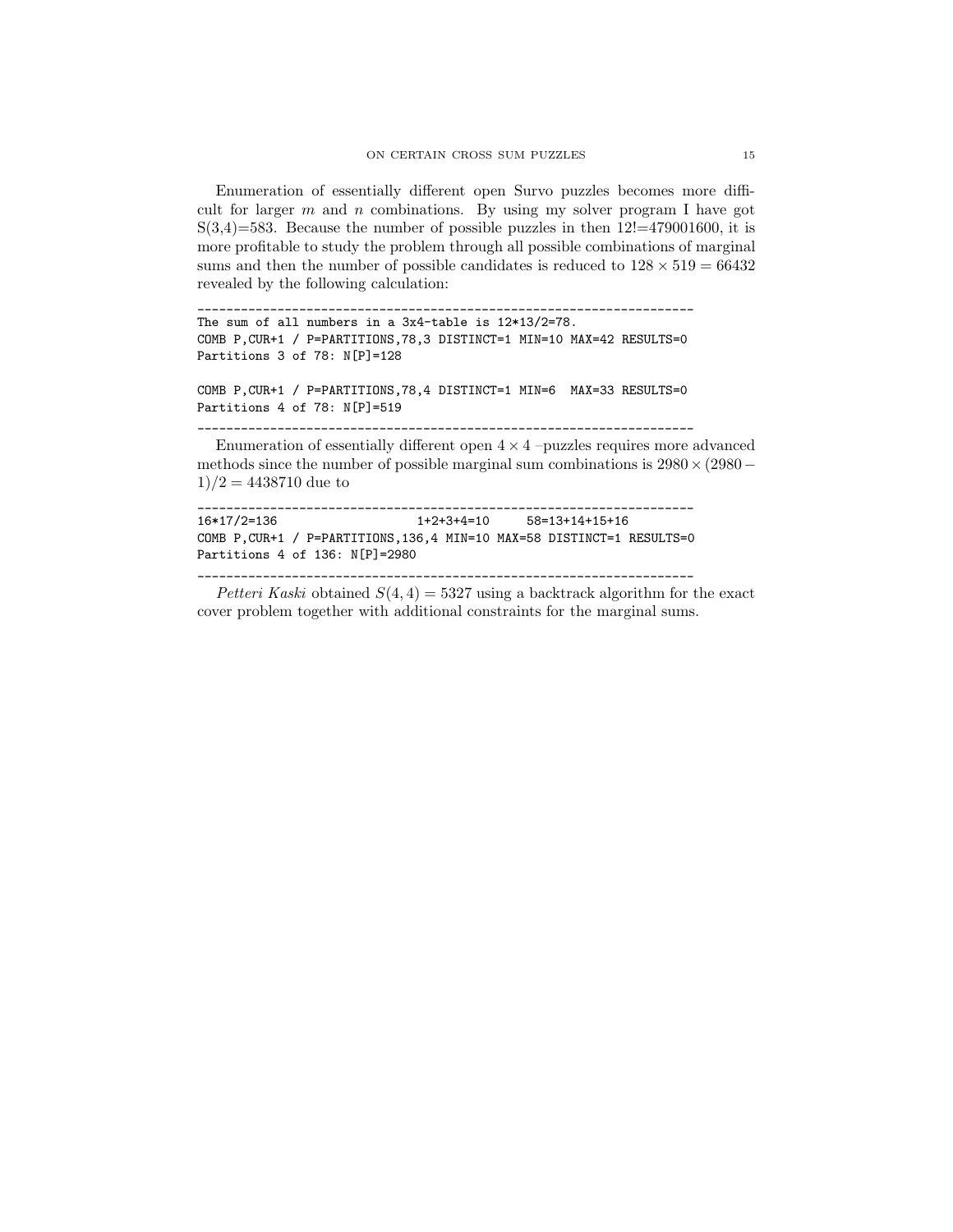Although solving an open Survo puzzle is usually a demanding task, sometimes the solution is found by a smart initial observation. *Kimmo Vehkalahti* solved

|                | A | В | $\mathbf{C}$ | D          | E. | F  |    |
|----------------|---|---|--------------|------------|----|----|----|
| 1              |   |   |              |            |    |    | 38 |
| $\overline{2}$ |   |   |              |            |    |    | 40 |
|                | 8 | 9 |              | $10$ 16 17 |    | 18 |    |

(MD=780) as follows: Let's study column sets A,B,C and D,E,F pairwise and their simultaneous possibilities:

|  |                                |  | A B C I D E F                    |  |
|--|--------------------------------|--|----------------------------------|--|
|  |                                |  | 1 1+7 3+6 2+8   a 4+12 6+11 8+10 |  |
|  |                                |  | 2 1+7 4+5 2+8 b 5+11 7+10 6+12   |  |
|  |                                |  | 3 2+6 1+8 3+7 c 5+11 8+9 6+12    |  |
|  | 4 2+6 4+5 1+9 d 6+10           |  | $5+12$ $7+11$                    |  |
|  | 5 3+5 1+8 4+6 e 6+10           |  | $8+9$ $7+11$                     |  |
|  |                                |  | 6 3+5 2+7 1+9 f 7+9 $5+12$ 8+10  |  |
|  | $7\quad 3+5\quad 2+7\quad 4+6$ |  |                                  |  |

It is immediately seen that the only proper combination is 6a, i.e.

ABC D E F 3+5 2+7 1+9 and 4+12 6+11 8+10

By listing all partitions of the first row (55 cases)

\_\_\_\_\_\_\_\_\_\_\_\_\_\_\_\_\_\_\_\_\_\_\_\_\_\_\_\_\_\_\_\_\_\_\_\_\_\_\_\_\_\_\_\_\_\_\_\_\_\_\_\_\_\_\_\_\_\_\_\_\_\_\_\_\_\_\_\_ COMB P,CUR+1 / P=PARTITIONS,38,6 DISTINCT=1 MAX=12 Partitions 6 of 38: N[P]=55 1 2 3 9 11 12 1 2 4 8 11 12 ... 3 4 6 7 8 10 356789 \_\_\_\_\_\_\_\_\_\_\_\_\_\_\_\_\_\_\_\_\_\_\_\_\_\_\_\_\_\_\_\_\_\_\_\_\_\_\_\_\_\_\_\_\_\_\_\_\_\_\_\_\_\_\_\_\_\_\_\_\_\_\_\_\_\_\_\_

and by removing all such partitions where numbers 3,5 or 2,7 or 1,9 or 4,12 or 6,11 or 8,10 appear simultaneously only one possibility remains giving the solution

|                | А | В              | C. | D     | F.     | F  |         |
|----------------|---|----------------|----|-------|--------|----|---------|
|                | 5 |                |    | 4     | 11     |    | $10$ 38 |
| $\overline{2}$ | 3 | $\overline{2}$ | 9  |       | $12$ 6 | 8  | 40      |
|                | 8 | 9              | 10 | 16 17 |        | 18 |         |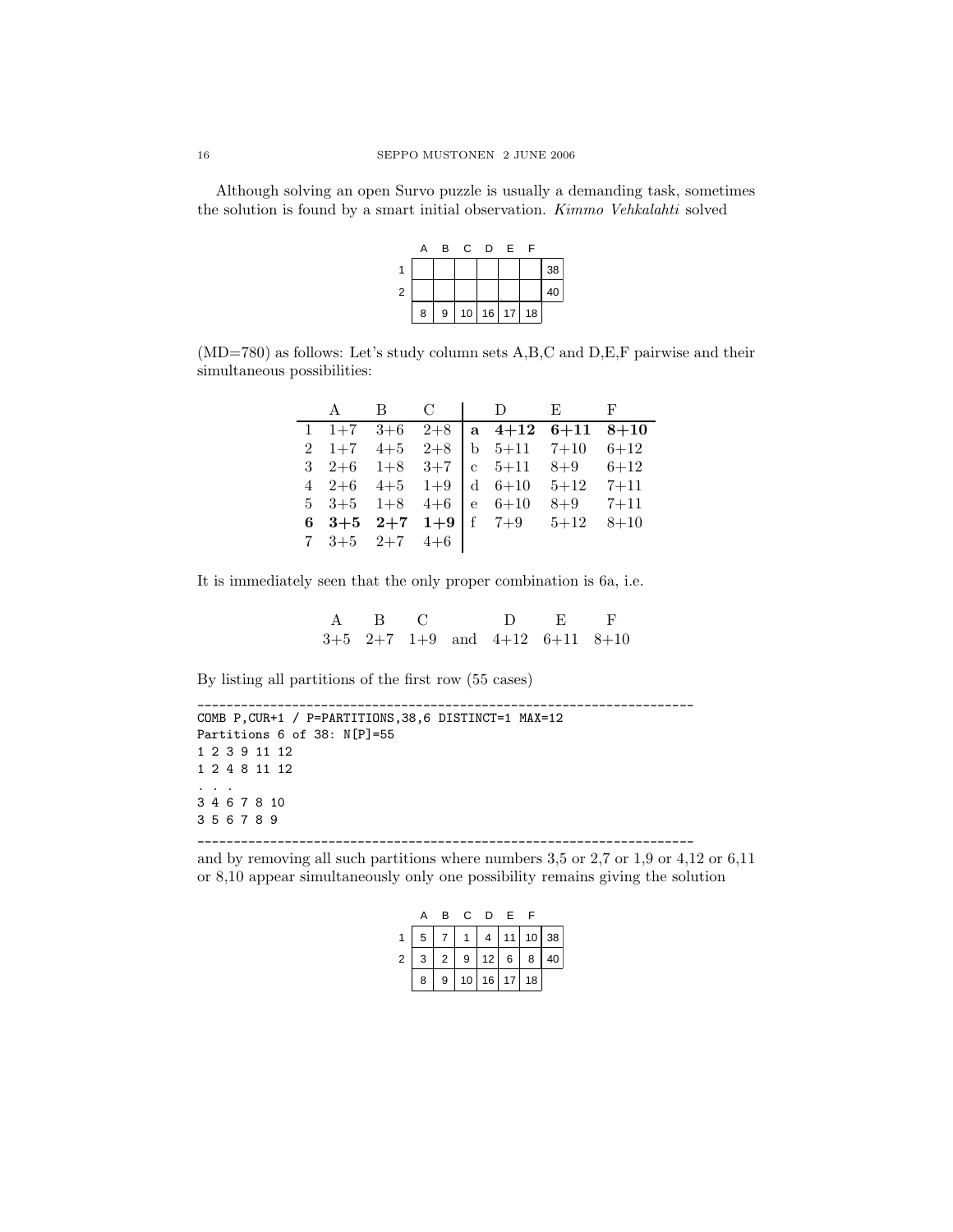### 7. SOLUTION OF ONE  $4 \times 4$  –PUZZLE

The only Survo puzzle of those presented in the Survo users newsgroup (in April and May 2006) getting no solution was

|                | А  | В  | С  | D  |    |
|----------------|----|----|----|----|----|
| 1              |    |    |    |    | 14 |
| $\overline{c}$ |    |    |    |    | 28 |
| 3              |    |    |    |    | 44 |
| 4              |    |    |    |    | 50 |
|                | 16 | 33 | 40 | 47 |    |

The solution is again described in terms of Survo.

```
____________________________________________________________________
We are solving
    ABCD
1 * * * * 14
2 * * * * 28
3 * * * * 44
4 * * * * 50
5 16 33 40 47
having MD=1150.
At first it is shown that A1=1.
The first row is studied:
Partitions 14,4:
COMB P,CUR+1 / P=PARTITIONS,14,4 DISTINCT=1 MAX=16
Partitions 4 of 14: N[P]=51238
1247
1256
1346
2345
On this basis A1 is one of numbers 1,2,3,4,5,6,7,8.
By considering possible partitions of column A (sum 16)
alternatives 3,4,5,6,7,8 are cancelled.
The case A1=3 as an example:
.......................................................................
Let's go through all partitions 16,4 of row 1:
COMB P,CUR+1 / P=PARTITIONS,16,4 DISTINCT=1 OFF=1,2,8
Partitions 4 of 16: N[P]=0
COMB P,CUR+1 / P=PARTITIONS,16,4 DISTINCT=1 OFF=1,4,6
Partitions 4 of 16: N[P]=0
COMB P,CUR+1 / P=PARTITIONS,16,4 DISTINCT=1 OFF=2,4,5
Partitions 4 of 16: N[P]=0
Thus A1 cannot be 3.
```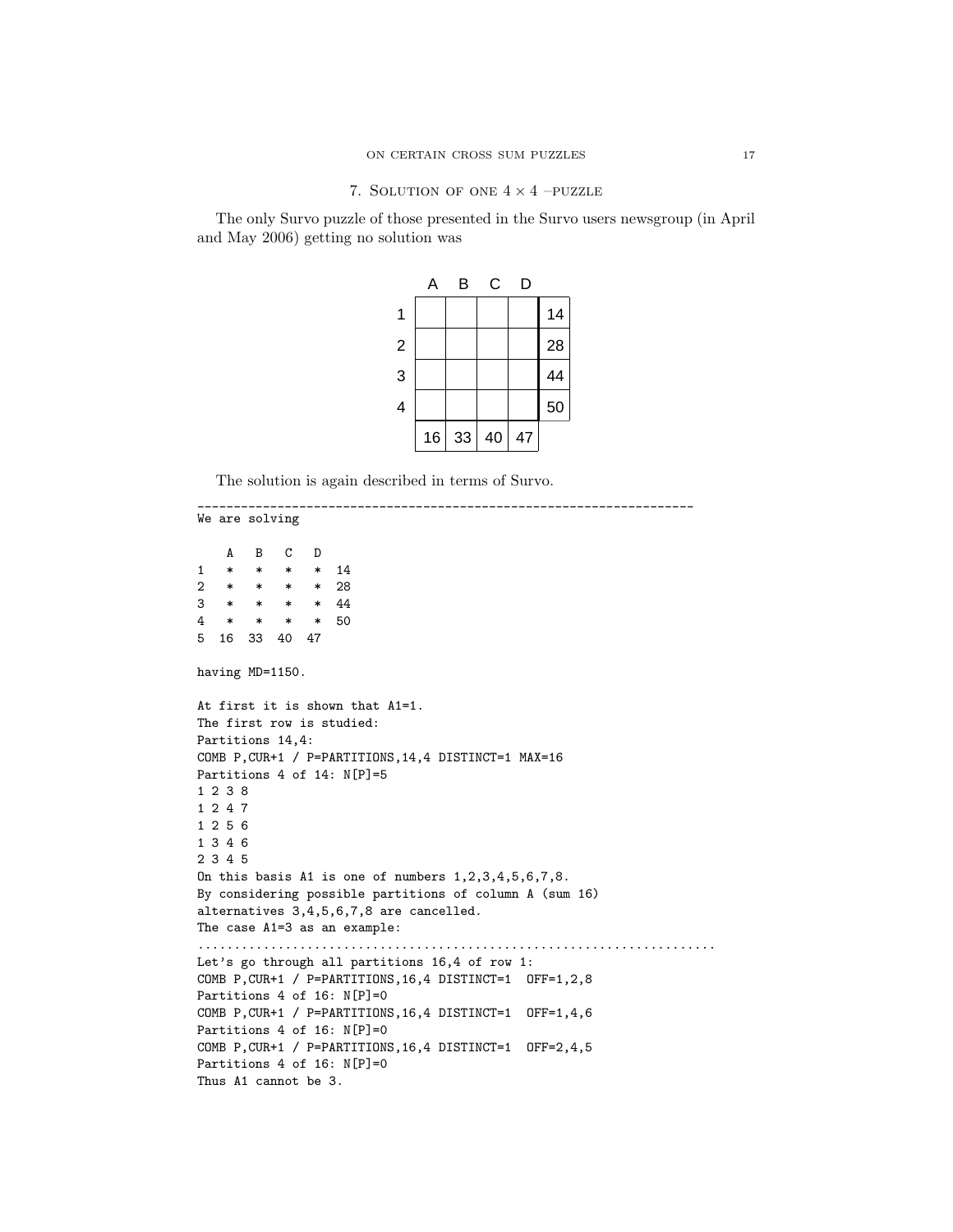```
.......................................................................
Case A1=2:
According to partition 14,4 above the three last numbers in row 1 would be
1,3,8 or 1,4,7 or 1,5,6 or 3,4,5 (each in some order).
COMB P,CUR+1 / P=PARTITIONS,16,4 DISTINCT=1 OFF=1,3,8
Partitions 4 of 16: N[P]=0COMB P,CUR+1 / P=PARTITIONS,16,4 DISTINCT=1 OFF=1,4,7
Partitions 4 of 16: N[P]=1
2356
   ABCD
1 2 1 4 7 14 The table could be like this.
2 3 * * * 28 Red numbers in row 1 and in
3 5 * * * 44 column A are not necessarily
4 6 * * * 50 in the right order.
5 16 33 40 47
If now the smallest of unused numbers 8,9,10 are tried
to put in row 2
   ABCD
1 2 147 14
2 3 8 9 10 28<br>3 5 * * * 44
3 5 * * * 44
4 6 * * * 50
5 16 33 40 47
the row sum becomes 3+8+9+10=30>28 and is too high.
COMB P,CUR+1 / P=PARTITIONS,16,4 DISTINCT=1 MAX=16 OFF=1,5,6
Partitions 4 of 16: N[P]=1
2347
This also leads exceedence of the sum 28.
COMB P,CUR+1 / P=PARTITIONS,16,4 DISTINCT=1 MAX=16 OFF=3,4,5
Partitions 4 of 16: N[P]=11267
   ABCD
1 2 345 14
2 1 8 9 10 28
3 6 * * * 44
4 7 * * * 50
5 16 33 40 47
Now the second row sum would be correct, but although
the greatest possible numbers 5 and 10 are put in column D,
the difference 47-5-10=32 is too much to be presented
as a sum of two permitted integers.
```
Thus A1=1.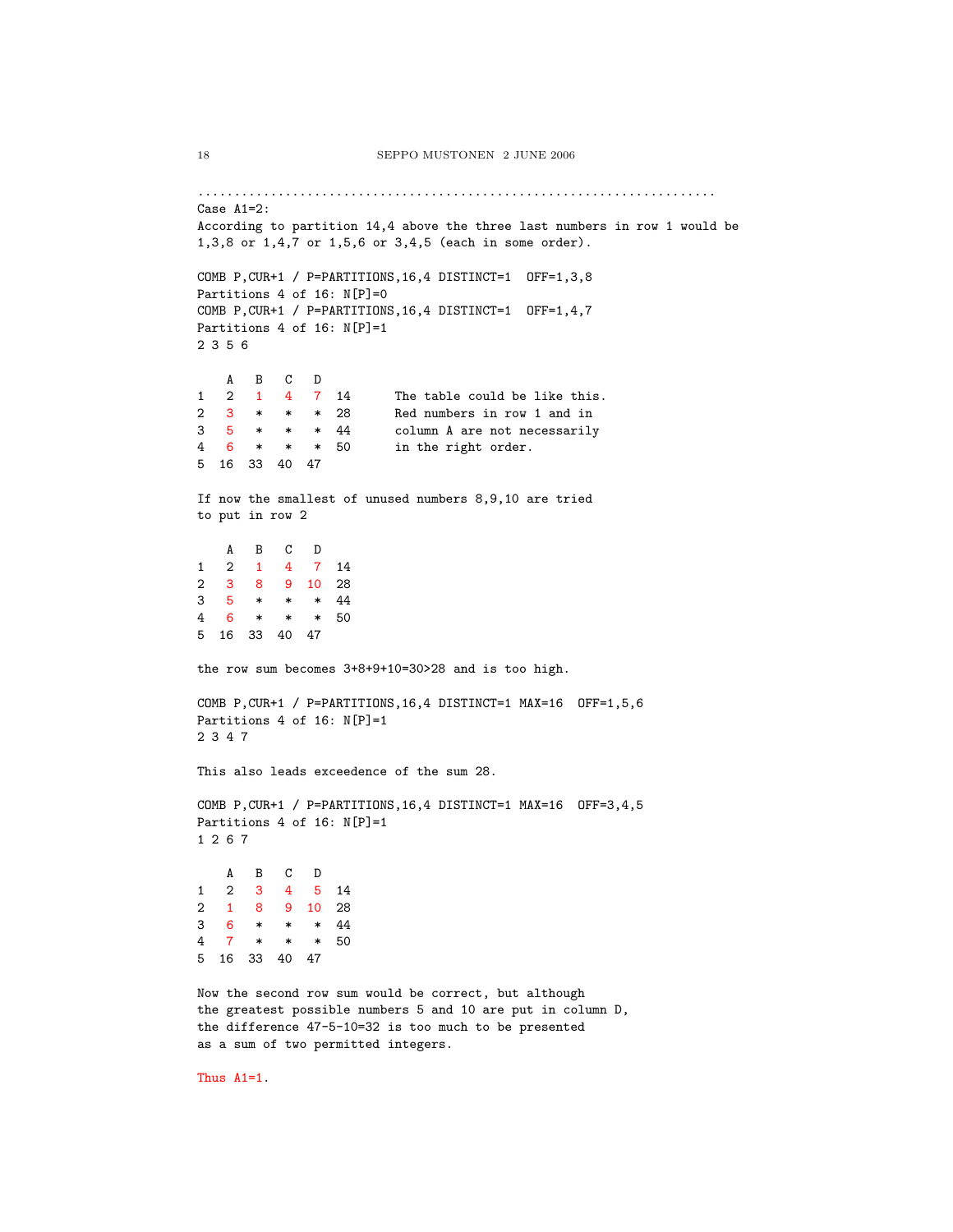```
.......................................................................
  ABCD
1 1 * * * 14
2 * * * * 28
3 * * * * 44
4 * * * * 50
5 16 33 40 47
Partitions of row 1 and column A are studied further - now with restriction A1=1.
14 - 1 = 13COMB P,CUR+1 / P=PARTITIONS,13,3 DISTINCT=1 MAX=16 OFF=1
Partitions 3 of 13: N[P]=4238
247
256
346
16-1=15
COMB P,CUR+1 / P=PARTITIONS,15,3 DISTINCT=1 MAX=16 OFF=1
Partitions 3 of 15: N[P]=7
2 3 10
249
258
267
348
357
456
Possible pairs of partitions are then
14-1 16-1
238 456
256 348
346 258
and so numbers 1,2,3,4,5,6,8 are in row 1 and column A.
The smallest free numbers to columns B,C,D of row 2 are
then 7,9,10. Since their sum 7+9+10=26 remains 2 units
below the sum 28, we have A2=2.
All other free numbers would exceed the row sum.
The current situation is
  ABCD
1 1 * * * 14 3,4,6 in this row in some order
2 2 * * * 28 7,9,10 in this row in some order
3 * * * * 44
4 * * * * 50
5 16 33 40 47
5,8 in column A in some order.
.......................................................................
The possible partitions of column B are listed:
COMB P,CUR+1 / P=PARTITIONS,33,4 DISTINCT=1 MAX=16 OFF=1,2,5,8
Partitions 4 of 33: N[P]=17
```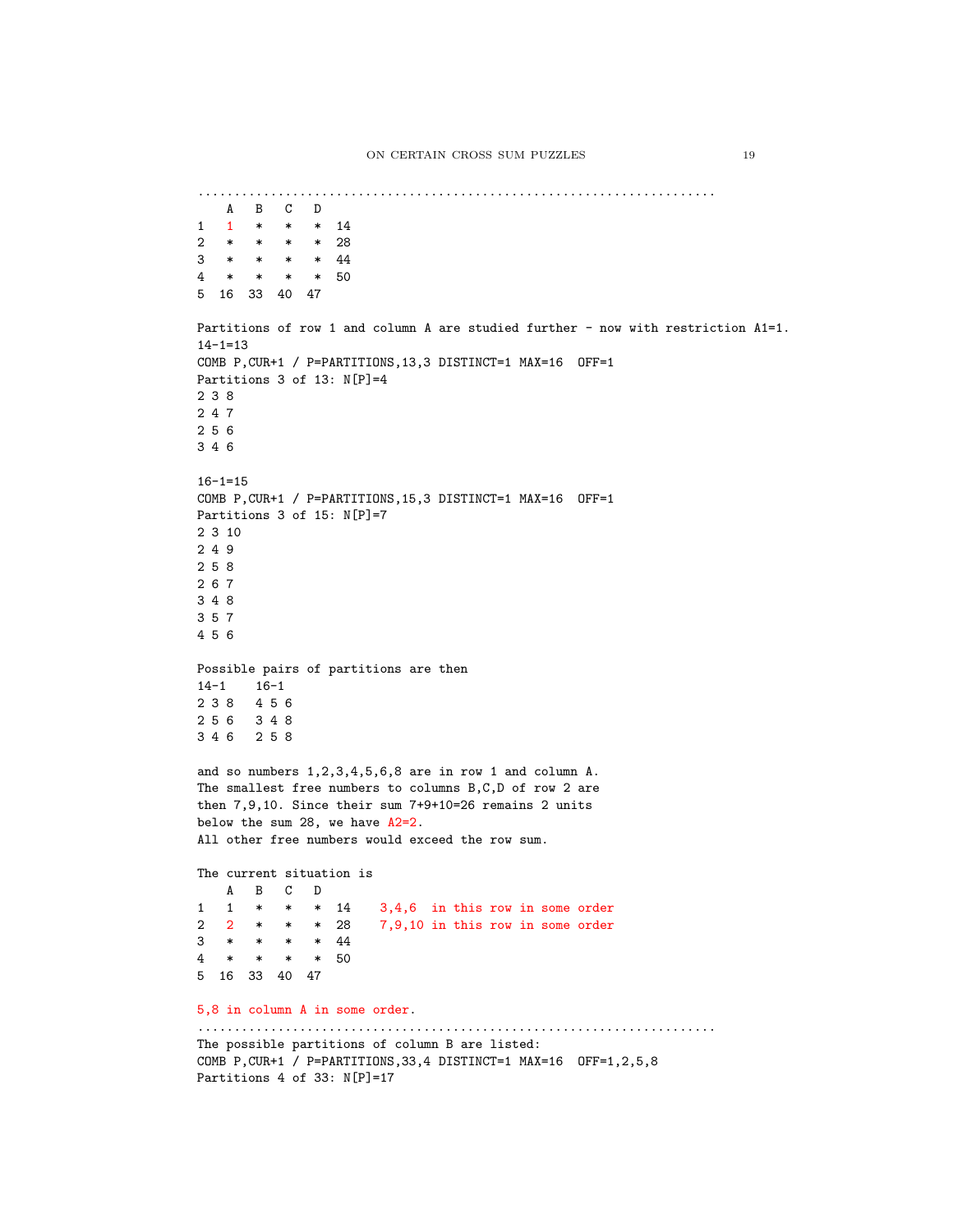Only allowed partitions are those containing not simultaneously numbers 3,4,6 or on the other hand numbers 7,9,10. The only possibility is then 3+7+11+12=33 and according to already found partitions of the two first rows we have B1=3 and B2=7.

We have come to a situation where numbers indicated by the same color are not necessarily in the correct order:

ABCD 113 4 6 14 227 9 10 28 3 5 11 13 14 44 4 8 12 15 16 50 5 16 33 40 47

To find the correct order, possible partitions of column D are listed:

....................................................................... COMB P,CUR+1 / P=PARTITIONS,47,4 DISTINCT=1 MAX=16 OFF=1,2,3,7,5,8,11,12 Partitions 4 of 47: N[P]=3 4 13 14 16 6 10 15 16 9 10 13 15

Only the second one 6+10+15+16=47 is possible according to what is known about the two first rows and the ambiguities of the table are reduced into the form

ABCD 1 1 3 4 6 14 2 2 7 9 10 28 3 5 11 13 15 44 4 8 12 14 16 50 5 16 33 40 47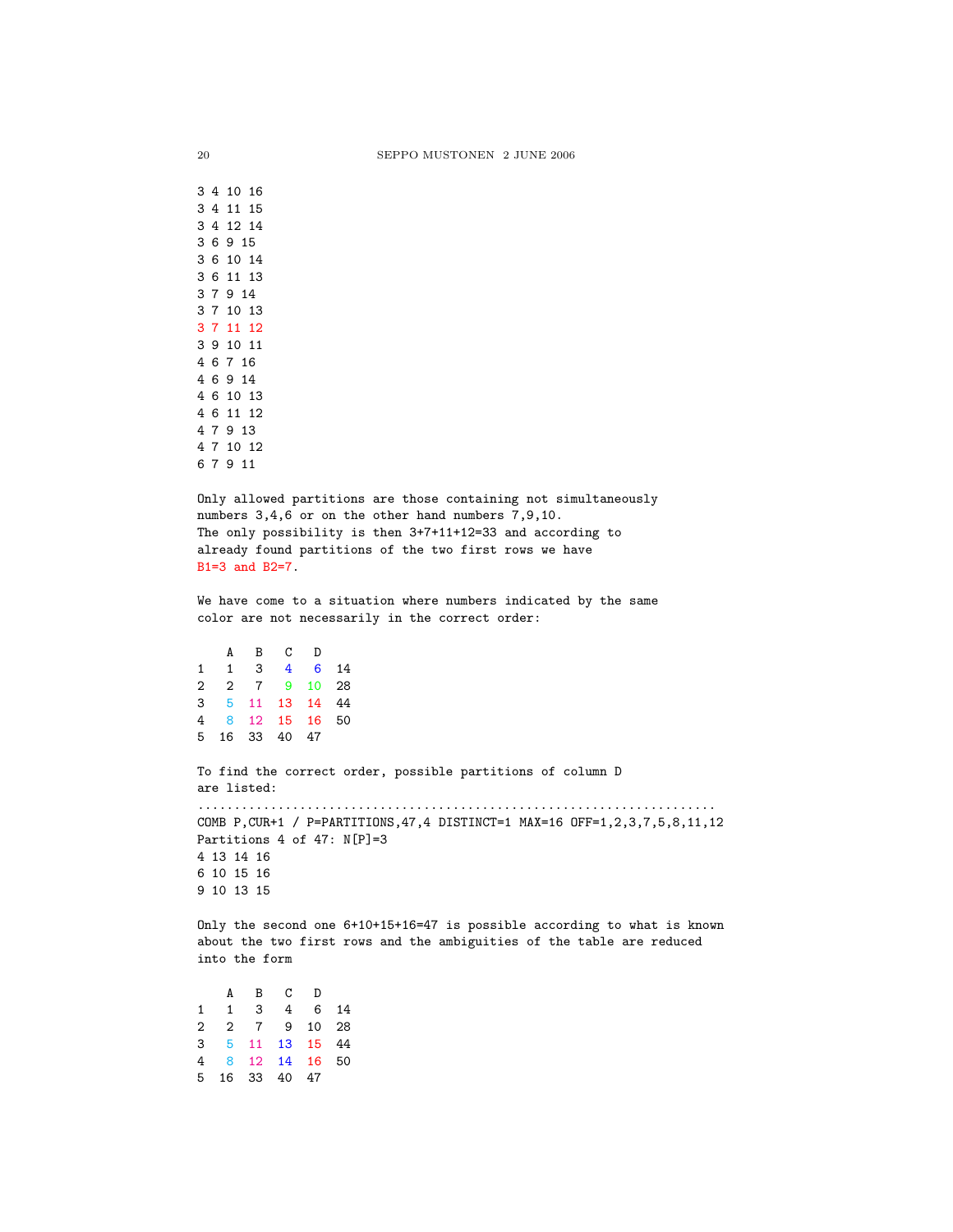```
and this happens to be the correct solution.
In principle, for the two last rows there are still
2^4=16 alternatives which is considerably less than the original
number fact(12)=479001600.
The uniqueness of the solution is confirmed most easily by looking for
the possible partitions of the last row:
COMB P,CUR+1 / P=PARTITIONS,50,4 DISTINCT=1 MAX=16 OFF=1,3,4,6,2,7,9,10
Partitions 4 of 50: N[P]=5
5 14 15 16
8 11 15 16
8 12 14 16
8 13 14 15
11 12 13 14
From these alternatives only 8+12+14+16=50 is composed
in a valid manner.
____________________________________________________________________
```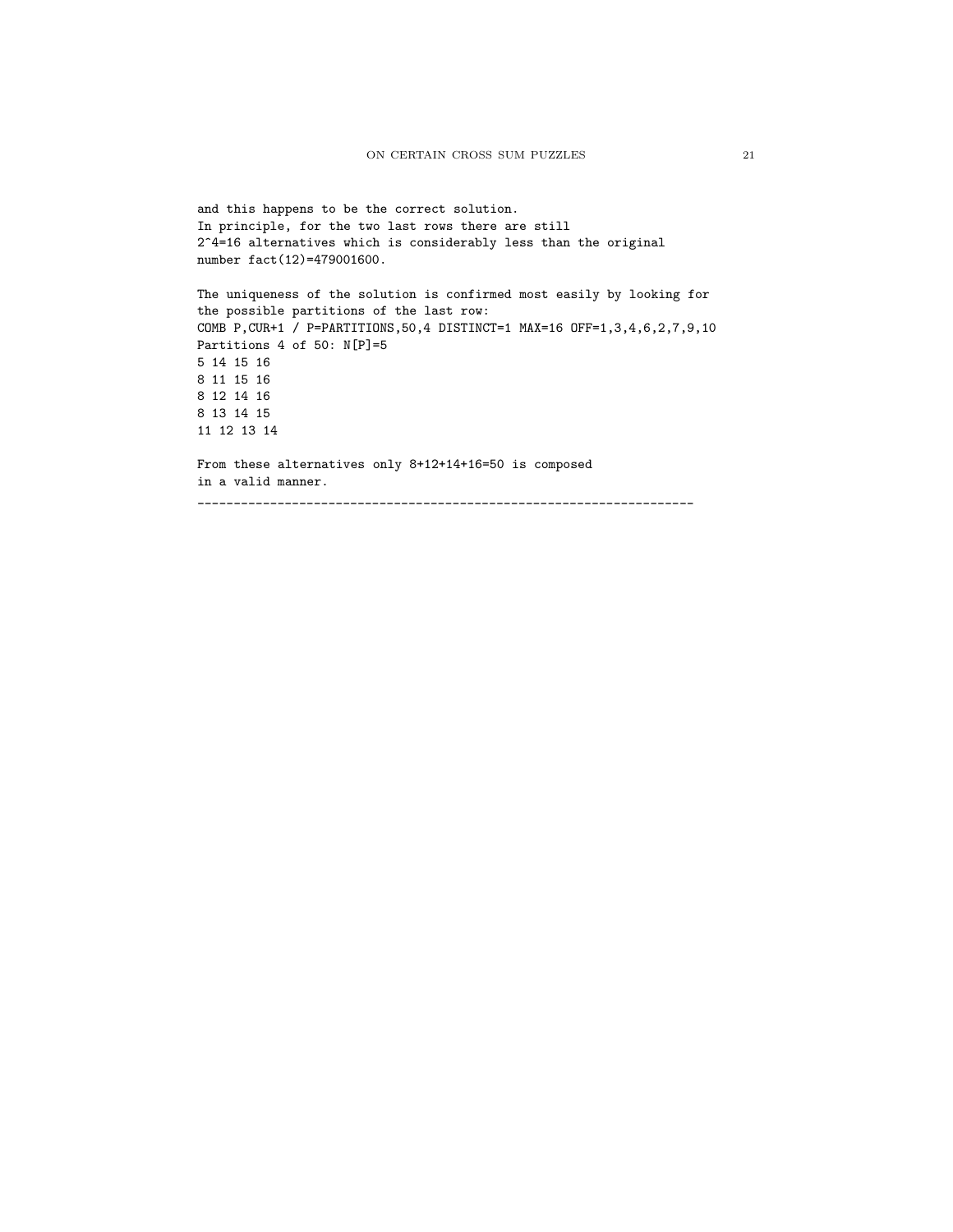## 8. Problems

Twelve Survo puzzles are presented. Solutions of 10 first of them are also given. The number in parentheses tells the degree of difficulty (MD) according to the solver program. These numbers should be considered with a precaution since they do not take into account creative insights typical for human reasoning.

## **Problem 1 (1.5)**

|   |   |   | 14 |
|---|---|---|----|
| 9 | 8 | 4 |    |

## **Problem 2 (18)**

|   |    |    | 11 |
|---|----|----|----|
|   |    |    | 25 |
| 8 | 11 | 10 |    |

## **Problem 3 (17)**

| 12 |    |    | 28 |
|----|----|----|----|
|    | 8  |    | 28 |
|    |    | 6  | 22 |
| 32 | 16 | 23 |    |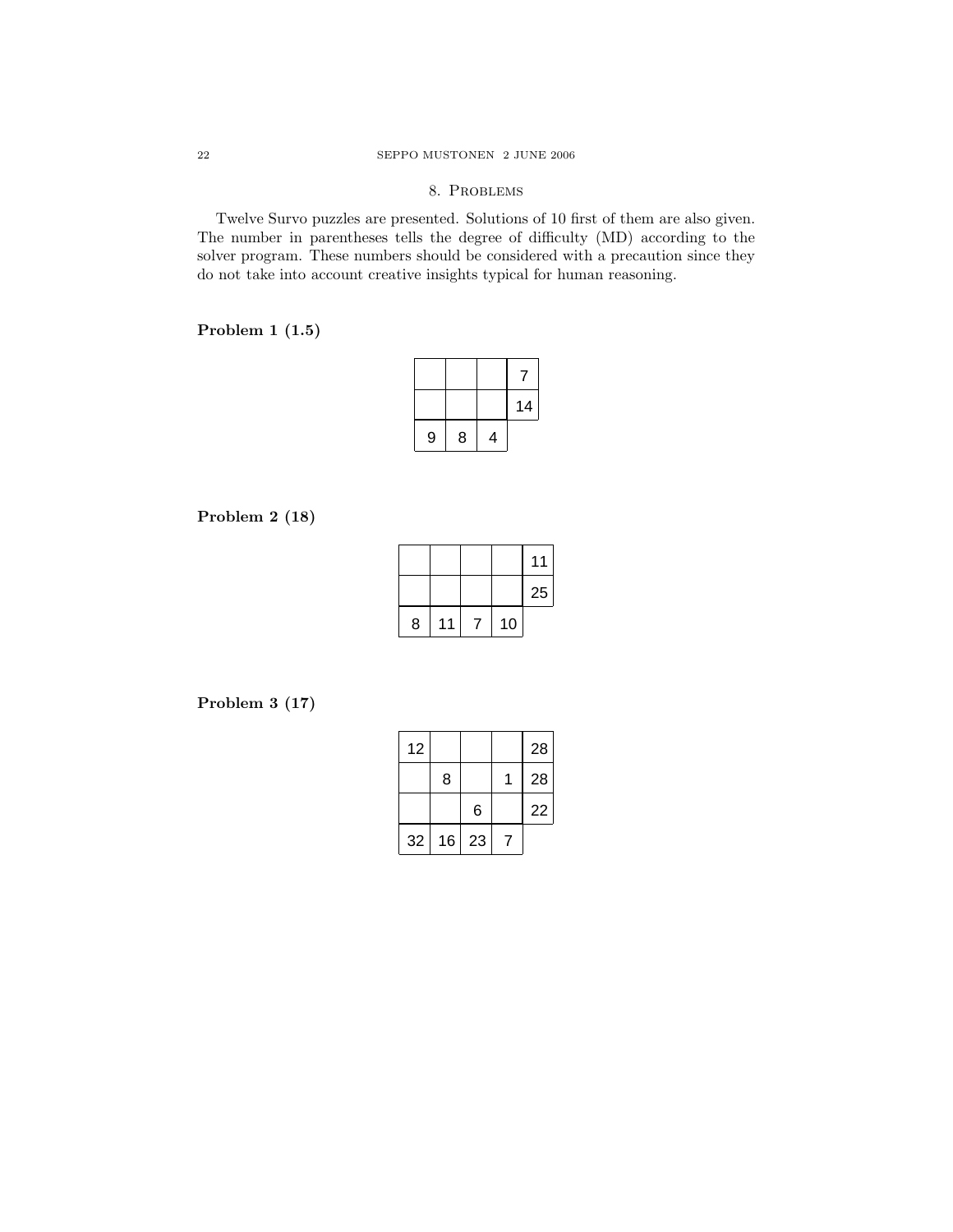# **Problem 4 (50)**

|    |    |    | 8  |
|----|----|----|----|
|    |    |    | 15 |
|    |    |    | 22 |
| 11 | 13 | 21 |    |

# **Problem 5 (50)**

| 10 |    |                                   |    | 12 | 2 |         | 63 |
|----|----|-----------------------------------|----|----|---|---------|----|
|    | 17 |                                   | 11 |    | 3 | 6       | 89 |
| 19 |    | 5                                 |    |    |   |         | 79 |
| 49 |    | $41 \mid 32 \mid 30 \mid 27 \mid$ |    |    |   | $18$ 34 |    |

## **Problem 6 (105)**

|                | 23 |    |    |    | 18 | 93 |
|----------------|----|----|----|----|----|----|
| $\overline{2}$ |    | 3  |    | 16 |    | 67 |
|                | 10 |    |    | 13 |    | 67 |
| 15             |    | 11 | 14 |    | 8  | 73 |
| 46             | 61 | 39 | 42 | 45 | 67 |    |

# **Problem 7 (30)**

| 12 |    | 8              |    | 11 | 50 |
|----|----|----------------|----|----|----|
|    | 13 |                | 10 |    | 47 |
|    |    | $\overline{2}$ |    |    | 23 |
| 24 | 23 | 13             | 34 | 26 |    |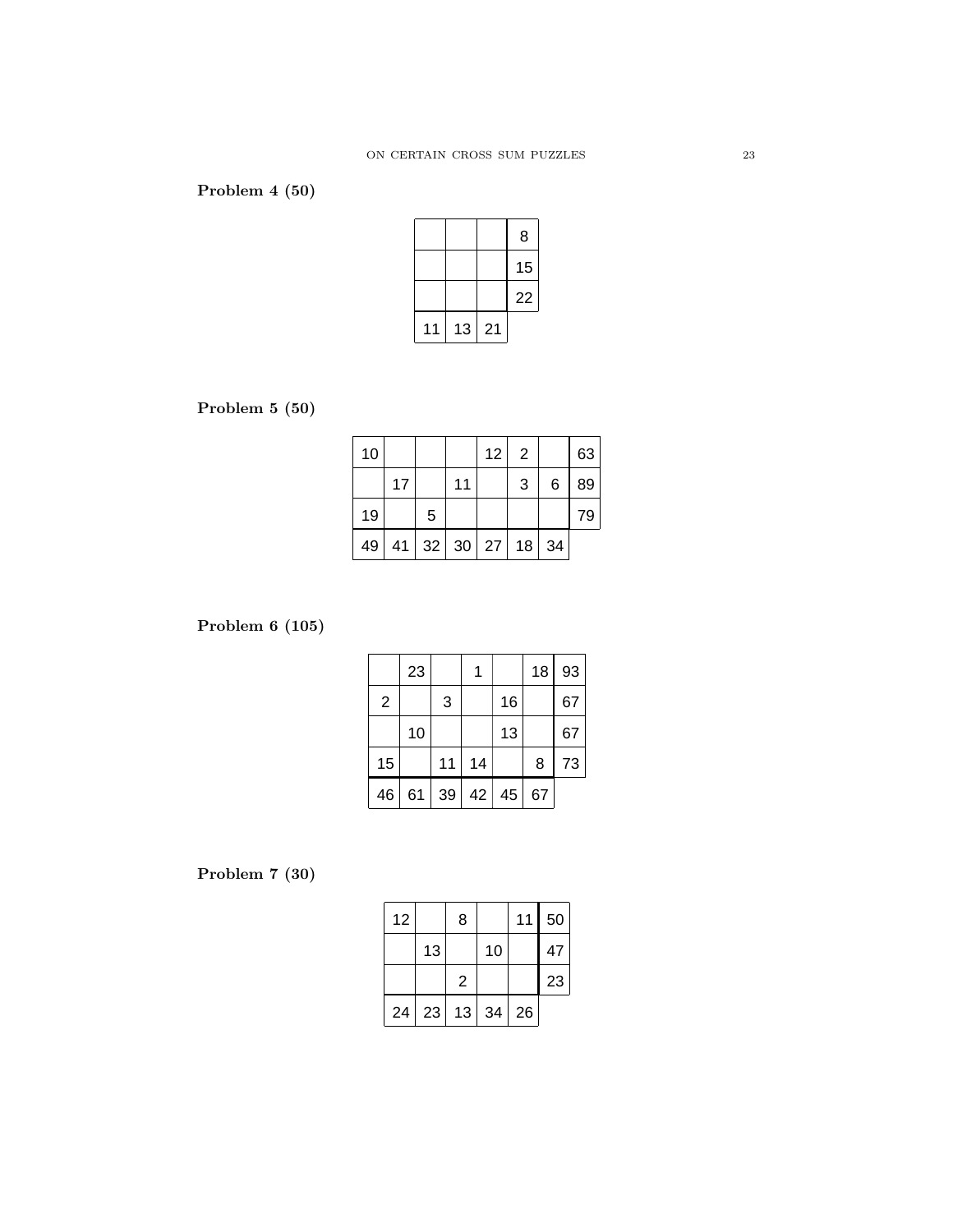# **Problem 8 (15)**

| 13 |    |    | 6  | 26 |
|----|----|----|----|----|
|    | 9  |    |    | 43 |
|    |    | 12 |    | 26 |
| 1  |    |    | 10 | 41 |
| 30 | 28 | 47 | 31 |    |

# **Problem 9 (55)**

| 12 |  |                                | 19 |  | 10 |  | 106            |
|----|--|--------------------------------|----|--|----|--|----------------|
|    |  |                                |    |  |    |  | $14$ 8 $ 104 $ |
|    |  | $16$ 22 6 25 39 20 24 12 23 23 |    |  |    |  |                |

# **Problem 10 (145)**

|    |    |    |    | 24 |
|----|----|----|----|----|
|    |    |    |    | 15 |
|    |    |    |    | 39 |
| 21 | 10 | 18 | 29 |    |

# **Problem 11 (2050)**

|    |    |    |    | 51 |
|----|----|----|----|----|
|    |    |    |    | 36 |
|    |    |    |    | 32 |
|    |    |    |    | 17 |
| 51 | 42 | 26 | 17 |    |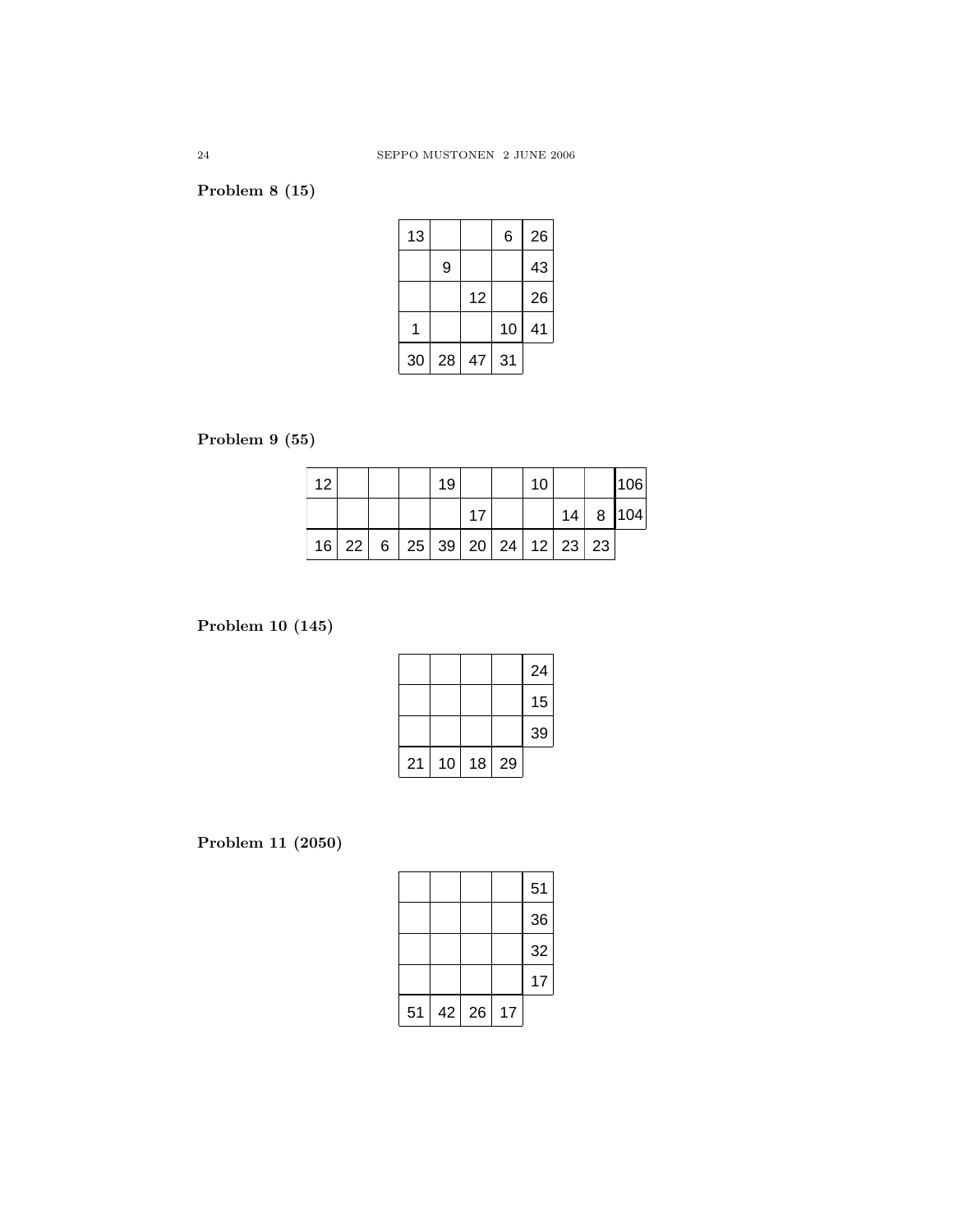# **Problem 12 (17000 "Beast")**

| 10 |     | 29 |    |    | 5           | 83  |
|----|-----|----|----|----|-------------|-----|
|    | 27  |    |    | 8  |             | 94  |
| 33 |     | 19 | 32 |    | 22          | 139 |
|    |     | 21 | 12 |    |             | 101 |
|    | 20  |    |    | 28 |             | 86  |
| 30 |     | 11 |    |    | 35          | 163 |
| 93 | 141 | 87 | 99 |    | 112 134 666 |     |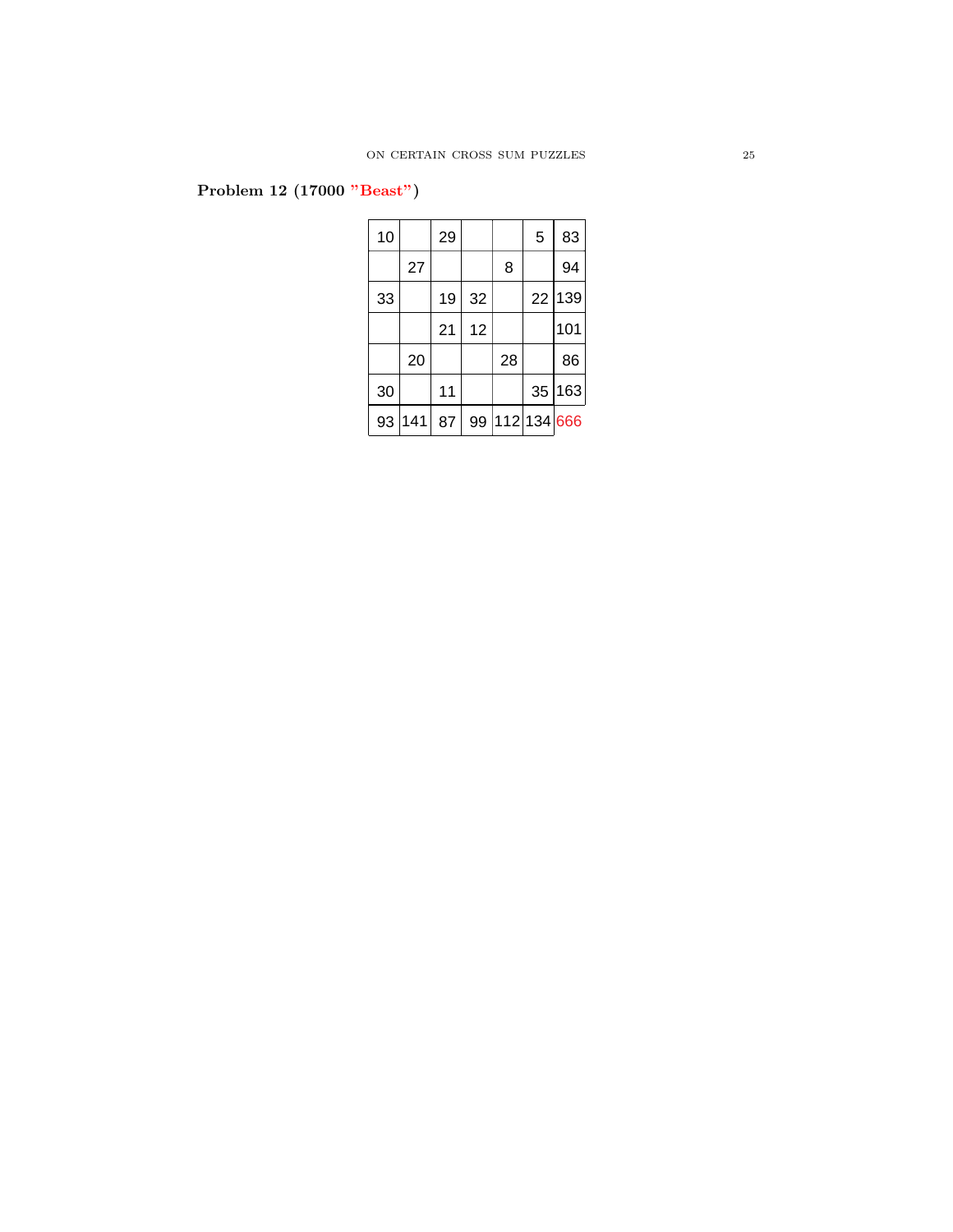## 9. SOLUTIONS

# **Problem 1 (1.5)**

| 4 |   |   |    |
|---|---|---|----|
| 5 | 6 | 3 | 14 |
| 9 | 8 | 4 |    |

**Problem 2 (18)**

|   | 5  | 3 | 2  |    |
|---|----|---|----|----|
|   | 6  | 4 | 8  | 25 |
| 8 | 11 |   | 10 |    |

**Problem 3 (17)**

| 12 | 5  |    | 4 | 28 |
|----|----|----|---|----|
| 9  | 8  | 10 |   | 28 |
|    | 3  | 6  | 2 | 22 |
| 32 | 16 | 23 |   |    |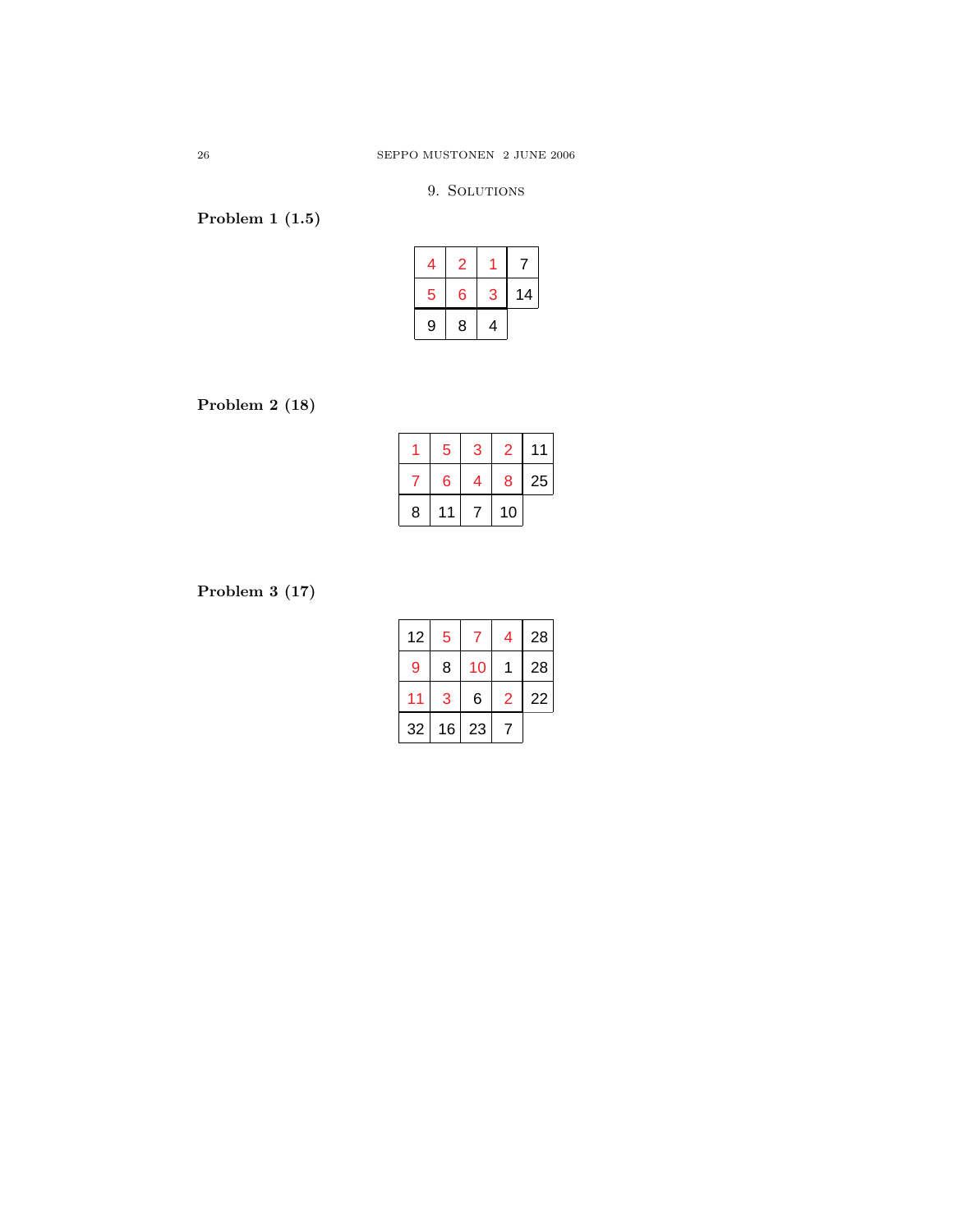# **Problem 4 (50)**

| 3  |    | 4  | 8  |
|----|----|----|----|
| 2  | 5  | 8  | 15 |
| 6  |    | 9  | 22 |
| 11 | 13 | 21 |    |

## **Problem 5 (50)**

| 10   8   9   15   12   2   7   63   |  |                      |  |  |
|-------------------------------------|--|----------------------|--|--|
| 20   17   18   11   14   3   6   89 |  |                      |  |  |
| 19   16   5   4   1   13   21   79  |  |                      |  |  |
|                                     |  | 49 41 32 30 27 18 34 |  |  |

## **Problem 6 (105)**

| 20             | 23           | 19              | $\mathbf{1}$   | 12 <sup>1</sup> |                 | $18$   93 |
|----------------|--------------|-----------------|----------------|-----------------|-----------------|-----------|
| $\overline{2}$ | $\mathbf{7}$ | 3               |                | 22 16           | 17 <sub>2</sub> | 67        |
| 9              | 10           | $6\overline{6}$ | $\overline{5}$ | 13              | 24              | 67        |
| 15             | 21           | 11              | 14             | 4               | 8               | 73        |
| 46             |              | 61   39         | 42             | 45              | 67              |           |

# **Problem 7 (30)**

| 12 <sub>2</sub> | 4  | 8  | 15 <sub>1</sub> | 11 | 50 |
|-----------------|----|----|-----------------|----|----|
|                 | 13 | 3  | 10              | 14 | 47 |
| 5               | 6  | 2  | 9               |    | 23 |
| 24              | 23 | 13 | 34              | 26 |    |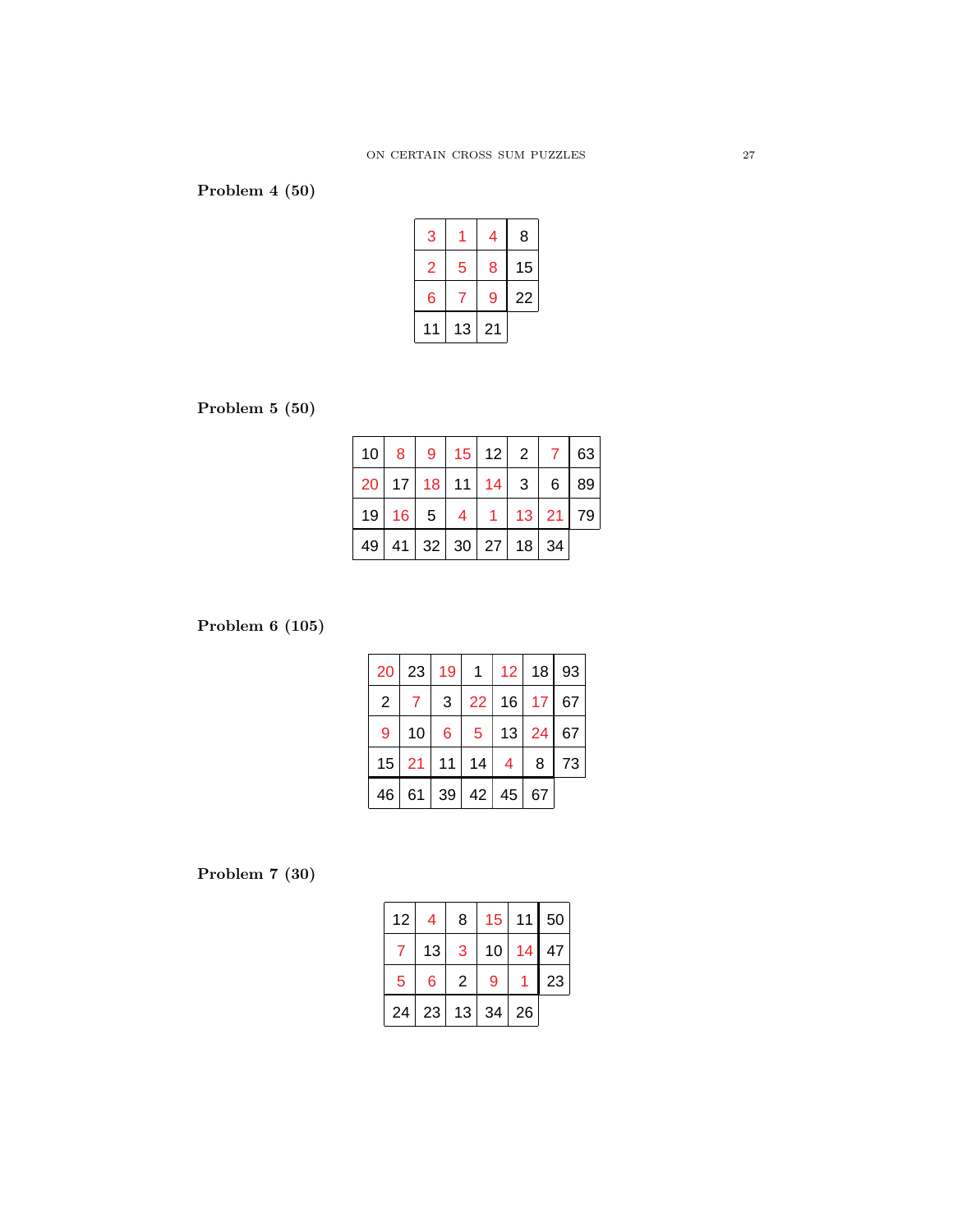# **Problem 8 (15)**

| 13 | 3  | 4  | 6  | 26 |
|----|----|----|----|----|
| 11 | 9  | 15 | 8  | 43 |
| 5  | 2  | 12 | 7  | 26 |
|    | 14 | 16 | 10 | 41 |
| 30 | 28 | 47 | 31 |    |

# **Problem 9 (55)**

|  | │12│ 6│ 1│18│19│ 3│13│10│ 9│15│106│                |  |  |  |  |
|--|----------------------------------------------------|--|--|--|--|
|  | $4   16   5   7   20   17   11   2   14   8   104$ |  |  |  |  |
|  | 16   22   6   25   39   20   24   12   23   23     |  |  |  |  |

## **Problem 10 (145)**

|    | 3  | 5  | 9  | 24 |
|----|----|----|----|----|
| 4  |    | 2  | 8  | 15 |
| 10 | 6  |    | 12 | 39 |
| 21 | 10 | 18 | 29 |    |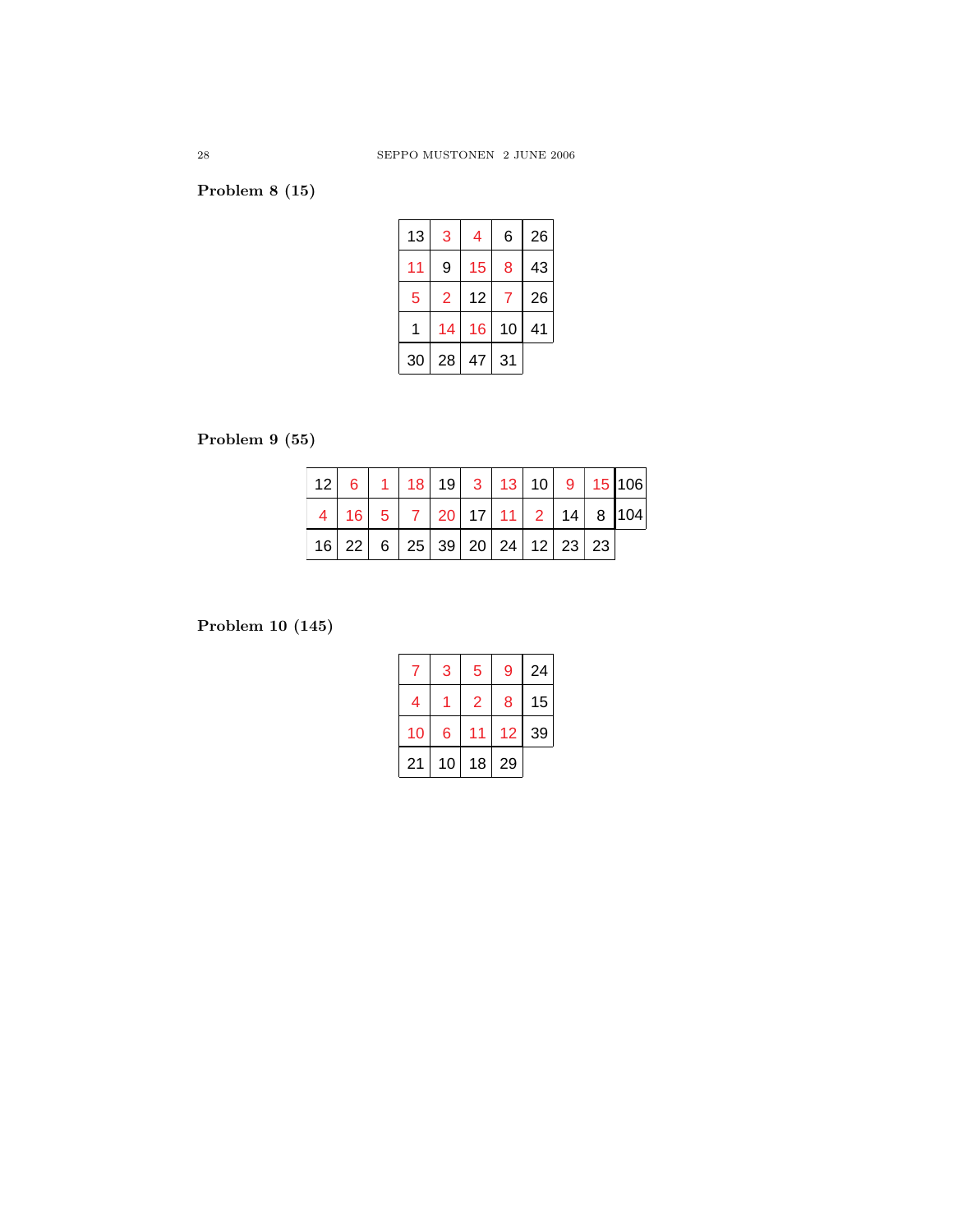## **APPENDIX 1: ANALYSIS OF** 3 × 3 **–PUZZLES**

#### REIJO SUND 19 APRIL 2006

In the following extract from a Survo edit field it is shown what are the essentially different open  $3 \times 3$  – puzzles.

\_\_\_\_\_\_\_\_\_\_\_\_\_\_\_\_\_\_\_\_\_\_\_\_\_\_\_\_\_\_\_\_\_\_\_\_\_\_\_\_\_\_\_\_\_\_\_\_\_\_\_\_\_\_\_\_\_\_\_\_\_\_\_\_\_\_\_\_ All possible 3x3-tables are generated (N=362880): FILE DEL SRIS.TXT COMB P TO SRIS.TXT / P=PERMUTATIONS,9 RESULTS=1 FILE DEL SRIS01 FILE SAVE SRIS.TXT TO NEW SRIS01 / NEWSPACE=80,20 ....................................................................... The following symbolic notation is used for a table: X1 X2 X3 R1 X4 X5 X6 R2 X7 X8 X9 R3 S1 S2 S3 ....................................................................... Row and column sums are computed and each configuration of them is also coded into a single characteristic variable JARJ: VAR R1:1,R2:1,R3:1,S1:1,S2:1,S3:1,JARJ:8 TO SRIS01 R1=X1+X2+X3 R2=X4+X5+X6 R3=X7+X8+X9 S1=X1+X4+X7 S2=X2+X5+X8 S3=X3+X6+X9 JARJ=S3+100\*S2+10000\*S1+1000000\*R3+100000000\*R2+JARJ2 JARJ2=10000000000\*R1+1000000000000 FILE SHOW SRIS01 ....................................................................... Data is sorted according to JARJ: FILE SORT SRIS01 BY JARJ TO SRIS02 .......................................................................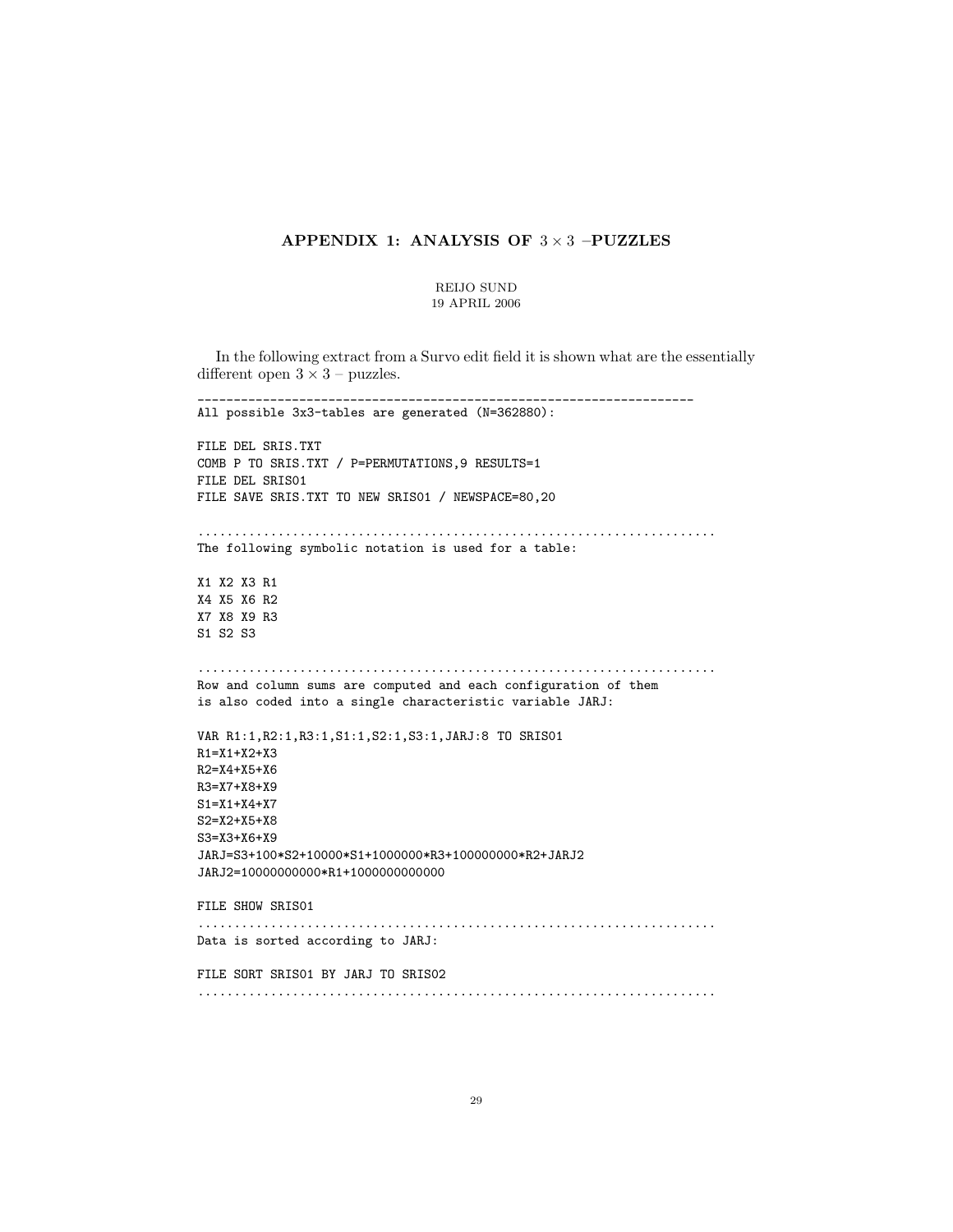The number of various row and column sum combinations is computed (N=46147): FILE AGGR SRIS02 BY JARJ TO SRIS03 / PRIND=0 VARIABLES: JARJ FIRST JARJ MAARA N JARJ X1 FIRST X1 X2 FIRST X2 X3 FIRST X3 X4 FIRST X4 X5 FIRST X5 X6 FIRST X6 X7 FIRST X7 X8 FIRST X8 X9 FIRST X9 R1 FIRST R1 R2 FIRST R2 R3 FIRST R3 S1 FIRST S1 S2 FIRST S2 S3 FIRST S3 END FILE SHOW SRIS03 ....................................................................... Tables having a unique solution (N=2736) are copied to a new file: FILE COPY SRIS03 TO NEW SRIS04 / IND=MAARA,1 NEWSPACE=120,30 FILE SHOW SRIS04 ....................................................................... Now the essentially different tables should be found by selecting one representative for each type at random. Sorting by row and column sums: VARSTAT SRIS04,\*,SORT / VARS=R1,R2,R3 VARSTAT SRIS04,\*,SORT / VARS=S1,S2,S3 ....................................................................... Characteristic variables for row and column sum combinations as well as a random variable are generated: VAR RJARJ:8,SJARJ:8,SAT TO SRIS04 RJARJ=R3+100\*R2+10000\*R1 SJARJ=S3+100\*S2+10000\*S1 SAT=rnd(999) .......................................................................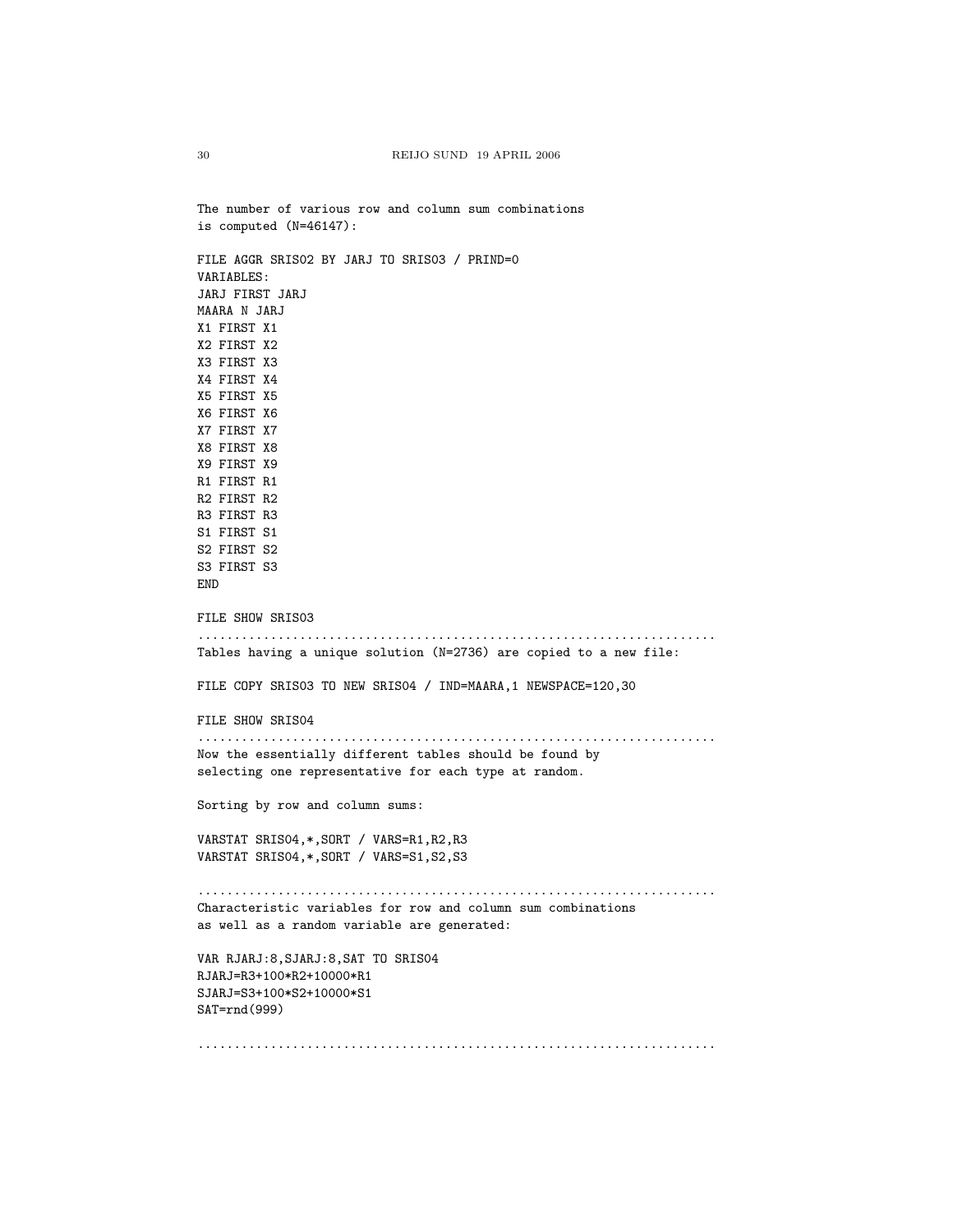Rows and columns may be exchanged: VARSTAT SRIS04,\*,SORT / VARS=RJARJ,SJARJ ....................................................................... Sorting by characteristic variables and within similar cases randomly: VAR JARJ:8=SJARJ+1000000\*RJARJ+1000000000000 TO SRIS04 FILE SORT SRIS04 BY JARJ,SAT TO SRIS05 ....................................................................... A representative of each essentially different table is selected (N=38): FILE AGGR SRIS05 BY JARJ TO SRIS06 / PRIND=0 VARIABLES: JARJ FIRST JARJ MAARA N JARJ X1 FIRST X1 X2 FIRST X2 X3 FIRST X3 X4 FIRST X4 X5 FIRST X5 X6 FIRST X6 X7 FIRST X7 X8 FIRST X8 X9 FIRST X9 END FILE SHOW SRIS06 ....................................................................... Row and column sums are computed again: FILE EXPAND SRIS06,30,120 VAR R1:1,R2:1,R3:1,S1:1,S2:1,S3:1 TO SRIS06 R1=X1+X2+X3 R2=X4+X5+X6 R3=X7+X8+X9 S1=X1+X4+X7 S2=X2+X5+X8 S3=X3+X6+X9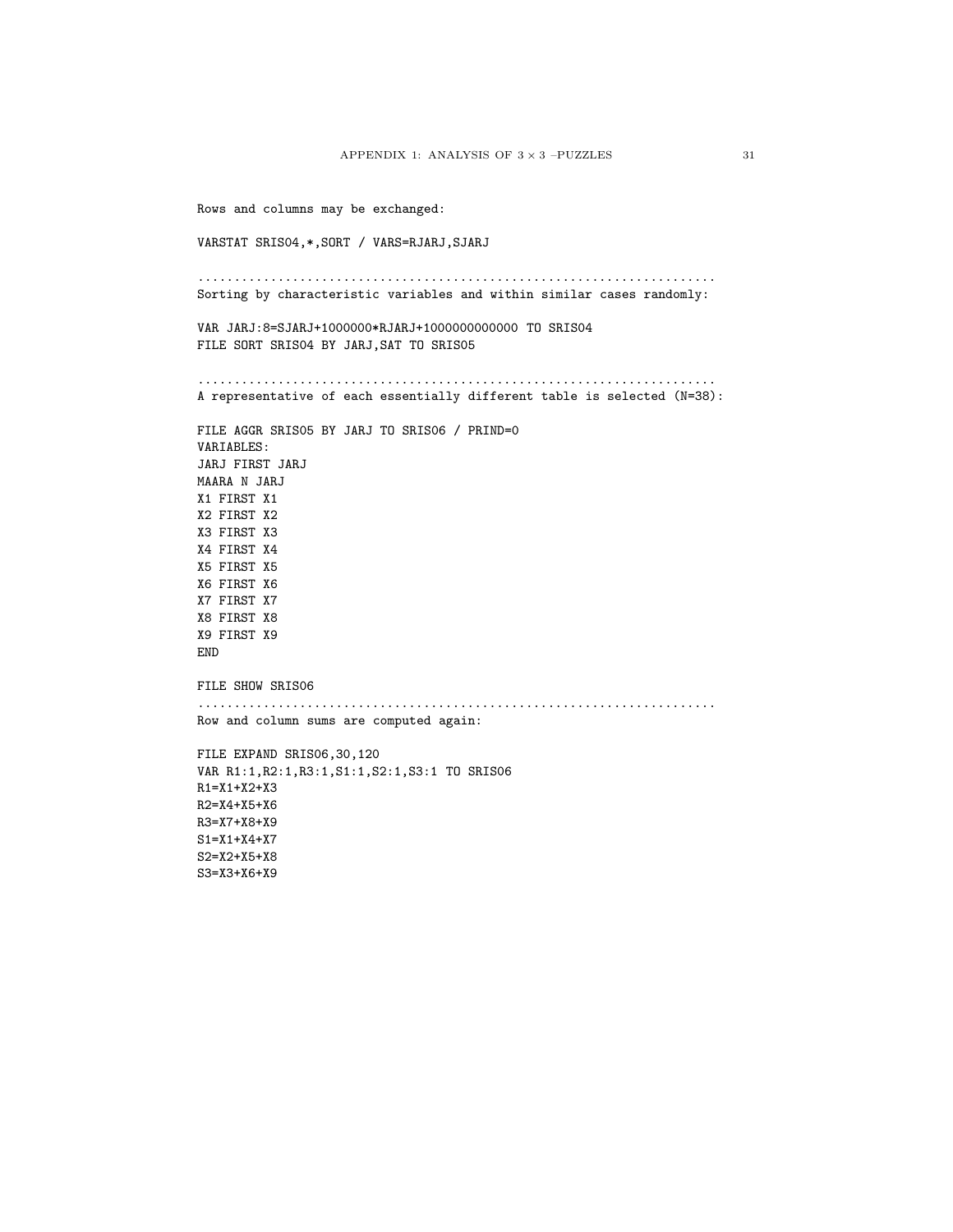All essentially different tables are displayed (N=38):

FILE SORT SRIS06 BY R1,R2,R3,S1,S2,S3 TO SRIS06S FILE LOAD SRIS06S

| X <sub>1</sub>      | X2                               | X3             | X4               | X5             | X6             | X7                  | X8                      | Χ9             | R1             | R <sub>2</sub> | R <sub>3</sub> | S <sub>1</sub> | S <sub>2</sub> | S3       |  |
|---------------------|----------------------------------|----------------|------------------|----------------|----------------|---------------------|-------------------------|----------------|----------------|----------------|----------------|----------------|----------------|----------|--|
| $\overline{7}$      | 9                                | 6              | 5                | 8              | 4              | $\boldsymbol{2}$    | 3                       | $\mathbf{1}$   | 6              | 17             | 22             | 11             | 14             | 20       |  |
| 3                   | 6                                | 5              | $\overline{7}$   | 9              | 8              | $\mathbf{1}$        | 4                       | $\overline{2}$ | $\overline{7}$ | 14             | 24             | 11             | 15             | 19       |  |
| 8                   | 6                                | 9              | 2                | 1              | 4              | 5                   | 3                       | $\overline{7}$ | 7              | 15             | 23             | 10             | 15             | 20       |  |
| 3                   | 6                                | 7              | 5                | 8              | 9              | $\mathbf 1$         | $\overline{\mathbf{c}}$ | 4              | 7              | 16             | 22             | 9              | 16             | 20       |  |
| 9                   | 5                                | 8              | 4                | $\overline{2}$ | $\mathbf 1$    | $\overline{7}$      | 3                       | 6              | 7              | 16             | 22             | 10             | 15             | 20       |  |
| 7                   | 5                                | 9              | 6                | 3              | 8              | $\overline{2}$      | $\mathbf{1}$            | 4              | 7              | 17             | 21             | 9              | 15             | 21       |  |
| 4                   | $\mathbf{1}$                     | $\overline{2}$ | 7                | 6              | 8              | 9                   | 3                       | 5              | 7              | 17             | 21             | 10             | 15             | 20       |  |
| 9                   | 5                                | 3              | $\overline{7}$   | 8              | 6              | 4                   | $\mathbf 1$             | $\overline{2}$ | 7              | 17             | 21             | 11             | 14             | 20       |  |
| 3                   | 5                                | 9              | 6                | 7              | 8              | $\overline{2}$      | 4                       | $\mathbf 1$    | 7              | 17             | 21             | 11             | 16             | 18       |  |
| 1                   | 5                                | 2              | 6                | 8              | 9              | 3                   | 7                       | 4              | 8              | 14             | 23             | 10             | 15             | 20       |  |
| 3                   | 4                                | $\mathbf 1$    | 6                | 7              | 2              | 8                   | 9                       | 5              | 8              | 15             | 22             | 8              | 17             | 20       |  |
| 8                   | $\overline{2}$                   | 5              | 4                | $\mathbf{1}$   | 3              | 7                   | 6                       | 9              | 8              | 15             | 22             | 9              | 17             | 19       |  |
| 7                   | 6                                | 9              | 4                | 3              | 8              | $\overline{2}$      | $\mathbf{1}$            | 5              | 8              | 15             | 22             | 10             | 13             | 22       |  |
| 3                   | 4                                | $\mathbf 1$    | 5                | 8              | $\overline{2}$ | 6                   | 9                       | $\overline{7}$ | 8              | 15             | 22             | 10             | 14             | 21       |  |
| 9                   | 6                                | 7              | 8                | $\overline{2}$ | 5              | 4                   | 3                       | $\mathbf{1}$   | 8              | 15             | 22             | 11             | 13             | 21       |  |
| 4                   | $\overline{2}$                   | $\overline{7}$ | 3                | $\mathbf{1}$   | 5              | 8                   | 6                       | 9              | 9              | 13             | 23             | 9              | 15             | 21       |  |
| 9                   | 8                                | 6              | 5                | 7              | $\mathbf 1$    | $\overline{2}$      | 4                       | 3              | 9              | 13             | 23             | 10             | 16             | 19       |  |
| 8                   | 5                                | 9              | 6                | $\mathbf{1}$   | 7              | 3                   | $\overline{2}$          | 4              | 9              | 14             | 22             | 8              | 17             | 20       |  |
| 4                   | 9                                | 8              | $\mathbf{1}$     | 6              | 2              | 3                   | $\overline{7}$          | 5              | 9              | 15             | 21             | 8              | 15             | 22       |  |
| 5                   | 8                                | 3              | 7                | 9              | 4              | $\overline{2}$      | 6                       | 1              | 9              | 16             | 20             | 8              | 14             | 23       |  |
| 9                   | 3                                | 8              | 7                | 4              | 5              | 6                   | $\mathbf 1$             | $\overline{2}$ | 9              | 16             | 20             | 8              | 15             | 22       |  |
| 9                   | 8                                | 5              | 3                | 6              | $\mathbf 1$    | 4                   | $\overline{7}$          | $\overline{2}$ | 10             | 13             | 22             | 8              | 16             | 21       |  |
| $\overline{c}$      | 5                                | $\overline{7}$ | 4                | 8              | 9              | $\mathbf{1}$        | 3                       | 6              | 10             | 14             | 21             | 7              | 16             | 22       |  |
| 3                   | $\mathbf{1}$                     | 6              | 4                | $\overline{2}$ | 8              | $\overline{7}$      | 5                       | 9              | 10             | 14             | 21             | 8              | 14             | 23       |  |
| 5                   | 4                                | $\mathbf{1}$   | 7                | 6              | $\overline{2}$ | 9                   | 8                       | 3<br>5         | 10             | 15             | 20             | 6              | 18             | 21       |  |
| $\overline{c}$<br>5 | $\overline{7}$<br>$\overline{2}$ | $\mathbf{1}$   | 4                | 8              | 3              | 6<br>$\overline{7}$ | 9                       |                | 10             | 15             | 20             | 9              | 12             | 24       |  |
| 9                   | $\overline{7}$                   | 8<br>3         | $\mathbf 1$<br>5 | 3<br>4         | 6<br>1         | 8                   | 4                       | 9<br>2         | 10<br>10       | 15             | 20<br>19       | 9<br>6         | 13<br>17       | 23<br>22 |  |
| 8                   | 7                                | 4              | 6                | 3              | $\mathbf{1}$   | 9                   | 6<br>5                  | $\overline{2}$ | 10             | 16<br>16       | 19             | 7              | 15             | 23       |  |
| 5                   | 8                                | 3              | 6                | 9              | 4              | $\overline{2}$      | $\overline{7}$          | 1              | 10             | 16             | 19             | 8              | 13             | 24       |  |
| 5                   | 8                                | $\mathbf 1$    | $\overline{7}$   | 9              | 4              | 3                   | 6                       | $\overline{2}$ | 11             | 14             | 20             | 7              | 15             | 23       |  |
| 6                   | 5                                | 9              | 4                | $\overline{2}$ | 8              | 3                   | $\mathbf{1}$            | $\overline{7}$ | 11             | 14             | 20             | 8              | 13             | 24       |  |
| 9                   | 3                                | $\overline{7}$ | 6                | $\mathbf{1}$   | 4              | 8                   | $\overline{2}$          | 5              | 11             | 15             | 19             | 6              | 16             | 23       |  |
| 4                   | 8                                | $\overline{7}$ | $\overline{2}$   | 6              | 3              | $\mathbf{1}$        | 9                       | 5              | 11             | 15             | 19             | 7              | 15             | 23       |  |
| 5                   | 4                                | 9              | $\overline{7}$   | $\mathbf{1}$   | 8              | 3                   | $\overline{2}$          | 6              | 11             | 16             | 18             | $\overline{7}$ | 15             | 23       |  |
| 3                   | $\overline{2}$                   | 9              | $\overline{7}$   | 4              | 8              | 5                   | $\mathbf{1}$            | 6              | 12             | 14             | 19             | $\overline{7}$ | 15             | 23       |  |
| $\mathbf{1}$        | $\overline{2}$                   | 9              | 7                | 4              | 8              | 5                   | 3                       | 6              | 12             | 14             | 19             | 9              | 13             | 23       |  |
| 3                   | 9                                | 6              | $\overline{2}$   | 8              | 5              | $\mathbf{1}$        | $\overline{7}$          | 4              | 12             | 15             | 18             | 6              | 15             | 24       |  |
|                     |                                  |                |                  |                |                |                     |                         |                |                |                |                |                |                |          |  |
|                     |                                  |                |                  |                |                |                     |                         |                |                |                |                |                |                |          |  |

\_\_\_\_\_\_\_\_\_\_\_\_\_\_\_\_\_\_\_\_\_\_\_\_\_\_\_\_\_\_\_\_\_\_\_\_\_\_\_\_\_\_\_\_\_\_\_\_\_\_\_\_\_\_\_\_\_\_\_\_\_\_\_\_\_\_\_\_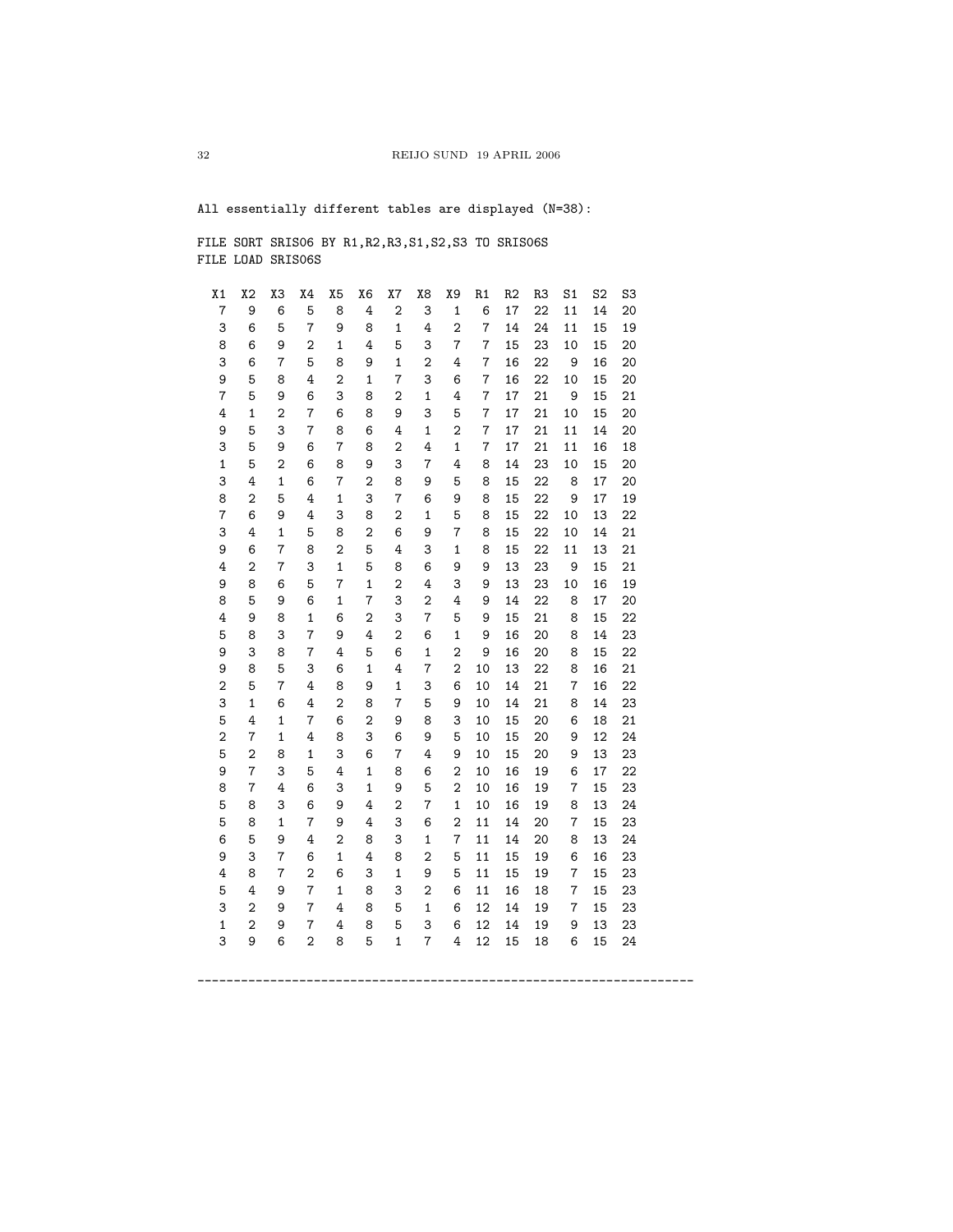## **APPENDIX 2: ABOUT RESTRICTED INTEGER PARTITIONS**

#### SEPPO MUSTONEN 20 AUGUST 2006

Integer partitions play a prominent role when solving Survo puzzles. In this appendix it is shown how Survo can be used for studying and enumerating restricted integer partitions, especially those with distinct parts. Most of the results are wellknown from the standard literature on the subject.

#### 1. Basic definitions and relations

Let  $P(n, m)$  be the set of partitions of integer n into m parts and  $P(n, m)$  be the number of these partitions. For example, the following COMB command lists elements of  $\mathbf{P}(10,3)$  in lexicographic order and gives  $P(10,3) = 8$ .

```
____________________________________________________________________
COMB P,CUR+1 / P=PARTITIONS,10,3
Partitions 3 of 10: N[P]=8
118
127
136
145
226
235
244
334
           ____________________________________________________________________
```
Let  $\mathbf{Q}(n,m)$  be the set of partitions of integer n into m distinct parts and  $Q(n,m)$ be the number of these partitions. Using COMB with a specification DISTINCT=1 we get the elements of  $\mathbf{Q}(13,3)$  as

```
____________________________________________________________________
COMB Q,CUR+1 / Q=PARTITIONS,13,3 DISTINCT=1
Partitions 3 of 13: N[P]=8
1 2 10
139
148
157
238
247
256
346
  ____________________________________________________________________
```
Thus  $Q(13,3) = P(10,3) = 8$  and there is also a simple relation between the elements of  $Q(13, 3)$  and  $P(10, 3)$  since any element of  $P(10, 3)$ , say  $(p_1, p_2, p_3)$ , corresponds to  $(p_1, p_2 + 1, p_3 + 2)$  in **Q**(13, 3).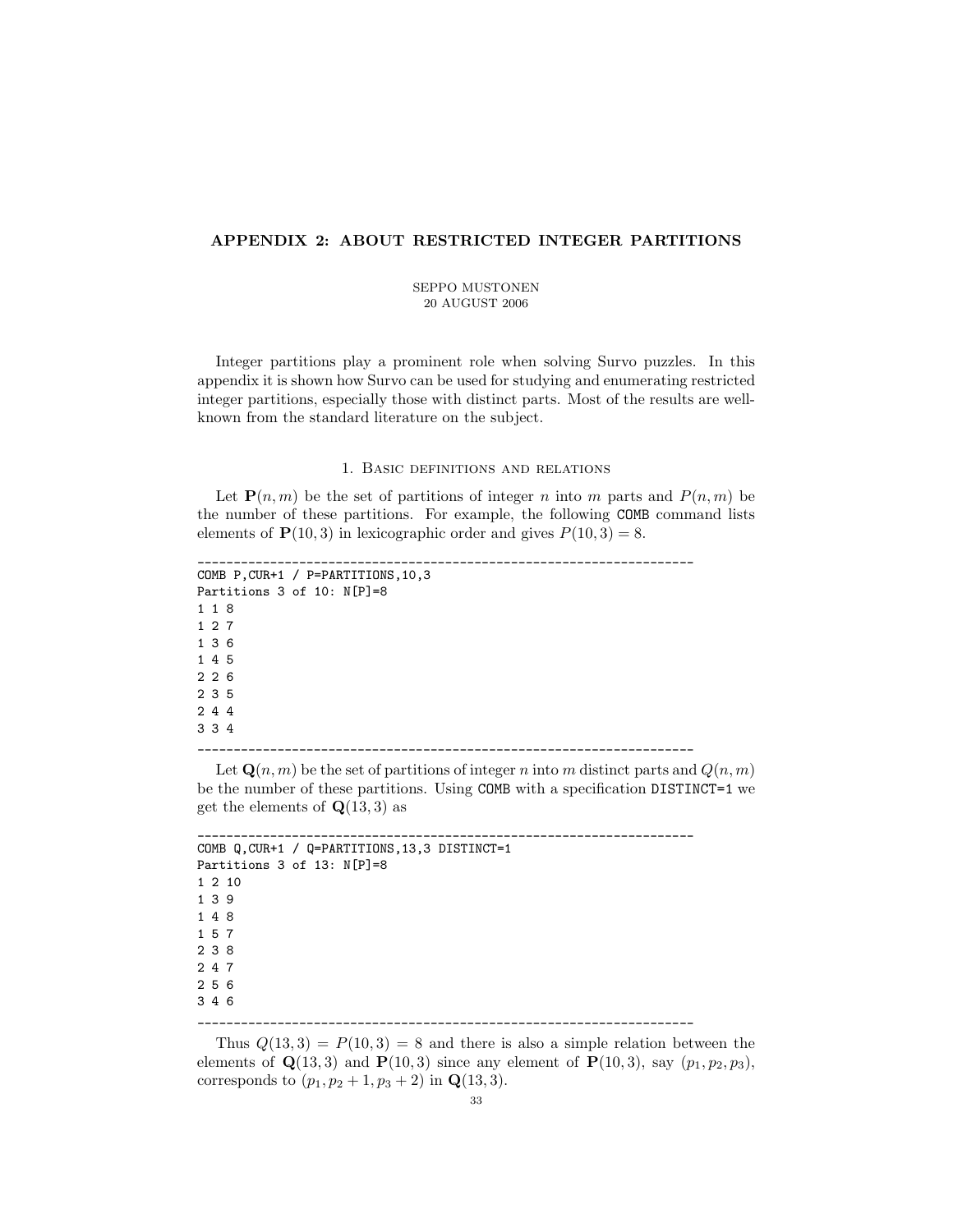In general, we have

(1)  $P(n, m) = Q(n + m(m - 1)/2, m)$ 

and this is proved easily (by following the idea given in the previous example) by establishing one-to-one correspondence between the elements  $(p_1, p_2, p_3, \ldots, p_m)$  of **P**(*n*, *m*) and (*p*<sub>1</sub>, *p*<sub>2</sub> + 1, *p*<sub>3</sub> + 2, . . . , *p*<sub>*m*</sub> + *m* − 1) of **Q**(*n* + *m*(*m* − 1)/2, *m*).

Let **R** $(n, m)$  be the set of partitions of integer n into at most m parts and  $R(n, m)$ be the number of these partitions. The elements of the set  $\mathbf{R}(7,3)$  are listed by

```
____________________________________________________________________
COMB R,CUR+1 / R=PARTITIONS,7,1
Partitions 1 of 7: N[R]=17
COMB R,CUR+1 / R=PARTITIONS,7,2
Partitions 2 of 7: N[R]=3
1 6
2 5
3 4
COMB R,CUR+1 / R=PARTITIONS,7,3
Partitions 3 of 7: N[R]=4115
124
133
223
____________________________________________________________________
  Thus we have R(7,3) = 1 + 3 + 4 = 8 = P(10,3) and in general
```

```
(2) P(n, m) = R(n - m, m).
```
Also this can be proved by observing that there is a one-to-one mapping from the elements  $(p_1, p_2,...,p_n)$  of  $P(n, m)$  to the elements  $(p_1 - 1, p_2 - 1,...,p_n - 1)$  of  $\mathbf{R}(n-m,m)$ .

Let  $S(n, m)$  be the set of partitions of integer n into parts with m as the greatest part and  $S(n, m)$  be the number of these partitions. The elements of the set  $S(10, 3)$ are obtained in Survo by

```
____________________________________________________________________
COMB S,CUR+1 / S=PARTITIONS,10 GREATEST=3
Partitions of 10: N[S]=8
1333
2233
11233
12223
111133
111223
1111123
11111113
____________________________________________________________________
```
We have  $S(10, 3) = 8 = P(10, 3)$  and in general

$$
(3) \t\t P(n,m) = S(n,m).
$$

since there is again a bijective mapping from  $\mathbf{S}(n,m)$  to  $\mathbf{P}(n,m)$  shown by means of Ferrers graphs (see i.e. [2]). For example, the Ferrers graph of the third partition above  $(1,1,2,3,3)$  is presented as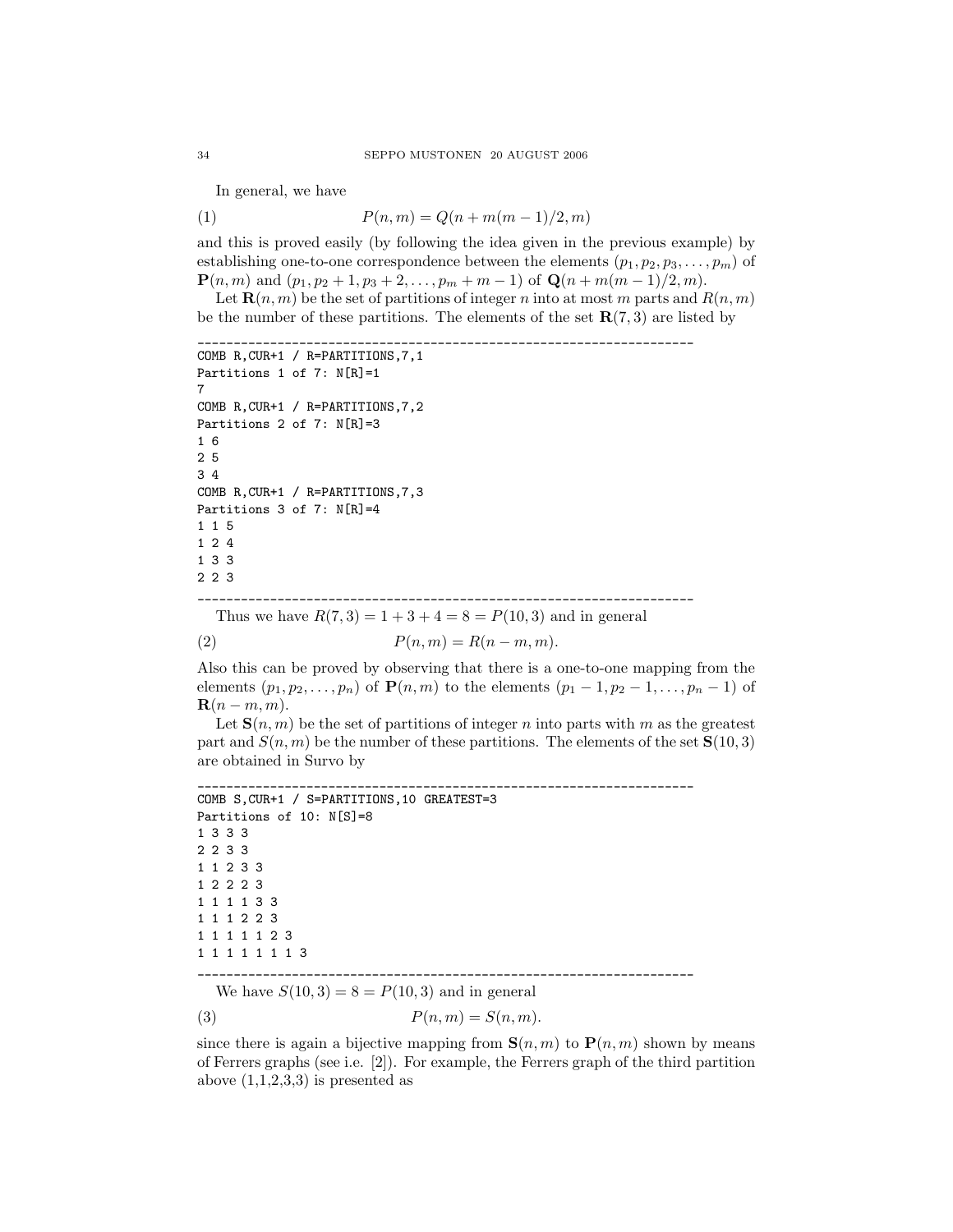1 • **1**  $\frac{2}{3}$ 3 ••• 3 •••

By transposing the graph we get

 $\frac{2}{3}$ 3 ••• 5 •••••

which represents the third last element  $(2,3,5)$  in the set  $\mathbf{P}(10,3)$ .

Let **T** $(n, m)$  be the set of partitions of integer n into parts with parts  $\leq m$  and  $T(n,m)$  be the number of these partitions. The elements of the set  $\mathbf{T}(10,3)$  are obtained in Survo by

```
____________________________________________________________________
COMB T,CUR+1 / T=PARTITIONS,7 MAX=3
Partitions of 7: N[T]=8133
223
1123
1222
11113
11122
111112
1111111
  ____________________________________________________________________
```
We have  $T(7,3) = 8 = S(10,3)$  and in general

(4) 
$$
T(n-m, m) = S(n, m) = P(n, m).
$$

This is true since there is a bijection between **T**( $n - m, m$ ) and **S**( $n, m$ ) which is seen by removing the largest part m from each element of  $S(n, m)$ . Then by (1) and (4) we have

(5) 
$$
Q(n,m) = T(n-m(m+1)/2, m).
$$

The  $Q(n, m)$  numbers have a simple recursion formula

(6) 
$$
Q(n,m) = Q(n-m,m) + Q(n-m,m-1)
$$

and its proof is based on the following observation. Let  $n = q_1 + q_2 + \cdots + q_m$  be a partition of *n* into distinct parts  $q_1 < q_2 < \cdots < q_m$ . Then  $\mathbf{Q}(n,m)$  is a union of two disjoint subsets  $\mathbf{Q}_1(n,m)$  and  $\mathbf{Q}_2(n,m)$  where  $\mathbf{Q}_1(n,m)$  includes partitions with  $q_1 > 1$ . Since  $n - m = (q_1 - 1) + (q_2 - 1) + \cdots + (q_m - 1)$  and  $q_2 > 1$ , we have

$$
Q(n,m) = |\mathbf{Q}_1(n,m)| + |\mathbf{Q}_2(n,m)| = Q(n-m,m) + Q(n-m,m-1).
$$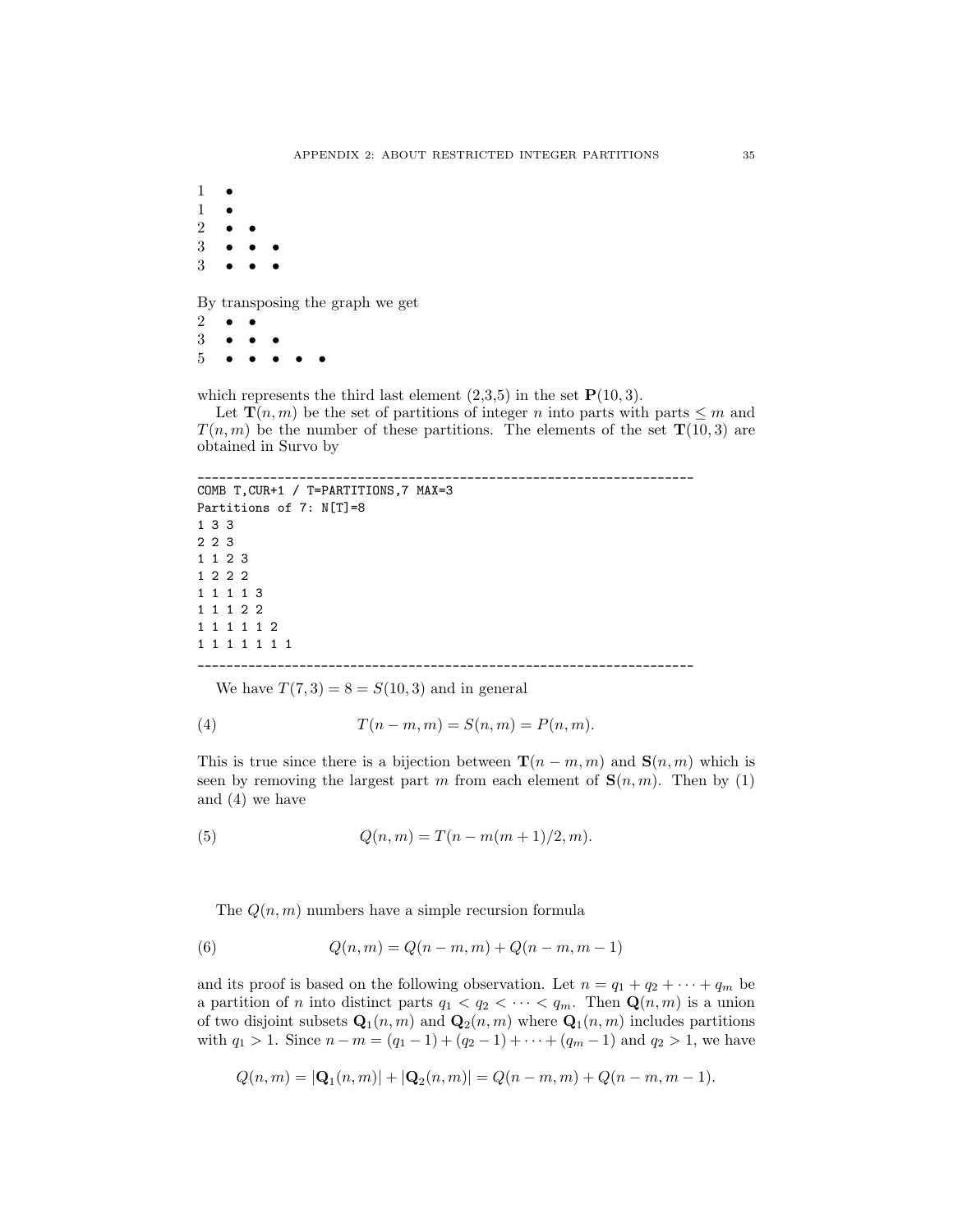#### 2. Linear recurrence equation

The numbers  $T(n, m)$  (and similarly numbers  $P(n, m)$ ,  $Q(n, m)$ ,  $R(n, m)$ , and  $S(n, m)$  can be presented in the form

(7) 
$$
T(n,m) = 1 + a_1 T(n-1,m) + a_2 T(n-2,m) + \dots + a_k T(n-k,m)
$$

where  $k = m(m + 1)/2 - 1$ . To show this let's study the generating function  $g(s)$ of numbers  $f(n)$  defined by

$$
f(n) = 1 + a_1 f(n-1) + a_2 f(n-2) + \dots + a_k f(n-k), \quad n = 0, 1, 2, \dots
$$

Then we have

$$
g(s) = \sum_{n=0}^{\infty} f(n)s^n = 1/(1-s) + a_1sg(s) + a_2s^2g(s) + \dots + a_ks^kg(s)
$$

giving

(8) 
$$
g(s) = \frac{1}{(1-s)(1-a_1s-a_2s^2-\cdots-a_ks^k)}.
$$

On the other hand, the generating function  $g_m(s)$  of the  $T(n, m)$  numbers is simply

(9)  

$$
g_m(s) = (1 + s + s^2 + \dots)(1 + s^2 + s^4 + \dots) \dots (1 + s^m + s^{2m} + \dots)
$$

$$
= \frac{1}{(1 - s)(1 - s^2) \dots (1 - s^m)},
$$

which is of the form (8) and then the coefficients  $a_1, a_2, \ldots, a_k$  are obtained by expanding the product  $(1 - s^2)(1 - s^3) \cdots (1 - s^m)$  to a polynomial.

By (5) the generating function of the  $Q(n, m)$  numbers is  $s^{m(m+1)/2}g_m(s)$  and so the same coefficients  $a_1, a_2, \ldots, a_k$  are valid for the recurrence formula of  $Q(n, m)$ .

In the following, the coefficients  $a_1, a_2, \ldots$  are evaluated for  $m = 5$  in Survo by MAT and POL commands.

\_\_\_\_\_\_\_\_\_\_\_\_\_\_\_\_\_\_\_\_\_\_\_\_\_\_\_\_\_\_\_\_\_\_\_\_\_\_\_\_\_\_\_\_\_\_\_\_\_\_\_\_\_\_\_\_\_\_\_\_\_\_\_\_\_\_\_\_

```
MAT P2=ZER(3,1)
MAT P2(1,1)=1
MAT P2(3,1)=-1 / Polynomial 1-s<sup>2</sup> as a vector (1,0,-1)MAT P3 = ZER(4,1)MAT P3(1,1)=1MAT P3(4,1)=-1 / Polynomial 1-s<sup>2</sup> as a vector (1,0,0,-1)MAT P4=ZER(5,1)
MAT P4(1,1)=1MAT P4(5,1)=-1 / Polynomial 1-s<sup>2</sup> as a vector (1,0,0,0,-1)MAT P5=ZER(6,1)
MAT P5(1,1)=1MAT P5(6,1)=-1 / Polynomial 1-s<sup>2</sup>5 as a vector (1,0,0,0,0,-1)POL P=P2*P3
POL P=P*P4
POL P=P*P5 / (1-s^2)(1-s^3)(1-s^4)(1-s^5) as a polynomial
MAT LOAD P',##,CUR+1
MATRIX P'
Polynom'
/// 0 1 2 3 4 5 6 7 8 9 10 11 12 13 14
real 1 0 -1 -1 -1 0 1 2 1 0 -1 -1 -1 0 1
                                               _____________________
```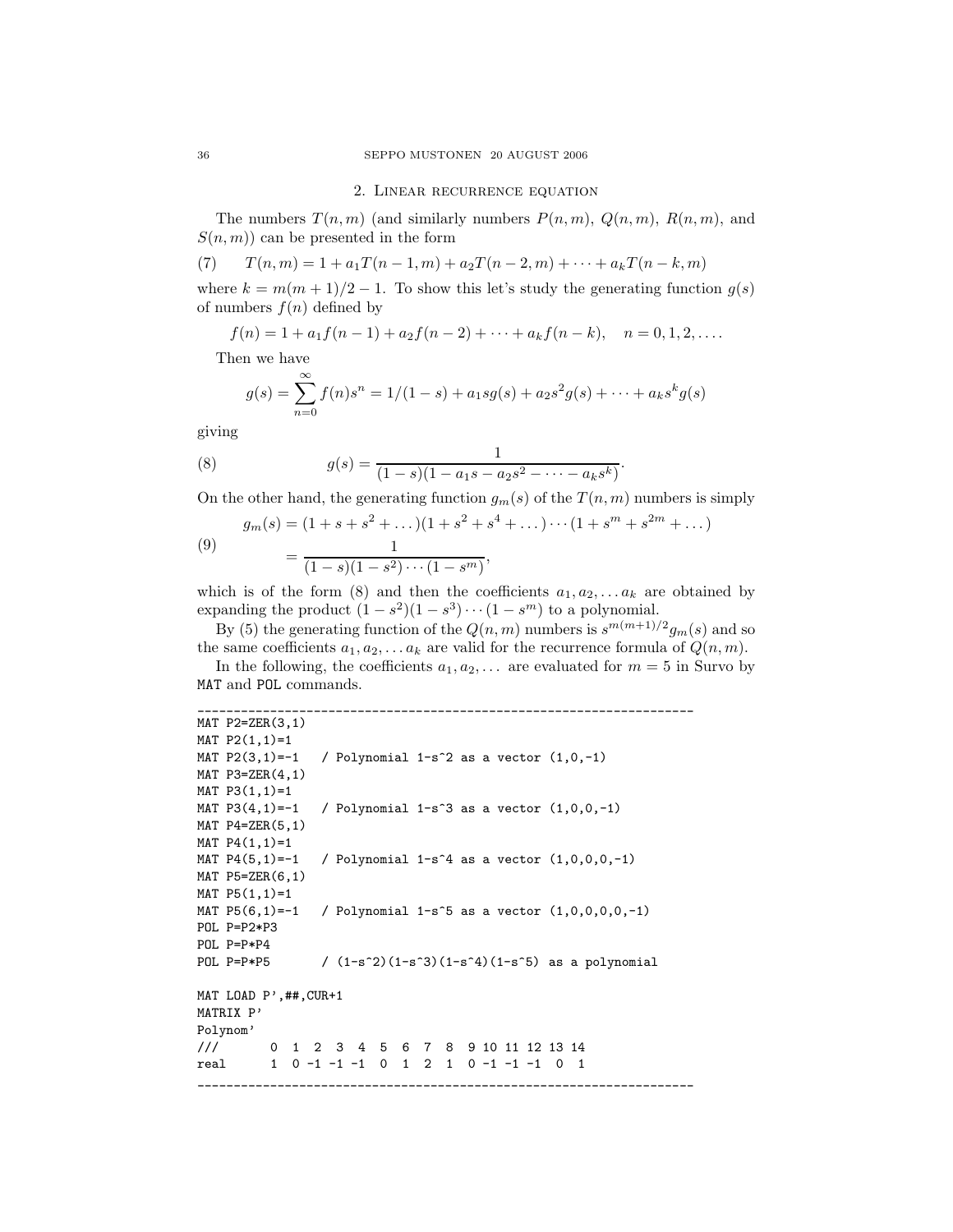The case  $m = 6$  follows similarly.

```
____________________________________________________________________
MAT P6=ZER(7,1)
MAT P6(1,1)=1MAT P6(7,1)=-1 / Polynomial 1-s<sup>o</sup>6 as a vector (1,0,0,0,0,0,-1)POL P=P*P6 / (1-s^2)(1-s^3)(1-s^4)(1-s^5)(1-s^6) as a polynomial
MAT LOAD P',##,CUR+1
MATRIX P'
Polynom'
/// 0 1 2 3 4 5 6 7 8 9 10 11 12 13 14 15 16 17 18 19 20
real 1 0 -1 -1 -1 0 0 2 2 1 0 -1 -2 -2 0 0 1 1 1 0 -1
____________________________________________________________________
```
Thus, for example,  $f(n) = Q(n, 5)$  (as well as  $P(n, 5)$ ,  $R(n, 5)$ ,  $S(n, 5)$ , and  $T(n, 5)$  has the recurrent representation

(10) 
$$
f(n) = 1 + f(n-2) + f(n-3) + f(n-4) - f(n-6) - 2f(n-7) - f(n-8) + f(n-10) + f(n-11) + f(n-12) - f(n-14).
$$

#### 3. Explicit expressions

No general formulas for  $Q(n, m)$  (and other related functions) are known. However, for any fixed value of m, it is possible to compute formulas for them  $[1]$ ,  $[2]$ . Those formulas are typically derived by using the generating function (9).

Here an alternative computational approach based on Survo leads to formulas for  $Q(n, m)$  when  $m \leq 6$ . On the assumption that the  $Q(n, m)$  can be expressed essentially as a polynomial of degree  $m-1$ , the coefficients of the polynomial are estimated from a large data set consisting of successive  $Q(n, m)$  values. These values are computed easily by using the recursion formula (7).

As an example, the case  $m = 5$  is studied. I will be shown as a Survo application that

$$
Q(n,5) = \lceil (n(n^3 - 30n^2 + 400n - 1320 - 180\lfloor n/2 \rfloor) + 1)/2880 \rceil.
$$

All the essential steps of the proof are provided in the following, rather lengthy quotation from a Survo edit field.

```
____________________________________________________________________
 1 *SAVE PART5 / Q(m,5)
 2 *
 3 *Creating a data file PARTS5 for n and Q(n,5) values
 4 *
 5 *FILE CREATE PARTS5,64,8
 6 *FIELDS:
 7 *1 N 8 n (############)
 8 * 2 N 8 a (###################) Q(n,5)
 9 * FND10 *
11 *FILE INIT PARTS5,70000 / Space for 70000 observations
12 *
13 *VAR n,a TO PARTS5 / Setting n values and initializing Q(n,5) as zeros
14 *n=ORDER a=0
15 *......................................................................
16 *Computing Q(n,5) values by the recursion formula (10):
17 *To avoid possible overflows, terms are reordered in the calculation.
18 *VAR a TO PARTS5 / IND=ORDER,15,70000 ( Q(n,5)=0, for n<15, Q(15,5)=1 )
```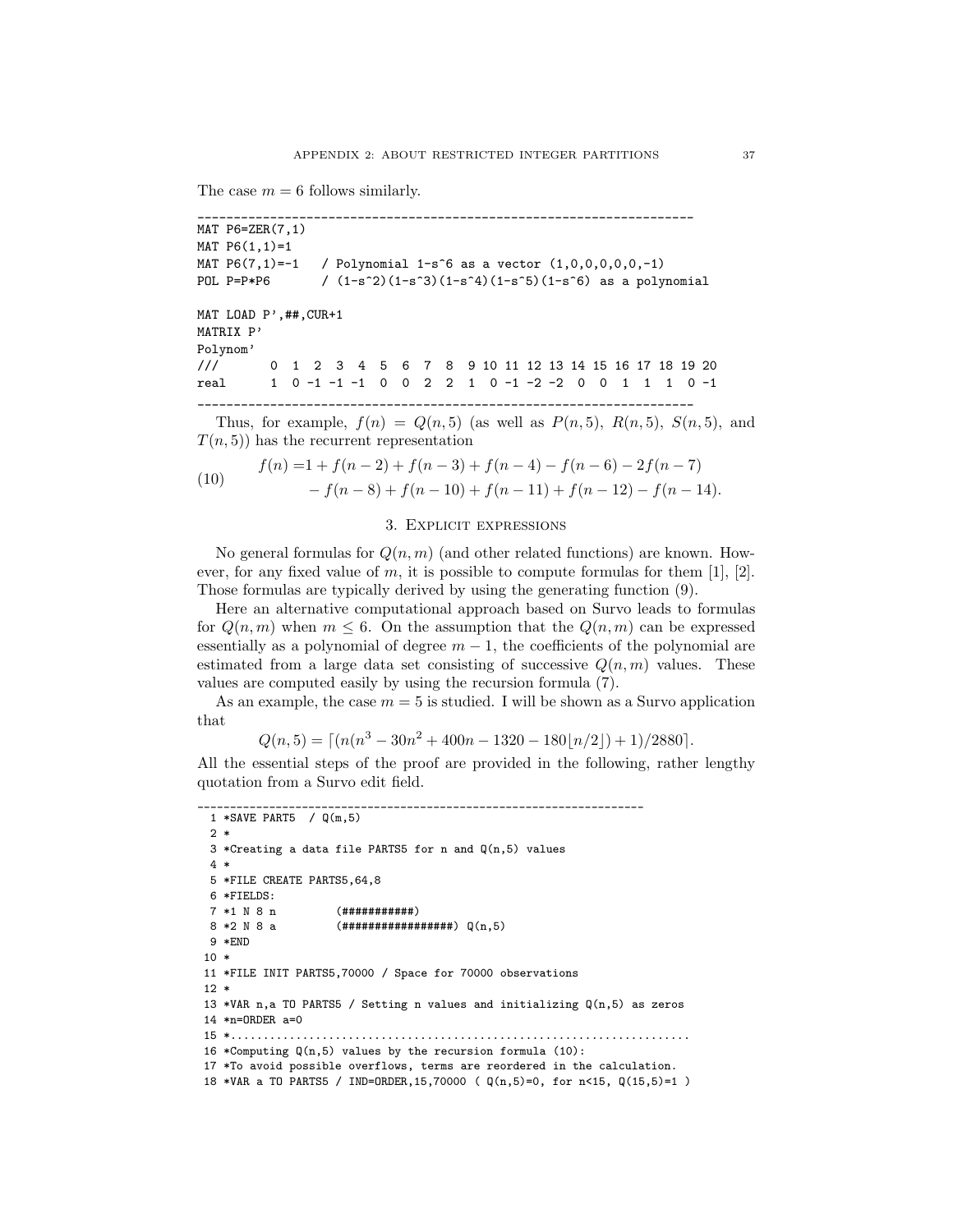```
19 *a=a1+a2+a3-a4+a5+a[-12]
20 *a1=1+a[-2]-a[-6]
21 *a2=a[-3]-a[-7]
22 *a3=a[-4]-a[-7]
23 *a4=a[-8]-a[-10]
24 *a5=a[-11]-a[-14]
25 *......................................................................
26 *Since preliminary calculations had indicated that the Q(n,5) formula will
27 *depend on the oddness of n, the parity of n is computed as a variable I.
28 *VAR I:1=mod(n,2) TO PARTS5
29 *......................................................................
30 *It is assumed that a=Q(n,5) can be presented essentially
31 *as a polynomial of the 4th degree.
32 *A model for that polynomial is defined here in a computationally
33 *feasible form.
34 *MODEL M5
35 *a=c0+n*(c1+n*(c2+n*(c3+n*c4)))
36 *......................................................................
37 *The non-zero values are copied to a new file PART5:
38 *FILE COPY PARTS5 TO NEW PART5 / IND=ORDER,15,70000
39 *......................................................................
40 *The parameters c0,c1,c2,c3,c4 are estimated by the ESTIMATE operation
41 *for even n values (I=0):
42 *Initial values of the parameters are zero.
43 *The first activation of ESTIMATE leads to better initial values.
44 *The second activation gives the results
45 *ACCURACY=16 IND=I,0 METHOD=N
46 *ESTIMATE PART5,M5,CUR+1 / RESULTS=0 PRIND=0 / Activated twice!
47 *Estimated parameters of model M5:
48 *c0=0.705973361793440 (0.011434969248571)
49 *c1=-0.458334232603667 (0.000002261988330)
50 *c2=0.107638888954769 (0.000000000131339)
51 *c3=-0.010416666666668 (0.000000000000003)
52 *c4=0.000347222222222 (0.000000000000000)
53 *n=34993 rss=6370.837946 R^2=1.00000 nf=22
54 *
55 *Studying parameters by calculations
56 *1/c4=2880.0000000018435
57 *2880*c3=-30.00000000000384
58 *2880*c2=310.00000018973475
59 *2880*c1=-1320.0025898985609
60 *gives a preliminary suggestion
61 *0(n,5)=n*(-1320+n*(310+n*(-30+n)))/2880 + eps if mod(n,2)=0
62 *where eps is a residual term to be studied later.
63 *......................................................................
64 *Similar calculations for odd n values (I=1) give
65 *
66 *ACCURACY=16 IND=I,1 METHOD=N
67 *ESTIMATE PART5,M5,CUR+1 / RESULTS=0 PRIND=0
68 *Estimated parameters of model M5:
69 *c0=0.467133970232680 (0.008400413530420)
70 *c1=-0.427082658486711 (0.000001661811032)
71 *c2=0.107638888841262 (0.000000000096496)
72 *c3=-0.010416666666666 (0.000000000000002)
73 *c4=0.000347222222222 (0.000000000000000)
74 *n=34993 rss=3439.353278 R^2=1.00000 nf=22
75 *
76 *1/c4=2880.0000000018435
```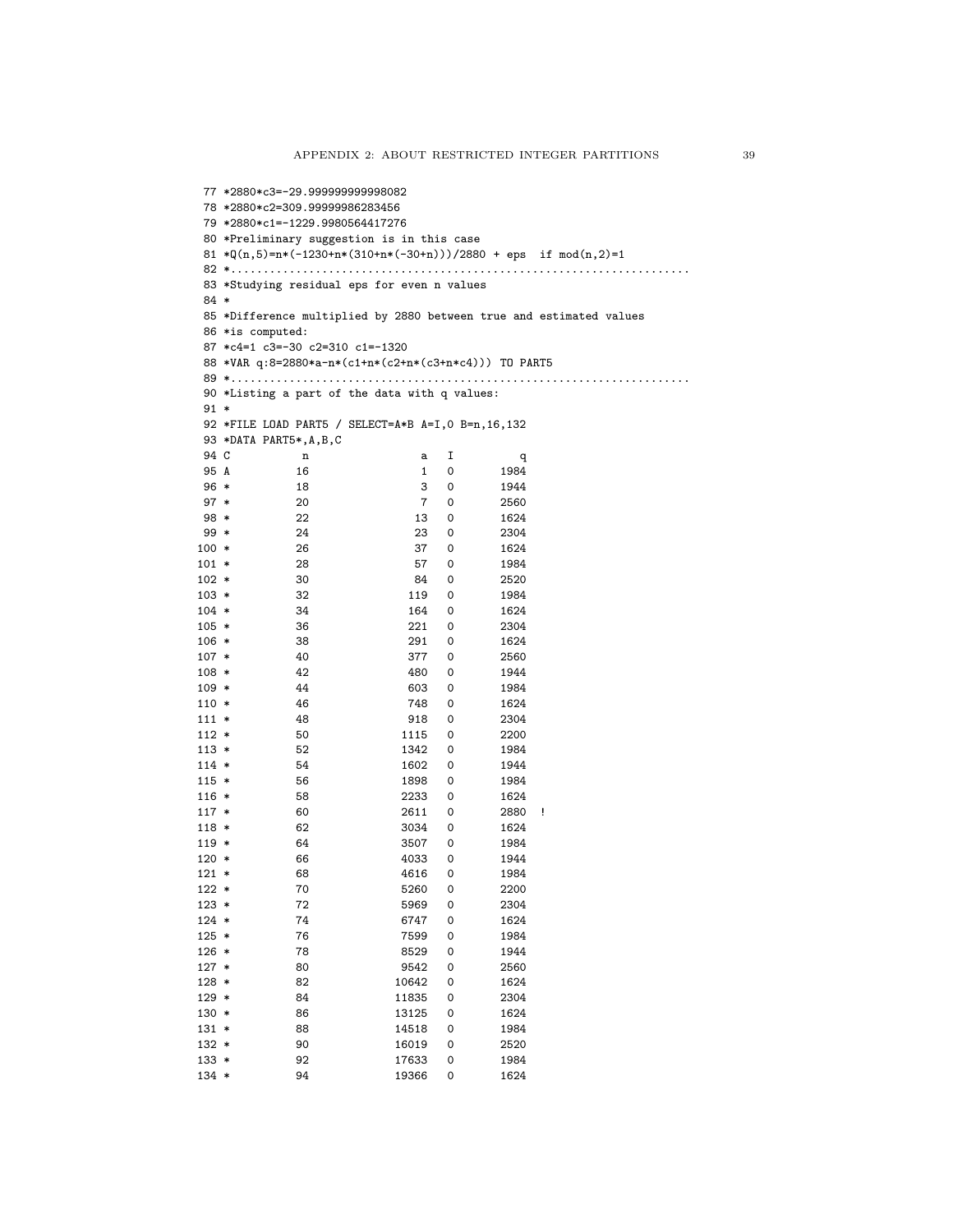```
135 * 96 21224 0 2304<br>136 * 98 23212 0 1624
           136 98 23212 0<br>136 25337 0
137 * 100 25337 0 2560<br>138 * 102 27604 0 1944
           138 * 102 27604 0 1944
139 * 104 30020 0 1984<br>140 * 106 32591 0 1624
\begin{array}{cccccccc} 140 & * & & & 106 & & & 32591 & 0 & & 1624 \\ 141 & * & & & 108 & & & 35324 & 0 & & 2304 \end{array}35324 0
142 * 110 38225 0 2200
143 * 112 41301 0 1984
144 * 114 44559 0 1944
145 * 116 48006 0
146 * 118 51649 0 1624
147 * 120 55496 0 2880 !
148 * 122 59553 0 1624
149 * 124 63829 0
150 * 126 68331 0 1944
151 * 128 73067 0 1984
152 * 130 78045 0 2200
153 B 132 83273 0 2304
154 *......................................................................
155 *The list gives a hunch that the residuals have a period of 60.
156 *This impression becomes still more convincing by computing 60-step
157 *differences of q values for n=61,62,...,10000:
158 *VAR diff=q-q[-60] TO PART5 / SELECT=A*B A=I,0 B=ORDER,61,10000
159 *......................................................................
160 *STAT PART5,CUR+1 / VARS=diff SELECT=A*B A=I,0 B=ORDER,61,10000
161 *Basic statistics: PART5 N=4970
162 *Variable: diff q-q[-60]163 *Constant= 0
164 *
165 *The results of the STAT command together with the table above makes it
166 *plausible that the q values have a period 60.
167 *......................................................................
168 *Saving the observed period obtained for even n values
169 *as a vector Q5 with 30 integer elements:
170 *IND=n,60,119 VARS=q
171 *MAT SAVE DATA PART5 TO A
172 *MAT A=VEC(A,2) / *A~VEC(A) 2*30
173 *MAT Q5 = A(1, *)174 *
175 *MAT LOAD Q5
176 *MATRIX Q5
177 * A(1,*)'178 */// 1
179 * 1 2880
180 * 2 1624
181 * 3 1984
182 * 4 1944
183 * 5 1984
184 * 6 2200
185 * 7 2304
186 * 8 1624
187 * 9 1984
188 * 10 1944
189 * 11 2560
190 * 12 1624<br>191 * 13 2304
191 * 13192 * 14 1624
```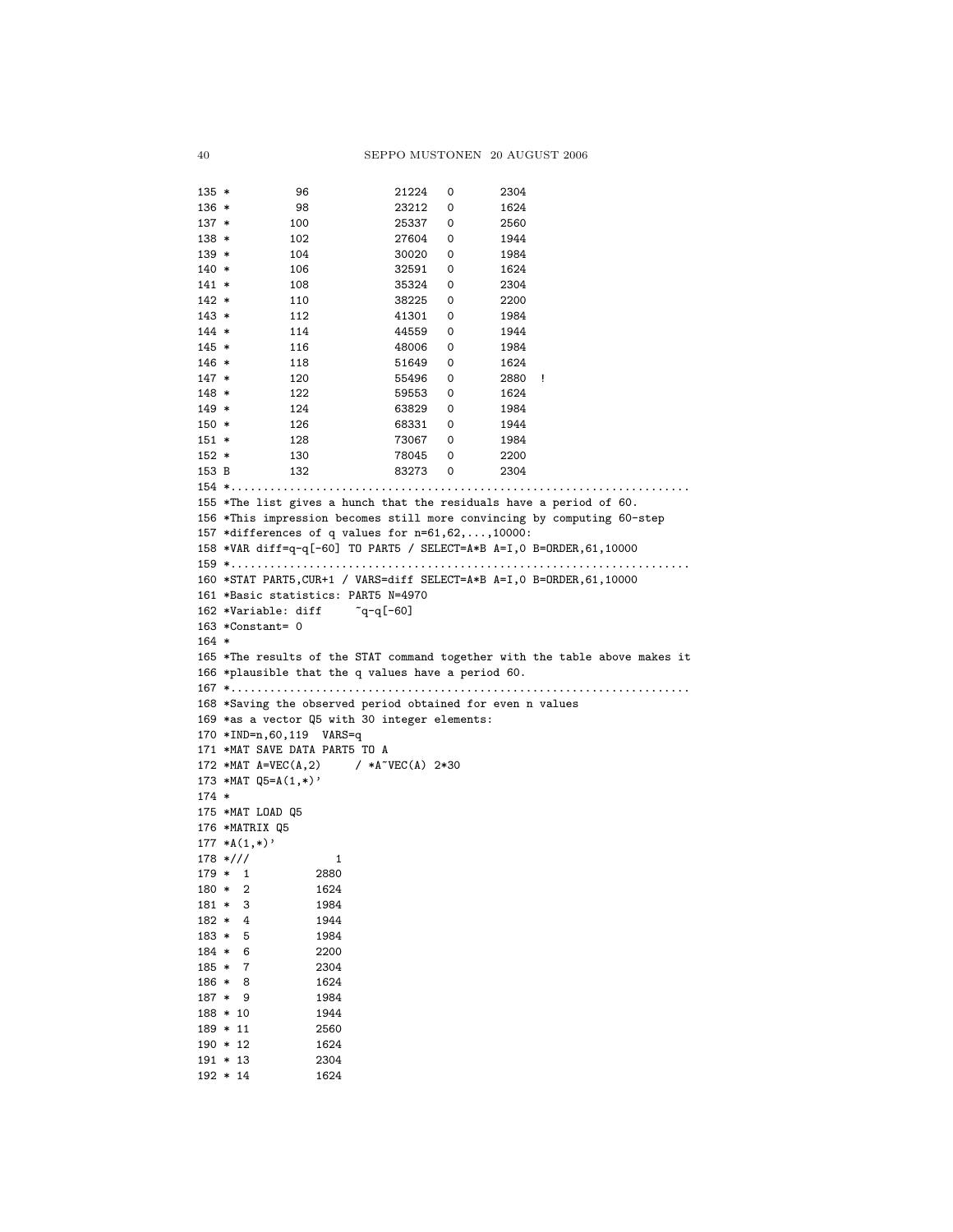```
193 * 15 1984<br>194 * 16 2520
194 * 16 2520<br>195 * 17 1984
195 * 17196 * 18 1624
197 * 19 2304
198 * 20 1624
199 * 21 2560
200 * 22 1944
201 * 23 1984
202 * 24 1624
203 * 25 2304
204 * 26 2200
205 * 27 1984
206 * 28 1944
207 * 29 1984
208 * 30 1624
209 *......................................................................
210 *Thus for even values of n, Q(n,5) seems to have an expression
211 *212 *(S0) Q0_5(n) := (n*(n^3-30*n^2+310*n-1320)+MAT_Q5(mod(n/2,30)+1))/2880213 *
214 *where according to notations of editorial computing in Survo
215 *MAT_Q5(i) denotes the i'th element of vector Q5
216 *and, for example,
217 *
218 *ACCURACY=16
219 *DAT_PARTS5(10000,a)=3461816314862 (correct value from data PARTS5)
220 * Q0_5(10000)=3461816314862
221 *
222 *A similar study about the residuals q when n is odd leads to
223 *a suggestion
224 *
225 *(S1) Q1_5(n):=(n*(n^3-30*n^2+310*n-1230)+MAT_Q5(mod(mod((n+1)/2,30)+22,30)+1)-675)/2880
226 *
227 *and, for example,
228 *DAT_PARTS5(10001,a)=3463202289250
229 * Q1_5(10001)=3463202289250
230 *
231 *Since all elements of the Q5 matrix are located in the closed interval
232 *[1624,2880], all residuals eps are in the interval
233 * [(1624-675)/2880, 1] = [0.329513888...;1].234 *
235 *Therefore by using the functions
236 *floor(x):=int(x) and
237 *ceil(x):=if(int(x)=x)then(x)else(int(x)+1)
238 *the final formula for Q(n,5) is
239 *
240 *Q5(n):=ceil((n*(n^3-30*n^2+310*n+b5(n))+1)/2880)241 *where
242 *b5(n):=if(mod(n,2)=0)then(-1320)else(-1230)
243 *
244 *This representation can also be transformed easily to form
245 *
246 * Q5(n):=ceil((n*(n^3-30*n^2+400*n-1320-180*floor(n/2))+1)/2880).247 *248 *......................................................................
249 *Proof of formulas (S0) and (S1)
250 *
```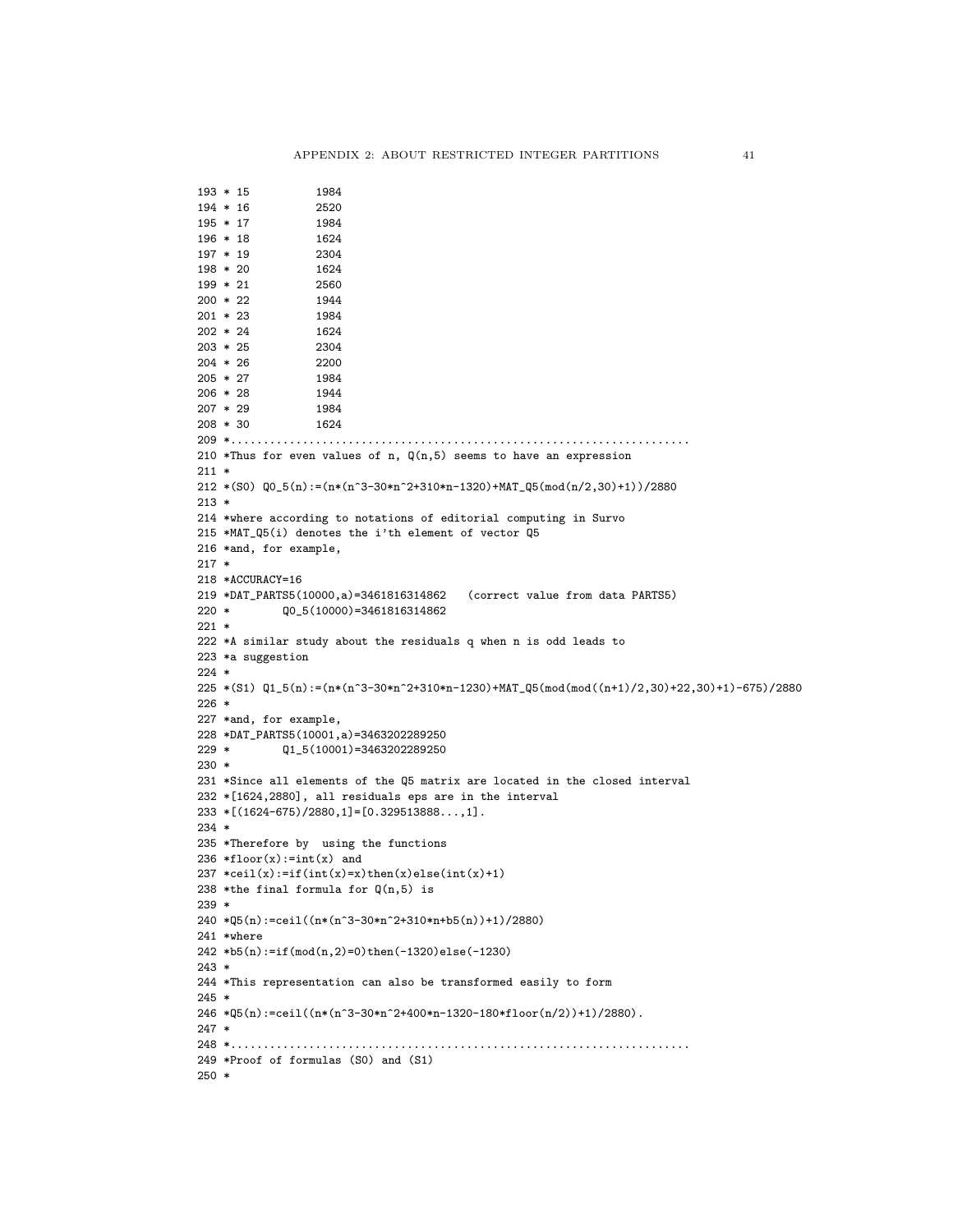```
251 *According to the previous calculations the formulas are valid
252 *at least for n=15,16,...,10000.
253 *It remains to show that these functions satisfy
254 *the recurrence relation (10) generally.
255 *Since there are 2*30=60 different forms (i.e. sets of polynomial coefficients)
256 *of Q(n,5) depending only on the value mod(n,60), it is sufficient to show
257 *their validity for 60 successive values of n by using (10), say for
258 *n=60,61,...,119.
259 *This is done safely in integer arithmetics by proving that F(n)=2880*Q(n,5)260 *satisfies
261 *(F) F(n)=2880+F(n-2)+F(n-3)+F(n-4)-F(n-6)-2*F(n-7)-F(n-8)
262 * +F(n-10)+F(n-11)+F(n-12)-F(n-14)263 *
264 *The computational proof takes place by using two sucros (Survo macros).
265 *
266 *The first one POL1 simply creates F(n) for any value of n as a vector R.
267 *
268 *TUTSAVE POL1 / saving the sucro code on the following lines
269 *{tempo -1}
270 *{ins line}{ins line}{ins line}{ins line}{ins line}{ins line}{ins line}
271 *{ins line}{ins line}
272 *{u8}{line start}MATRIX R ///{R}
273 *{erase}mod({print W1},2)={act}{l} {save word W2}{line start}{erase}
274 - if W2 = 1 then go to A275 *{erase}MAT_Q5(mod({print W1}/2,30)+1){R}
276 *-1320{R}
277 *310{R}
278 *-30{R}
279 *1{R}
280 *{erase}{goto B}
281 + A:
282 *{erase}MAT_Q5(mod(mod(({print W1}+1)/2,30)+22,30)+1)-675{R}
283 *-1230{R}
284 *310{R}
285 *-30{R}
286 *1{R}
287 *{erase}
288 /
289 + B:
290 *{R}
291 *MAT SAVE R{act}{R}
292 *MAT RLABELS NUM(0) TO R{act}{R}{u9}
293 *{del line}{del line}{del line}{del line}{del line}{del line}{del line}
294 *{del line}{del line}{u}
295 *{end}
296 *
297 *Example:
298 */POL1 60
299 *MAT LOAD R'
300 *MATRIX R'
301 */// 0 1 2 3 4
302 * 1 2880 -1320 310 -30 1
303 *
304 *The second sucro POL2 computes the coefficients of polynomial
305 *obtained as the right-side expression of (F) as a vector P
306 *and F(n) as a vector R. Both vectors are displayed in the edit field
307 *for a comparison.
308 *
```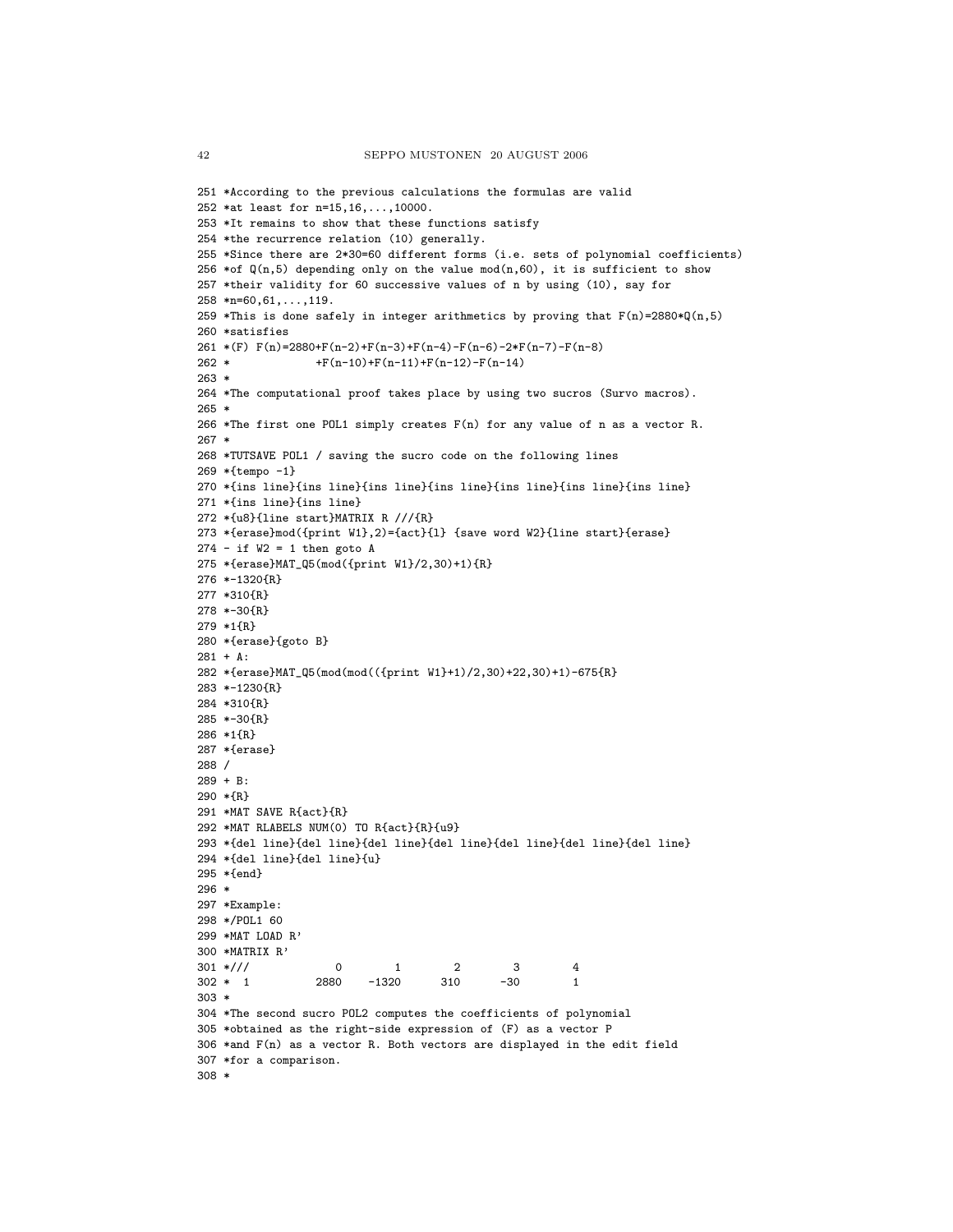```
309 *TUTSAVE POL2 / saving the sucro code on the following lines
310 *{tempo -1}{R}
311 /
312 *MAT P=P0{act}{R}
313 *{W2=W1-2}
314 *{save stack}/POL1 {print W2}{act}{del stack}{load stack}{R}
315 *POL R=LAG(R,2){act}{R}
316 *POL P=P+R{act}{R}
317 *{W2=W1-3}
318 *{save stack}/POL1 {print W2}{act}{del stack}{load stack}{R}
319 *POL R=LAG(R,3){act}{R}
320 *POL P=P+R{act}{R}
321 *{W2=W1-4}
322 *{save stack}/POL1 {print W2}{act}{del stack}{load stack}{R}
323 *POL R=LAG(R,4){act}{R}
324 *POL P=P+R{act}{R}
325 *{W2=W1-6}
326 *{save stack}/POL1 {print W2}{act}{del stack}{load stack}{R}
327 *POL R=LAG(R,6){act}{R}
328 *POL P=P-R{act}{R}
329 *{W2=W1-7}
330 *{save stack}/POL1 {print W2}{act}{del stack}{load stack}{R}
331 *POL R=LAG(R,7){act}{R}
332 *POL P=P-R{act}{R}
333 *POL P=P-R{act}{R}
334 *{W2=W1-8}
335 *{save stack}/POL1 {print W2}{act}{del stack}{load stack}{R}
336 *POL R=LAG(R,8){act}{R}
337 *POL P=P-R{act}{R}
338 *{W2=W1-10}
339 *{save stack}/POL1 {print W2}{act}{del stack}{load stack}{R}
340 *POL R=LAG(R,10){act}{R}
341 *POL P=P+R{act}{R}
342 *{W2=W1-11}
343 *{save stack}/POL1 {print W2}{act}{del stack}{load stack}{R}
344 *POL R=LAG(R,11){act}{R}
345 *POL P=P+R{act}{R}
346 *{W2=W1-12}
347 *{save stack}/POL1 {print W2}{act}{del stack}{load stack}{R}
348 *POL R=LAG(R,12){act}{R}
349 *POL P=P+R{act}{R}
350 *{W2=W1-14}
351 *{save stack}/POL1 {print W2}{act}{del stack}{load stack}{R}
352 *POL R=LAG(R,14){act}{R}
353 *POL P=P-R{act}{R}
354 /
355 */POL1 {print W1}{act}{R}
356 *MAT LOAD P'{act}{R}
357 *{d5}
358 *MAT LOAD R'{act}{R}
359 *{end}
360 *
361 *For example, POL R=LAG(R,6) substitutes n in R(n) by n-6
362 *and expands R(n-6) to a polynomial in powers of n.
363 *
364 *The starting polynomial corresponding to constant 2880 is
365 *given as a vector P0:
366 *
```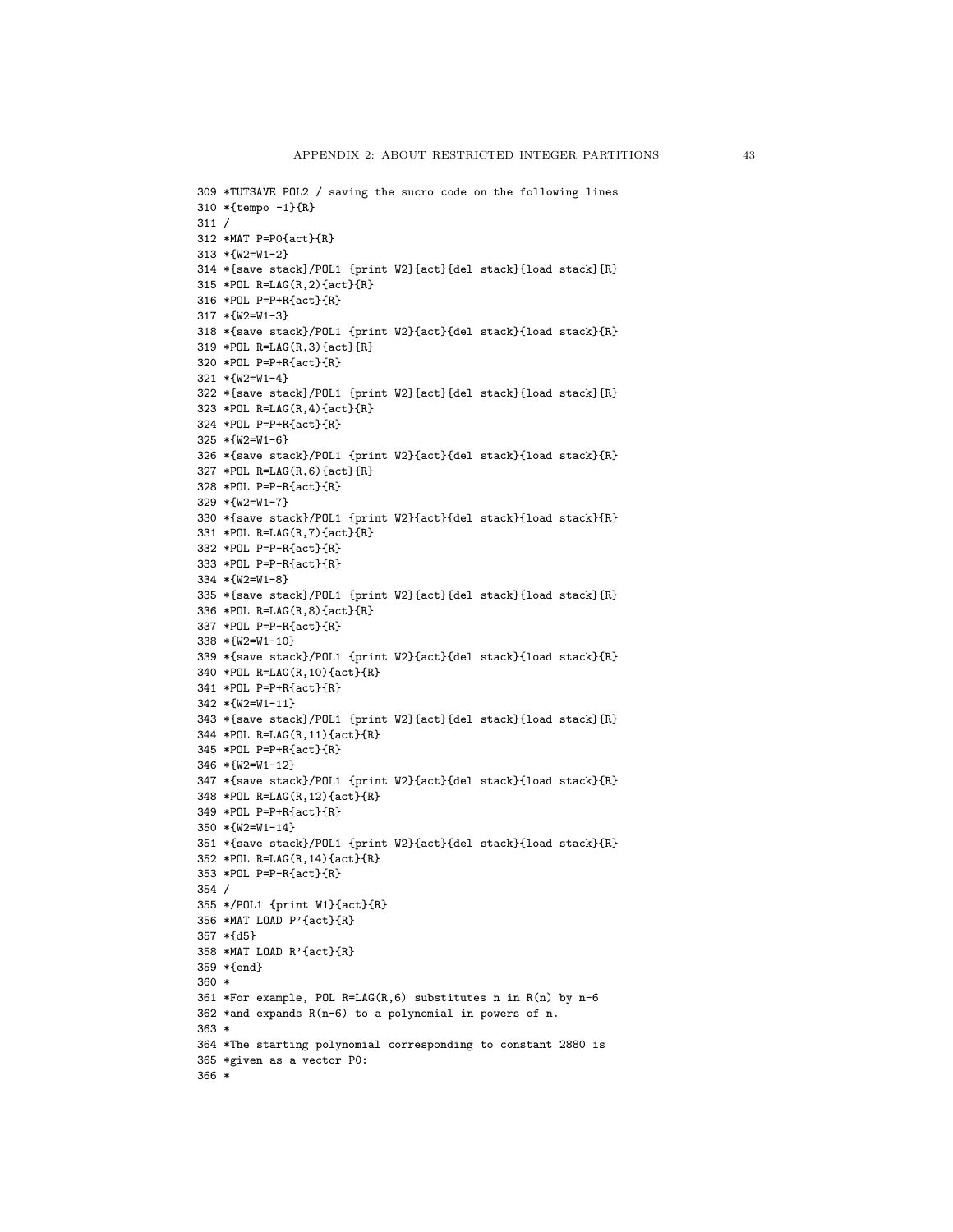367 \*MATRIX P0 368 \*/// real 369 \* 0 2880<br>370 \* 1 0  $370 * 1$  $371 * 2 0$  $372 * 3$  0  $373 * 4$  0 374 \* 375 \*MAT SAVE P0 376 \* 377 \*When /POL2 is activated with the argument 60, it gives 378 \*/POL2 60 379 \*MAT P=P0 380 \*/POL1 58 381 \*POL R=LAG(R,2) 382 \*POL P=P+R 383 \*/POL1 57 384 \*POL R=LAG(R,3) 385 \*POL P=P+R 386 \*/POL1 56 387 \*POL R=LAG(R,4) 388 \*POL P=P+R 389 \*/POL1 54 390 \*POL R=LAG(R,6) 391 \*POL P=P-R 392 \*/POL1 53 393 \*POL R=LAG(R,7) 394 \*POL P=P-R 395 \*POL P=P-R 396 \*/POL1 52 397 \*POL R=LAG(R,8) 398 \*POL P=P-R 399 \*/POL1 50 400 \*POL R=LAG(R,10) 401 \*POL P=P+R 402 \*/POL1 49 403 \*POL R=LAG(R,11) 404 \*POL P=P+R 405 \*/POL1 48 406 \*POL R=LAG(R,12) 407 \*POL P=P+R 408 \*/POL1 46 409 \*POL R=LAG(R,14) 410 \*POL P=P-R 411 \*/POL1 60 412 \*MAT LOAD P' 413 \*MATRIX P' 414 \*Polynom'  $\begin{array}{ccccccccc} 415 & * & / \end{array} \hspace{1.2cm} \begin{array}{ccccccccc} & & & & & 0 & & 1 & & 2 & & 3 & & 4 \\ 416 & * \text{real} & & & & 2880 & & -1320 & & 310 & & -30 & & 1 \end{array}$ 416 \*real 2880 -1320 310 -30 1 417 \* 418 \*MAT LOAD R' 419 \*MATRIX R'  $420 \frac{*}{1}$   $421 \frac{*}{1}$   $42880 -1320$   $310 -30$   $1$ 421 \* 1 2880 -1320 310 -30 1 422 \* 423 \*and we see that the polynomials are identical. 424 \*By activating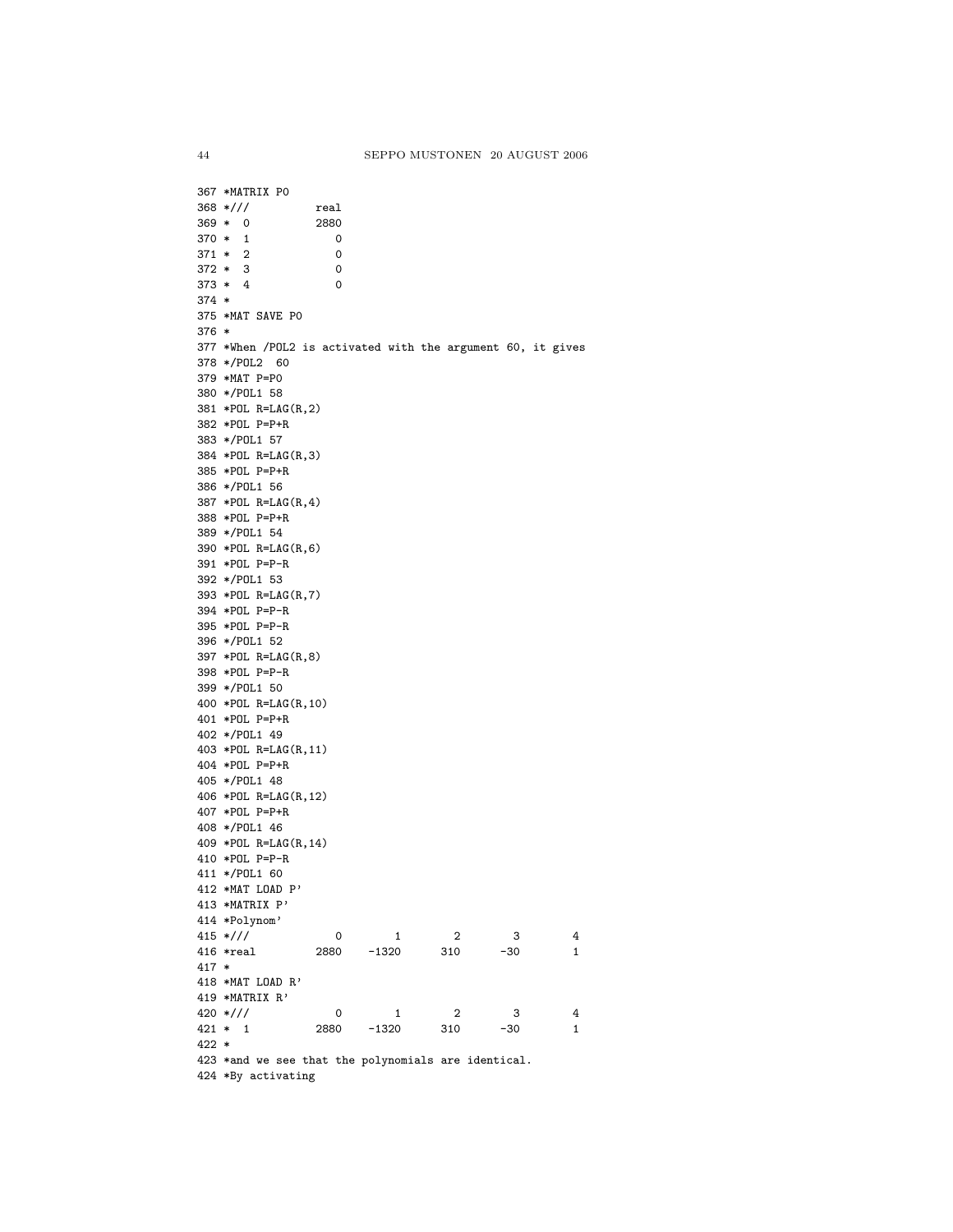|         | 425 */POL2 61                                               |             |                          |                         |        |   |
|---------|-------------------------------------------------------------|-------------|--------------------------|-------------------------|--------|---|
|         | $426$ *we get                                               |             |                          |                         |        |   |
|         | $427$ *- -                                                  |             |                          |                         |        |   |
|         | 428 *MAT LOAD P'                                            |             |                          |                         |        |   |
|         | 429 *MATRIX P'                                              |             |                          |                         |        |   |
|         | 430 *Polynom'                                               |             |                          |                         |        |   |
|         | $431 \frac{*}{1}$                                           | 0           | 1                        | $\overline{\mathbf{2}}$ | - 3    | 4 |
|         | 432 *real                                                   |             | 949 –1230                | 310                     | -30    | 1 |
| $433 *$ |                                                             |             |                          |                         |        |   |
|         | 434 *MAT LOAD R'                                            |             |                          |                         |        |   |
|         | 435 *MATRIX R'                                              |             |                          |                         |        |   |
|         | 436 *///                                                    | $\mathbf 0$ | $\overline{\phantom{1}}$ | $\overline{\mathbf{2}}$ | $_{3}$ | 4 |
|         | $437 * 1$                                                   | 949         | $-1230$ 310              |                         | $-30$  | 1 |
| 438 *   |                                                             |             |                          |                         |        |   |
|         | 439 *and so on until                                        |             |                          |                         |        |   |
|         | 440 */POL2 119                                              |             |                          |                         |        |   |
|         | 441 *giving                                                 |             |                          |                         |        |   |
|         | $442 * - -$                                                 |             |                          |                         |        |   |
|         | 443 *MAT LOAD P'                                            |             |                          |                         |        |   |
|         | 444 *MATRIX P'                                              |             |                          |                         |        |   |
|         | 445 *Polynom'                                               |             |                          |                         |        |   |
|         | 446 *///                                                    | 0           | 1                        | $\overline{2}$          | 3      | 4 |
|         | 447 *real                                                   |             | 1309 -1230 310           |                         | -30    | 1 |
| 448 *   |                                                             |             |                          |                         |        |   |
|         | 449 *MAT LOAD R'                                            |             |                          |                         |        |   |
|         | 450 *MATRIX R'                                              |             |                          |                         |        |   |
|         | $451$ *///                                                  | 0           | 1                        | $\overline{\mathbf{c}}$ | 3      | 4 |
|         | $452 * 1$                                                   | 1309        | $-1230$                  | 310                     | -30    | 1 |
| $453 *$ |                                                             |             |                          |                         |        |   |
|         | 454 *and it becomes clear that in each case $n=60,61,,119$  |             |                          |                         |        |   |
|         | 455 *the P and R polynomials are identical.                 |             |                          |                         |        |   |
|         | 456 *This proves that (F) and (10) are valid for any n>=15. |             |                          |                         |        |   |
|         |                                                             |             |                          |                         |        |   |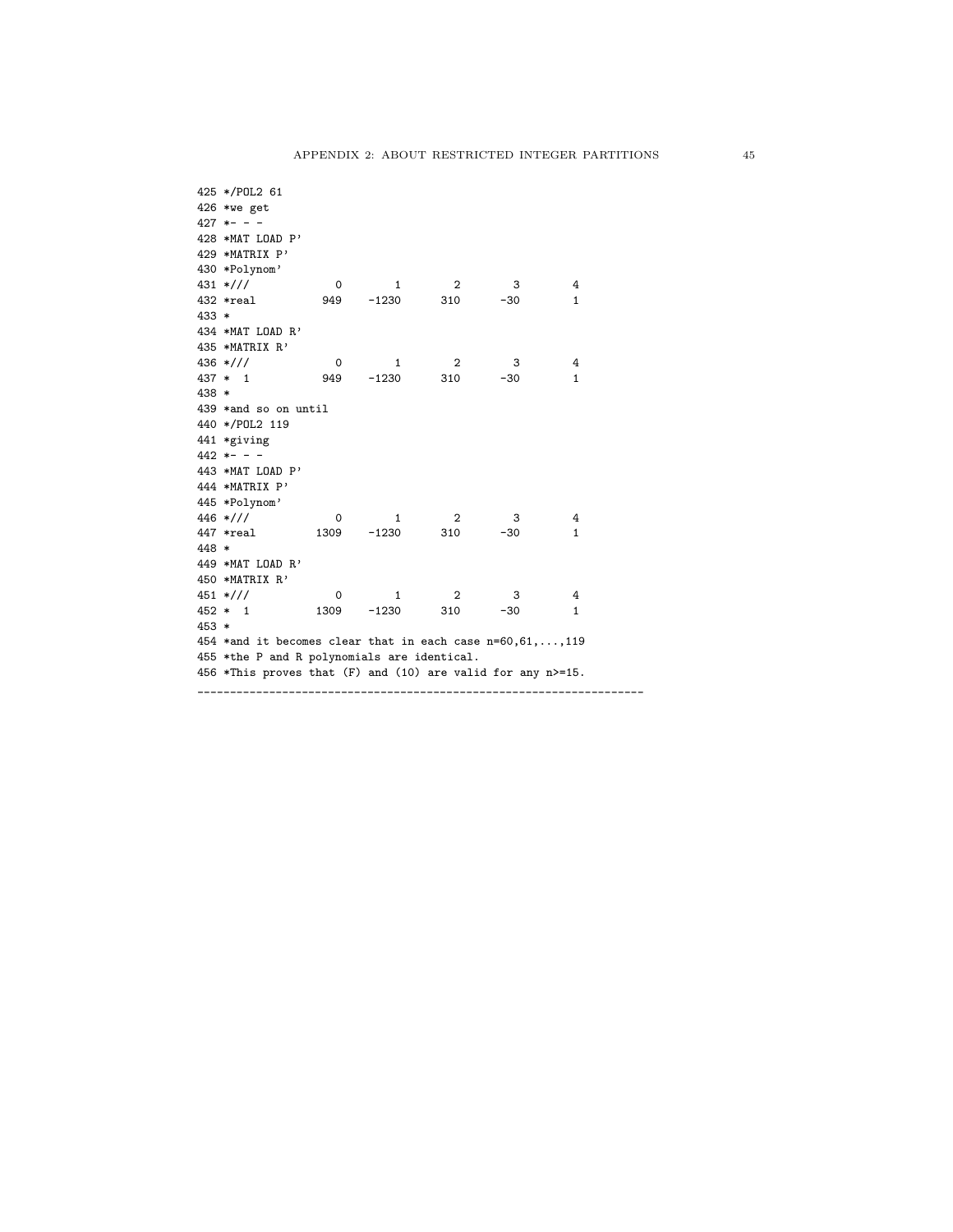A similar procedure leads to the following results:

(11) 
$$
Q(n, 2) = |(n-1)/2|
$$
,  
\n(12)  $Q(n, 3) = \lceil (n(n-6) + 1)/12 \rceil$ ,  
\n(13)  $Q(n, 4) = \lfloor (n(n^2 - 24n + 72 + 18\lfloor n/2 \rfloor) - 1)/144 \rfloor$   
\nor alternatively  
\n(14)  $Q(n, 4) = \lfloor (n(n^2 - 15n + b_4(n)) - 1)/144 \rfloor$   
\nwhere  
\n $b_4(n) = 72$  if *n* is even and  $b_4(n) = 63$  if *n* is odd,  
\n(15)  $Q(n, 5) = \lceil (n(n^3 - 30n^2 + 400n - 1320 - 180\lfloor n/2 \rfloor) + 1)/2880 \rceil$   
\nor alternatively  
\n(16)  $Q(n, 5) = \lceil (n(n^3 - 30n^2 + 310n - b_5(n)) + 1)/2880 \rceil$   
\nwhere  
\n $b_5(n) = 1320$  if *n* is even and  $b_5(n) = 1230$  if *n* is odd,  
\n(17)  $Q(n, 6) = \lfloor (n(6n^4 - 315n^3 + 6160n^2 - b_6 \lfloor \text{mod}(n, 2) + 1 \rfloor n + c_6 \lfloor \text{mod}(n, 6) + 1 \rfloor) - 1)/518400 \rfloor$   
\nwhere  
\n $b_6 = (55800, 54450),$   
\n $c_6 = (240480, 202530, 230880, 212130, 230880, 202530),$   
\n(18)  $Q(n, 7) = \lceil (n(n^5 - 84n^4 + 2765n^3 - 45080n^2 + b_7 \lfloor \text{mod}(n, 2) + 1 \rfloor n - c_7 \lfloor \text{mod}(n, 6) + 1 \rfloor) + 1)/3628800 \rceil$   
\nwhere  
\n $b_7 = (379512, 3$ 

The leading term in all  $Q(n, m)$  expressions above is

$$
\frac{n^{m-1}}{m[(m-1)!]^2}
$$

Assuming that in general  $Q(n, m) = cn^{m-1} + O(n^{m-2})$  it is easy to prove by induction and by using the recursion formula (6) that

(19) 
$$
Q(n,m) \approx \frac{n^{m-1}}{m[(m-1)!]^2}.
$$

For example, for Q(10000, 6) this approximation deviates only about 0.5 per cent from the exact value.

The recursion formula (6) is also a useful tool for deriving exact formulas for even greater m values.